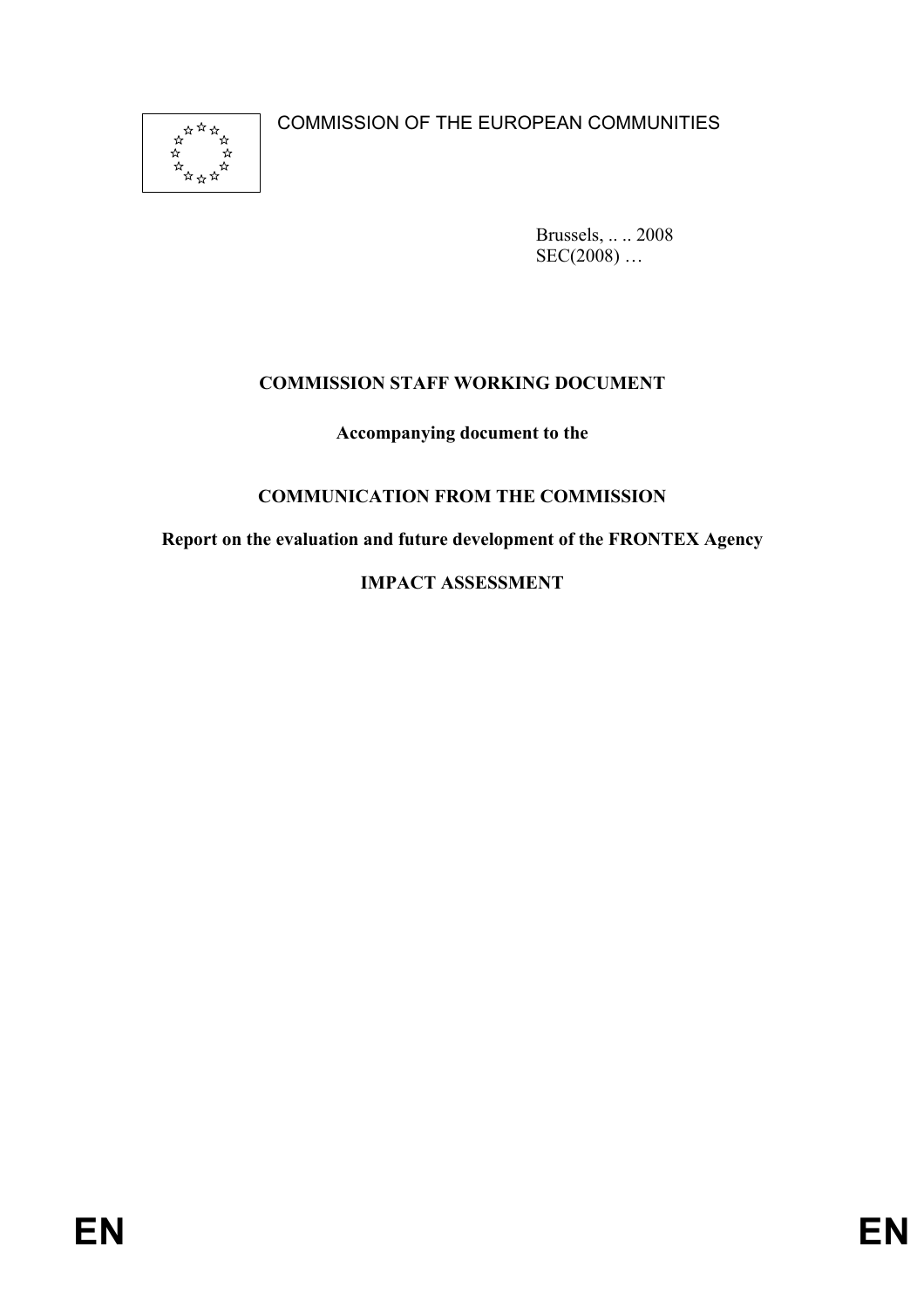# **TABLE OF CONTENTS**

|       | COMMISSION STAFF WORKING DOCUMENT Accompanying document to the<br>COMMUNICATION FROM THE COMMISSION Report on the evaluation and |  |
|-------|----------------------------------------------------------------------------------------------------------------------------------|--|
| 1.    | Political orientations, Procedural issues and consultation of interested parties  4                                              |  |
| 1.1.  |                                                                                                                                  |  |
| 1.2.  |                                                                                                                                  |  |
| 2.    |                                                                                                                                  |  |
| 2.1.  |                                                                                                                                  |  |
| 2.2.  |                                                                                                                                  |  |
| 2.3.  |                                                                                                                                  |  |
| 2.4.  |                                                                                                                                  |  |
| 2.5.  |                                                                                                                                  |  |
| 2.6.  |                                                                                                                                  |  |
| 2.7.  |                                                                                                                                  |  |
| 2.8.  | Management of ICONet (Information and Co-ordination Network for                                                                  |  |
| 2.9.  | The Centre for Information, Discussion and Exchange on the Crossing of                                                           |  |
| 2.10. |                                                                                                                                  |  |
| 2.11. |                                                                                                                                  |  |
| 2.12. |                                                                                                                                  |  |
| 2.13. |                                                                                                                                  |  |
| 2.14. |                                                                                                                                  |  |
| 2.15. |                                                                                                                                  |  |
| 3.    |                                                                                                                                  |  |
| 3.1.  |                                                                                                                                  |  |
| 3.2.  |                                                                                                                                  |  |
| 4.    |                                                                                                                                  |  |
| 4.1.  |                                                                                                                                  |  |
| 5.    |                                                                                                                                  |  |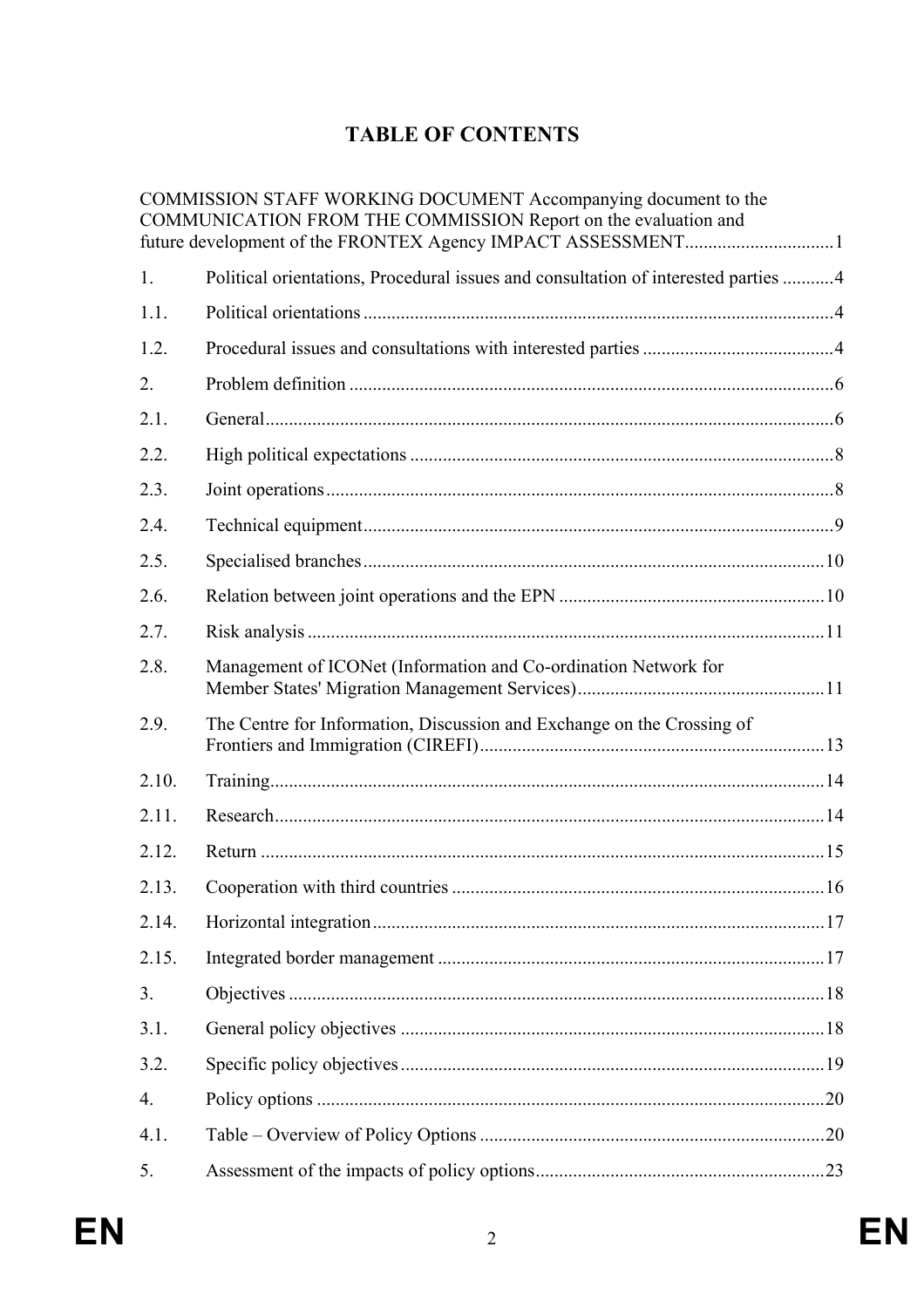| 5.1. |                                                                             | .23 |
|------|-----------------------------------------------------------------------------|-----|
| 5.2. |                                                                             |     |
| 5.3. |                                                                             |     |
| 6.   |                                                                             |     |
| 6.1. |                                                                             |     |
| 6.2. |                                                                             |     |
| 6.3. |                                                                             |     |
| 6.4. |                                                                             |     |
| 6.5. | EU added value of the preferred option, proportionality and subsidiarity 44 |     |
| 7.   |                                                                             |     |
|      |                                                                             |     |
| 1.   |                                                                             |     |
| 2.   |                                                                             |     |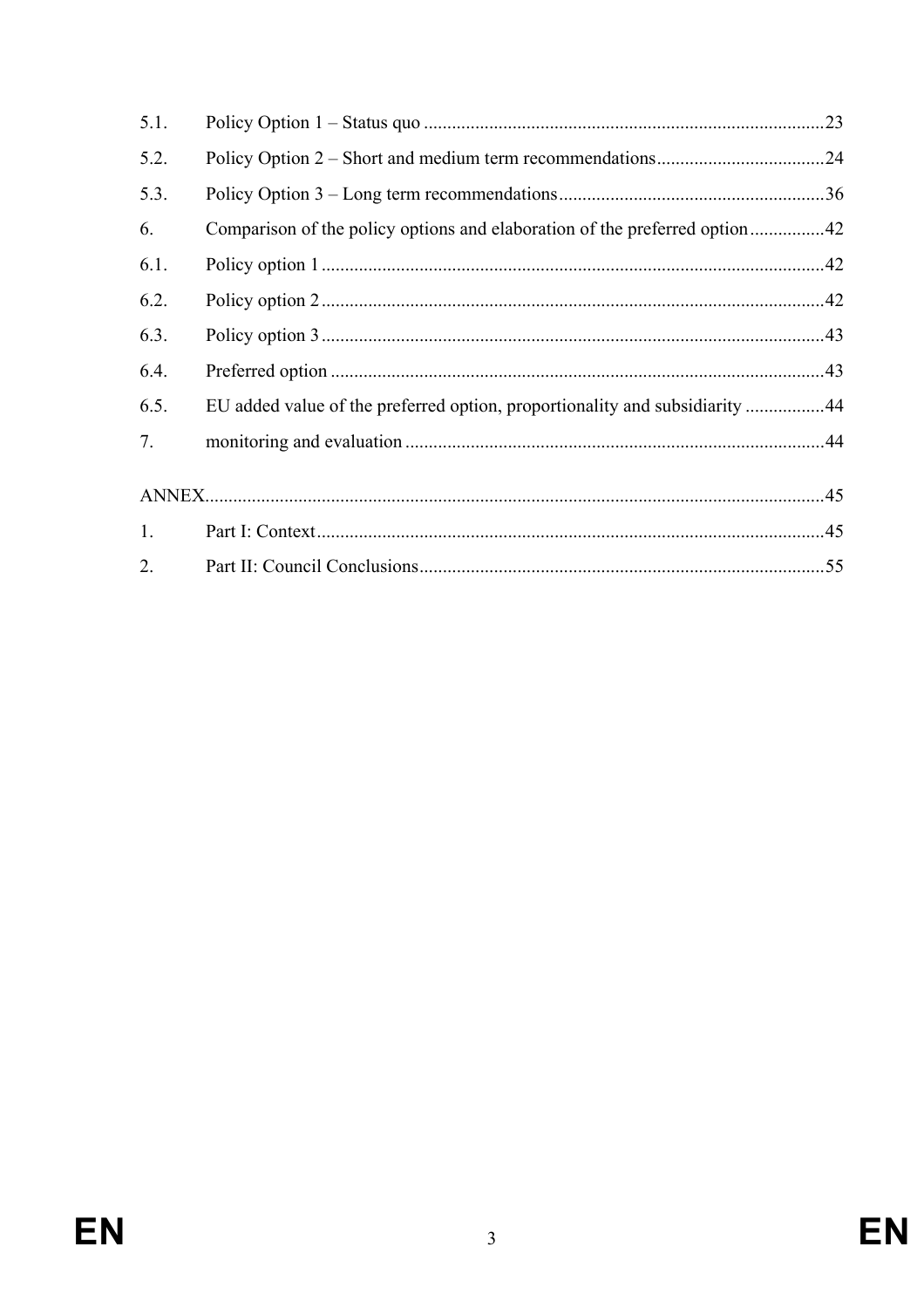#### **1. POLITICAL ORIENTATIONS, PROCEDURAL ISSUES AND CONSULTATION OF INTERESTED PARTIES**

# **1.1. Political orientations**

The Treaty of Amsterdam sets out Community competences in the area of combating illegal immigration in its Title IV. Article 62 TEC as the legal base for measures relating to border controls and visa policy, and Article 63 (3) TEC as the legal basis for measures on illegal immigration and illegal residence, including repatriation of illegal residents.

Addressing illegal immigration through an enhanced European approach to border controls has been a central part of the European common migration policy since its inception. In particular, the Communication Towards integrated management of the external borders of the Member States of the European Union<sup>1</sup>, served as the basis for the Plan for the management of the external borders of the Member States of the European Union of June 2002.

The Community policy in the field of the EU external borders aims at an integrated management ensuring a uniform and high level of control, which is a necessary precondition to the free movement of persons within the European Union and a fundamental component of an area of freedom, security and justice. To this end, the establishment of common rules on standards and procedures for the control of external borders is foreseen.

An efficient implementation of the common rules calls for increased coordination of the operational cooperation between the Member States. On the basis of the experiences of the External Borders Practitioners' Common Unit, acting within the Council, a specialised expert body tasked with improving the coordination of operational cooperation between Member States in the field of external border management has been established by Council Regulation (EC) No 2007/2004 of 26 October 2004<sup>2</sup> in the shape of a European Agency for the Management of Operational Cooperation at the External Borders of the Member States of the European Union (hereinafter referred to as the FRONTEX Agency).

# **1.2. Procedural issues and consultations with interested parties**

Lead Directorate General: DG Justice, Freedom and Security.

It should be noted from the outset that it is the first time an 'Evaluation report' issued by the Commission is subject to an impact assessment

According to the CLWP 2008 the main aims of this strategic initiative are:

- contributing to the creation of a truly integrated management of the external borders at European level,

 $\overline{a}$ 

<sup>&</sup>lt;sup>1</sup> COM (2002) 233,7.5.2002.

<sup>2</sup> OJ L349 of 25.11.2004, 1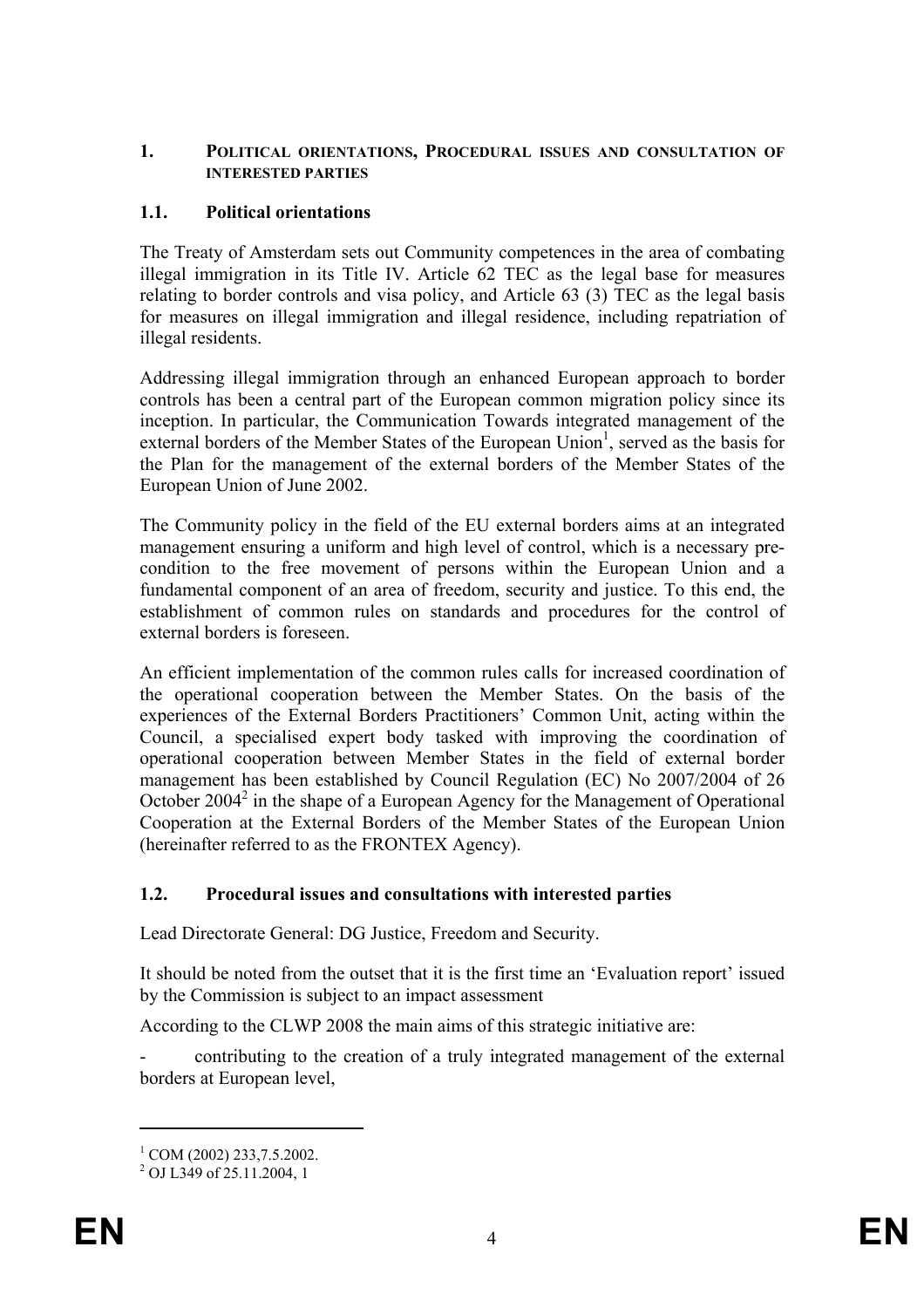improvement of the operational cooperation among the services of Member States responsible for controlling the external borders of the European Union and managing migration,

curbing illegal immigration along the external borders,

suppressing smuggling in human beings into the territory of the Union taking duly into account the humanitarian dimension (e.g. saving lives put at risk whilst crossing the external borders illegally) of this phenomena.

The Commission's Impact Assessment Board provided its opinion on 3 December 2007. To take into account the recommendations of the Impact Assessment Board the following changes have been introduced:

- detailed explanation to clarify that the current evaluation is distinct from the one foreseen in article 33 of the FRONTEX Regulation, which will be carried out by the Management Board of the Agency in the course of 2008;
- the recommendations under policy option 2 have been further elaborated i.e. to look for possible alternatives, to determine if the recommendations can take place within the current mandate of the Agency or if a change of the mandate would be necessary, to provide further explanations regarding the expected costs and benefits as well for the FRONTEX-budget as for the budgets of the Member States:
- the possible impacts of the recommendations on human rights and third countries have been revisited;
- details have been provided on the modus operandi of the consultations that have taken place prior to the elaboration of the Evaluation Report.

This report has been drafted with input from numerous contacts between the Directorate-General for Justice, Freedom and Security and FRONTEX. This resulted in a series of indicators which can be found in a separate document prepared by the Agency entitled 'List of indicators for the evaluation of the FRONTEX Agency'. (Doc. SEC XX of XX2008).

Input for this impact assessment has been provided through regular discussions and information exchange with Member States in the context of the Management Board meetings of the Agency and through reports by FRONTEX to stakeholders. Consultations have taken place between Commission officials dealing with the FRONTEX Agency and their counterparts in the Agency.

Consultations of the Commission have taken place at different levels within FRONTEX. A list of indicators, which can be found in a separate document that will be made available at the same time of the Evaluation Report, served as the basis for those discussions.

Similar consultations have taken place with MS in the context of the numerous FRONTEX Management Board meetings. By the end of 2007, 14 meetings of this board will have taken place bringing together all MS and the associated Schengen countries (Norway and Iceland).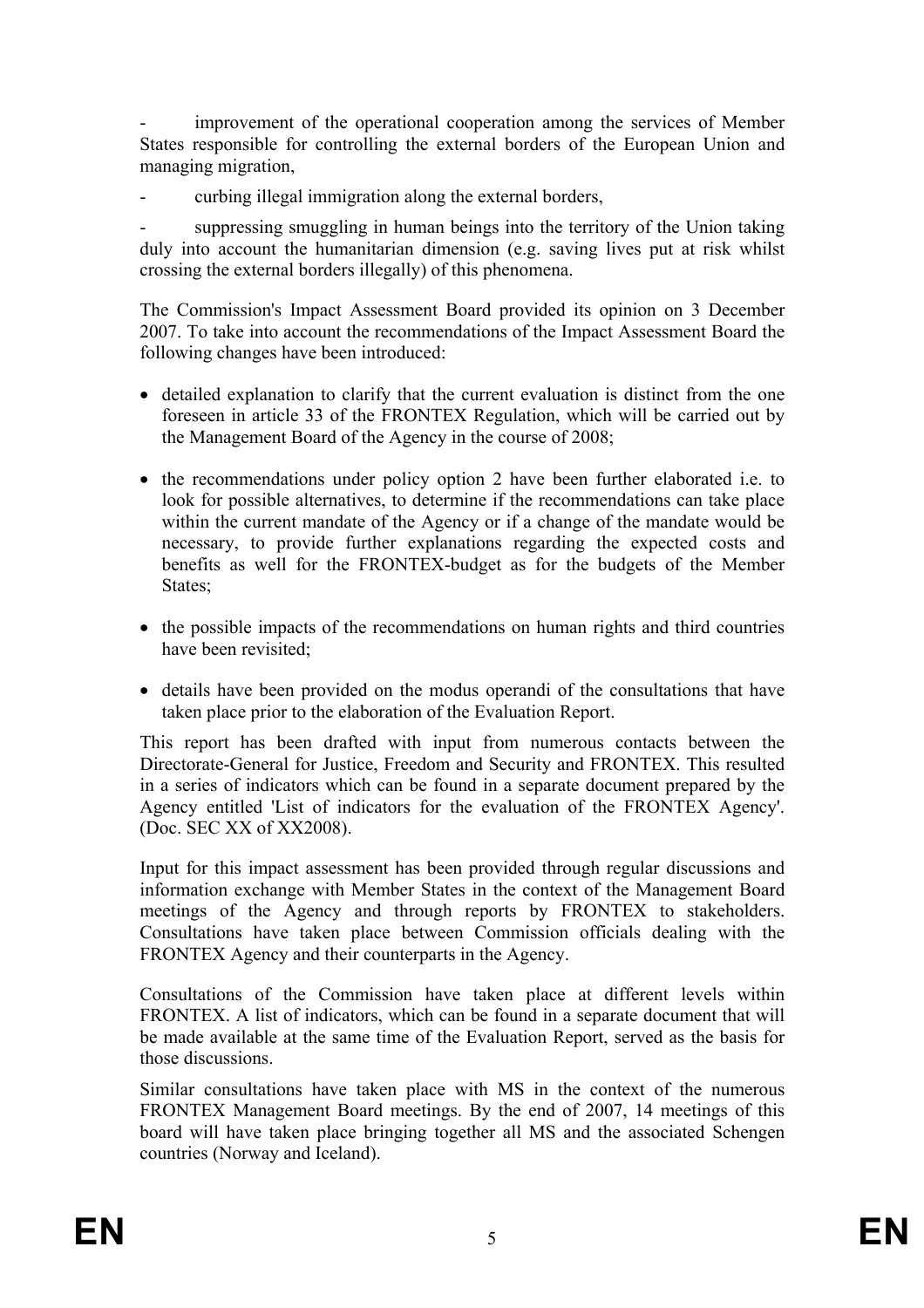During those meetings the Commission took note of the different comments formulated by MS. Details about the proceedings of those meetings can be found at the website of FRONTEX at:

http://www.frontex.europa.eu/minutes\_and\_decisions/minutes\_of\_management\_boar d\_meet/.

Furthermore the Executive Director of the Agency is reporting, with the participation of the Commission, on a regular basis to the Justice and Home Affairs Council at different levels and to the LIBE Committee of the European Parliament.

A dedicated Commission Interservice meeting took place on 20 November 2007 with representatives of DGs FISH, ENTR, TAXUD, RELEX and the Service Juridique. The IA report contains the suggestions formulated by DGs RELEX and TAXUD; other services did not have comments to make.

From the discussions it became clear that the current initiative is not of a horizontal cross cutting nature regarding competencies and matters covered by several DGs.

To ease the understanding of the complex nature in which the activities of the FRONTEX Agency take place, the current impact assessment contains, as an annex, a series of explanatory background notes.

# **2. PROBLEM DEFINITION**

# **2.1. General**

The Hague Programme as adopted by the European Council on 4/5 November 2004 requested the Commission to submit an evaluation of the European Agency for the Management of Operational Cooperation at the External Borders (FRONTEX) to the Council before the end of 2007.

The evaluation which will be of a political character, should contain a review of the tasks and mandate of the Agency and an assessment of whether the Agency should concern itself with other aspects of border management, including enhanced cooperation with customs services and other competent authorities for goods-related security matters, against the background of the overall development of the common border policy of the Community.

The current evaluation report is different from the evaluation foreseen in Article 33 of Council Regulation No 2007/2004 which requires the Management Board of FRONTEX to commission an independent external evaluation on the implementation of that Regulation within three years form the date the Agency has taken up its responsibilities. As the Agency has taken up its responsibilities on the  $1<sup>st</sup>$  of May 2005, the independent evaluation will be carried out in the beginning of the year 2008.

The Article 33 evaluation shall examine how effectively the Agency fulfils its mission and assess the impact of the Agency and its working practices. It shall take into account the views of stakeholders, at both European and national level.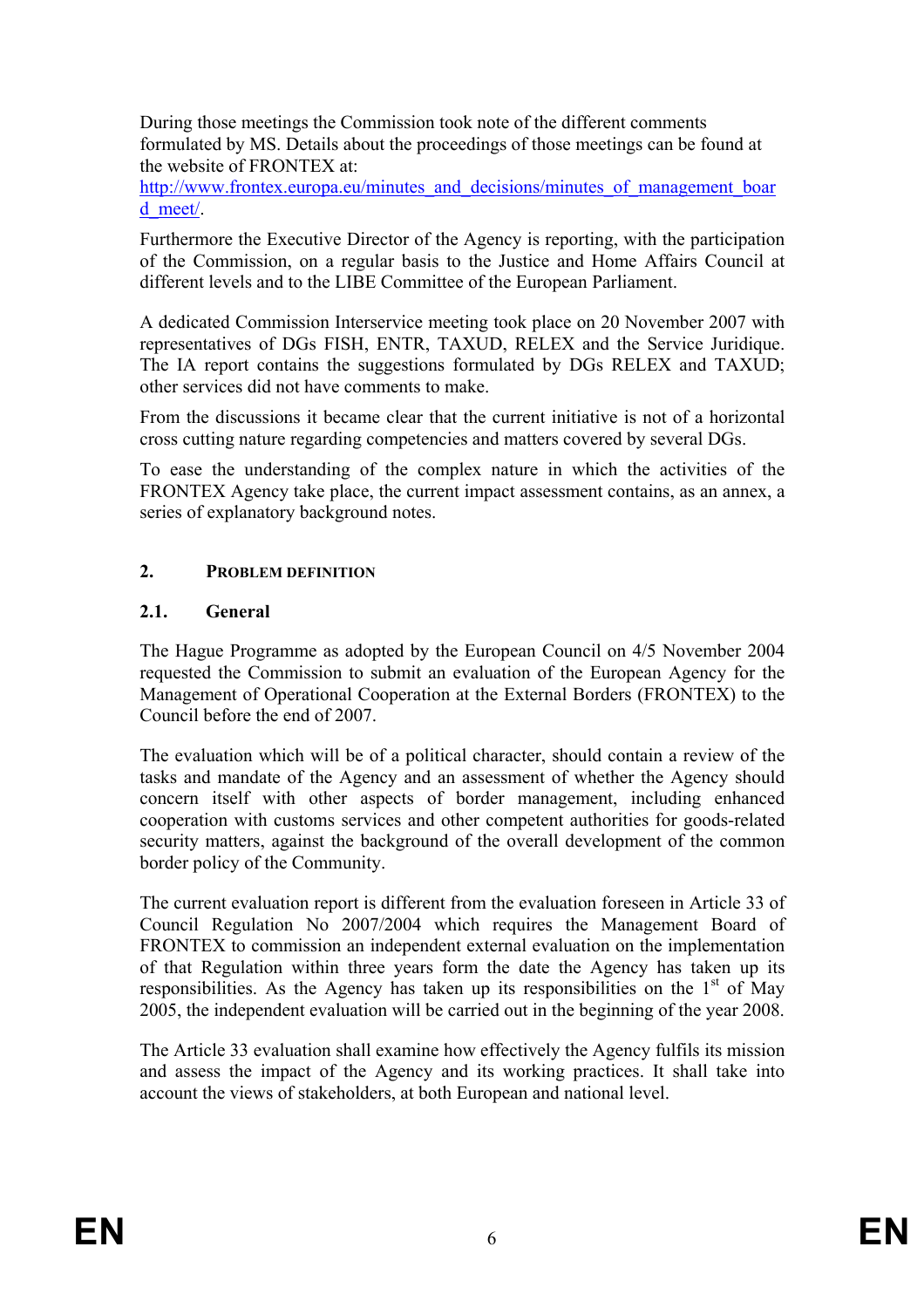The current Report on the evaluation of FRONTEX and its future development is the reply from the Commission to the aforementioned invitation by the Council. The purpose of the Report is: is

- to evaluate an existing legal entity whose activities are decided by its Management Board;
- to perform an evaluation which is of a political i.e. putting emphasis on the political developments related to the activities of the Agency and not of a legal nature;
- to look into the identification of policy problems that would not require immediate legislative proposals from the Commission;
- to be complementary to the independent evaluation which will take place, as foreseen in Article 33of the FRONTEX Regulation, during the year 2008 – as a result of that evaluation the Commission will, as appropriate, launch the necessary legislative proposals.

Two years after the Agency became operational the reasons for setting up the Agency remain fully valid. The evaluation does not give rise to any other conclusion than that the mandate of the Agency remains appropriate; it would be premature to call into question whether a wholly different approach should be pursued for the matters covered by this mandate. As such the evaluation report aims to provide details on the context in which the evaluation has taken place i.e. taking into account the limitations of the legal framework, the multiple expressions of political desiderata and the horizontal issues raised in the Hague Programme such as the cooperation with Customs.

The problems, or more exactly the shortcomings, that can be defined at this stage are therefore rather linked to whether the implementation allows for reaching the overall policy objectives in the most optimal way: is FRONTEX growing too fast, are certain activities more successfully implemented than others, are Member States contributing or able to contribute to the activities of the Agency, are expectations and punctual requests for action coherent and realistic, or do they entail a risk for ad hoc priorities bringing the Agency "off course" in the longer term.

The Commission's recommendations to solve these problems are composed of short/medium term recommendations and possible items for discussion for the elaboration of a longer term vision.

It is to be understood that these actions will take place on the basis of Community law (Art 62 EC-Treaty) under which the Agency has been established and in full respect of the subsidiarity and proportionality principles. The recommendations for future actions that would involve an amendment of the legal basis will be carefully assessed from this angle.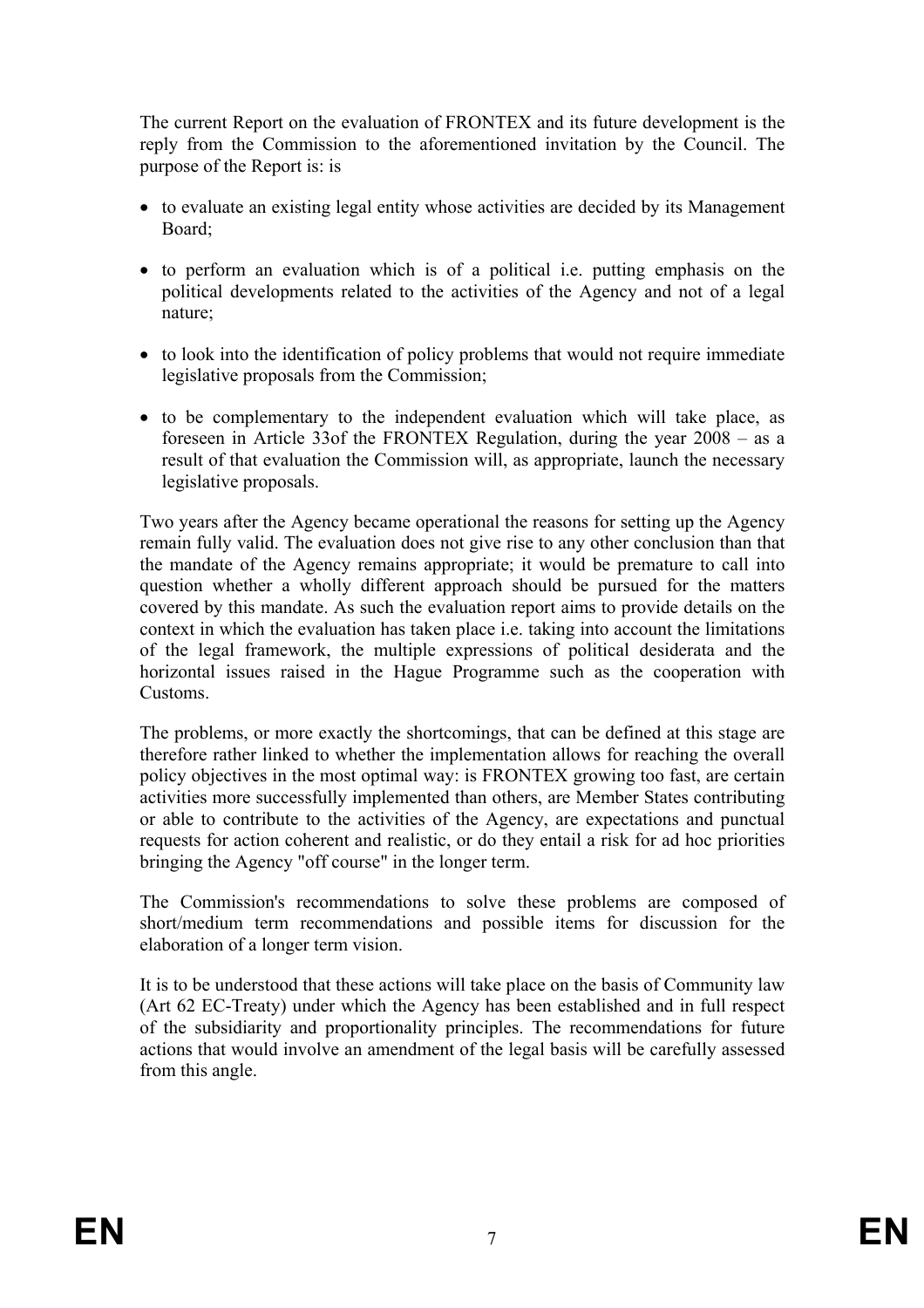# **2.2. High political expectations**

The political expectations on the Agency have been very high since its inception. The Agency has been forced to rapidly become fully operational and expand its activities dramatically over just two years to respond to these expectations.

Its budget has risen exponentially and is already beyond what was foreseen in the initial forecasts of the financial perspectives. As an example the 2008 budget will be approximately 70 million  $\epsilon$  which is as high as the 2013 budget initially foreseen for the Agency.

The Council as well as the European Council have responded to crisis situations and problems faced at the external borders by repeatedly, in the form of political conclusions, calling on FRONTEX to take forward specific initiatives (see annex, part II).

Against this background the following points must be considered:

- How can the potential of FRONTEX be maximised for the purpose of reaching the policy objectives, having regard to the continuous challenges involved in managing the external borders;
- How can a coherent development be assured whereby attention is paid to all parts of the FRONTEX mandate;
- How can an appropriate priority setting of the activities of the Agency be achieved.

The following sections outlines the specific shortcomings identified based on the activities carried out by the Agency so far.

# **2.3. Joint operations**

In its short existence FRONTEX has faced high expectations from EU institutions, Member States and the public at large to take forward operational coordination to counter illegal immigration. This is particularly true for the coordination of operations at the southern maritime borders. As a result the main attention has been on the sea border operations carried out by FRONTEX, in particular the operations carried out off the Canary islands and in the central Mediterranean.

For 2008 the budgetary authority has raised the budget of FRONTEX significantly. This increase should be seen in the light of the Council Conclusions of 18 September 2007, where the Council invited Member States and FRONTEX to identify and implement measures of a longer-term nature concerning maritime patrols at the southern external borders.

During the years 2006 and 2007 FRONTEX has conducted 33 joint operations and 10 pilot projects. The duration of those operations is limited; some have a duration of a week, others of several months.

However, in view of the constant and high migratory pressure at certain parts of the EU border, which a single Member State cannot face alone, the cooperation between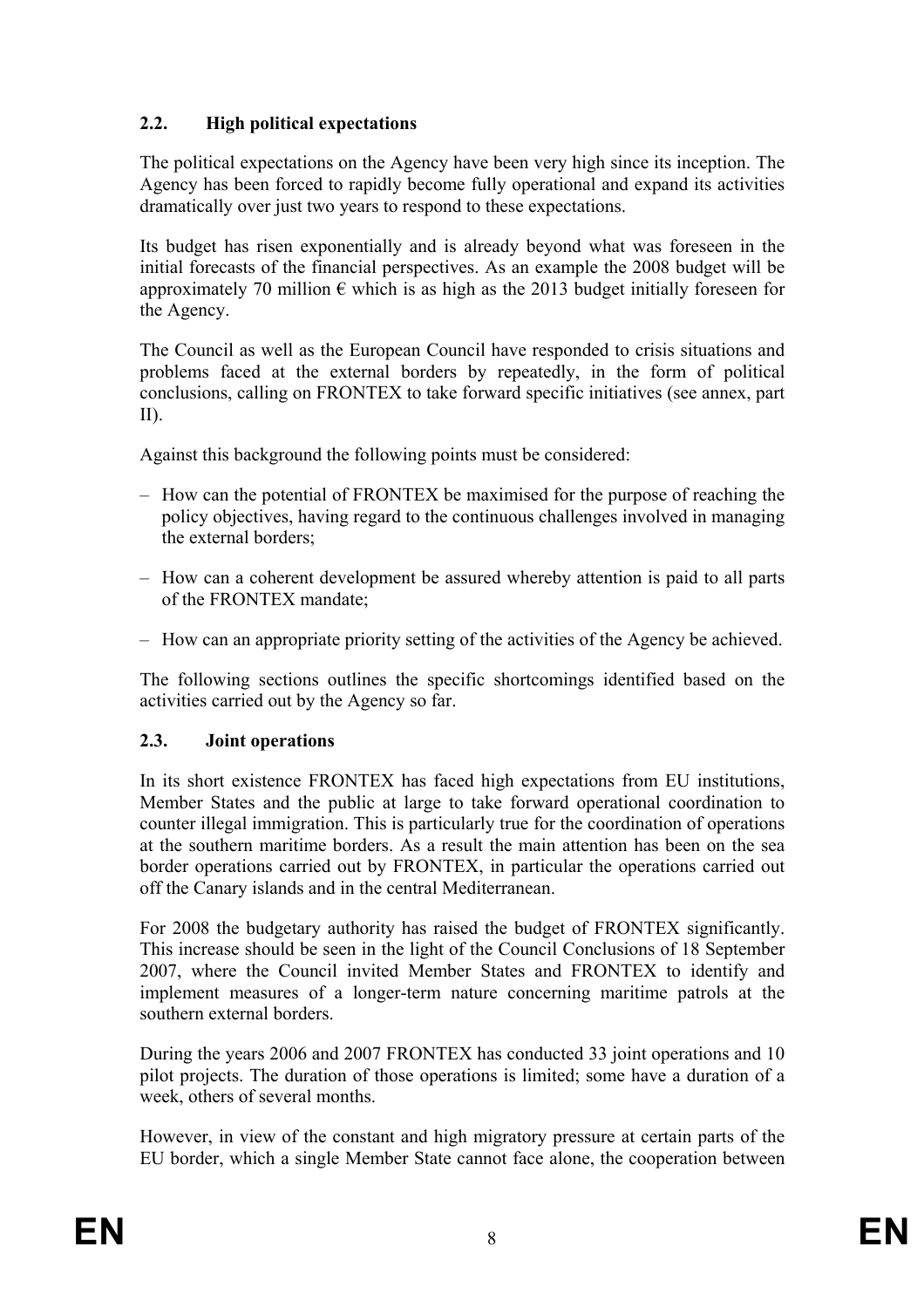Member States needs to be further enhanced compared to what has been the case so far. Because of their short term duration operations conducted at high risk areas in 2006 and 2007 are not sufficient to ensure effective border controls and surveillance, due largely to a lack of human and financial possibilities this could not always be realised in the past.

As a result there is a need for a more permanent nature (throughout the year) of the joint operations at specific high-risk areas.

More permanent operations require an increase in the budget and the human resources of the Agency, which the budgetary authorities have taken into account for the year 2008.

# **2.4. Technical equipment**

The Council Conclusions of October 2006 invited the Agency to set up a Central Record of Available Technical Equipment (CRATE) for border control. Although the setting up of this record of equipment was foreseen in Article 7 of the FRONTEX Regulation, the Agency had difficulties in convincing Member States to make the necessary equipment available. This is understandable to a certain degree given the substantial cost of for instance vessels, aircraft or helicopters. Progress has been made recently and today the CRATE database contains over a hundred vessels, around 20 aircraft and 25 helicopters and several hundreds of border control equipment such as mobile radar units, vehicles, thermal cameras and mobile detectors.

The use of this technical equipment was primarily foreseen to take place on a bilateral basis between Member States. So far only a modest use of equipment has been made for the purpose of FRONTEX joint operations i.e. once border check equipment and on another occasion an aircraft has been used during a joint operation.

The use of technical equipment part of CRATE has become easier for all parties as the Agency has entered into Memoranda of Understanding with the Member States, specifying in detail the conditions in which the equipment can be used as well as provisions on the financial implications related to the use of such equipment, including the reimbursement of the costs.

The Agency itself has no own technical equipment which would be useful to remedy possible shortcomings during joint operations or whilst deploying Rapid Border Intervention Teams (RABITs) at very short notice. The deployment of a RABIT team can be combined with technical assistance in accordance with the provisions of Article 8 of the FRONTEX Regulation. Such a deployment will be decided within 5 working days. At such a short notice most Member States may not be in a position to decide, prepare and send the necessary technical equipment to the region where the RABIT will be deployed.

As such there is an evident lack of usage of the equipment put at the disposal by Member States to the Agency, which hinders the implementation of more extensive joint operations. The real potential of the technical equipment part of CRATE remains untapped. So far the Agency has not been in a position to make extensive use of this equipment. Notably Member States are not obliged to provide equipment to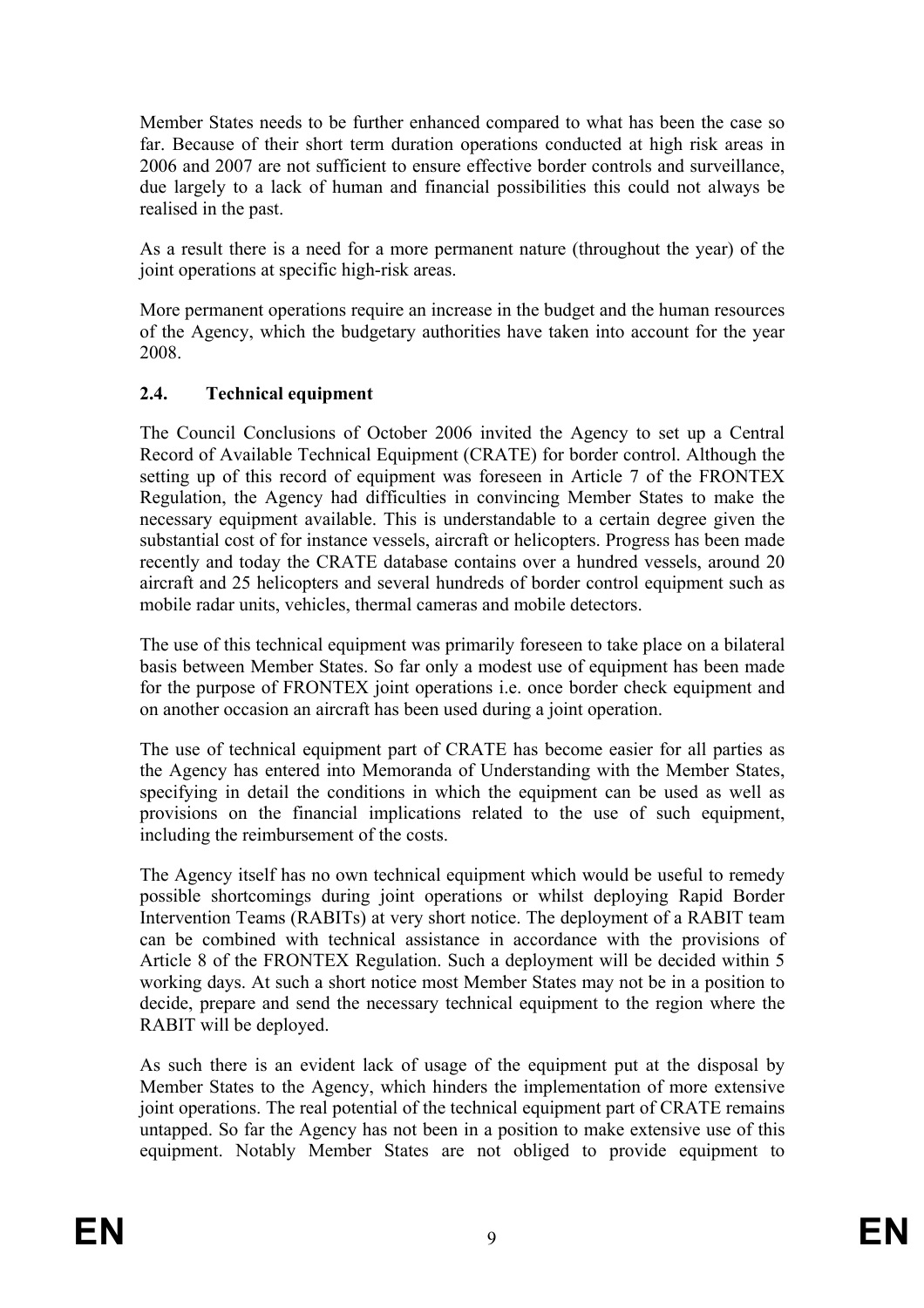FRONTEX even if the equipment have been included in CRATE. In addition Member States can be faced with situations at home requiring that specific technical equipment.

The expected increase of the level of intensity, especially when more operations will become 'permanent', of joint operations, demands a substantial commitment from Member States to make human resources and, especially, equipment such as vessels and aircraft, available often at short notice. With the political commitment in place together with the necessary budgetary means, the equipment is the remaining 'missing link' for making semi-permanent operations a reality.

# **2.5. Specialised branches**

Article 16 of Regulation (EC) 2007/2004 provides for the possibility to set up specialised branches of the Agency in the Member States to develop best practices with regard to particular types of external borders. By doing so the Agency should ensure the coherence of the actions and operations for which they are responsible.

In addition Article 3 (2) of the aforementioned Regulation stipulates that the Agency may operate through its specialised branches provided for in Article 16, for the practical organisation of joint operations and pilot projects.

It is a reality that numerous emergencies are happening at the EU Southern maritime borders. When the level of control is rising at one point, migration routes are adapted. Taking into account the continuous rise in intensity and duration of joint operations (cf previous point) the Agency may not always be in a position to coordinate effectively between Member States or to adapt its strategies and operations to tackle in an effective manner these new phenomena.

No specialised branches have been established by FRONTEX so far, the establishment of which could enhance the coordination between different operations at the southern maritime borders.

# **2.6. Relation between joint operations and the EPN**

Following a request from the European Council in December 2006, the European Patrol Network (EPN) started in May 2007. FRONTEX and the Member States concerned (Portugal, Spain, France, Italy, Slovenia, Malta, Greece and Cyprus) are working on a regional basis with bilateral cooperation between neighbouring states. Patrols have mainly been limited to areas close to the coasts of the Member States involved.

Conducting numerous joint operations together with the EPN in the same geographical area, results unavoidably in overlaps, taking into account the development towards semi-permanent operations (cf previous sections). Both initiatives are intended to be of a more structural, long-term character, but have so far developed independently. Tackling these overlaps and enhancing the coordination between different activities in the same geographical area will represent an economy of scale of human and financial resources, and enhance the coordination capacity of the Agency.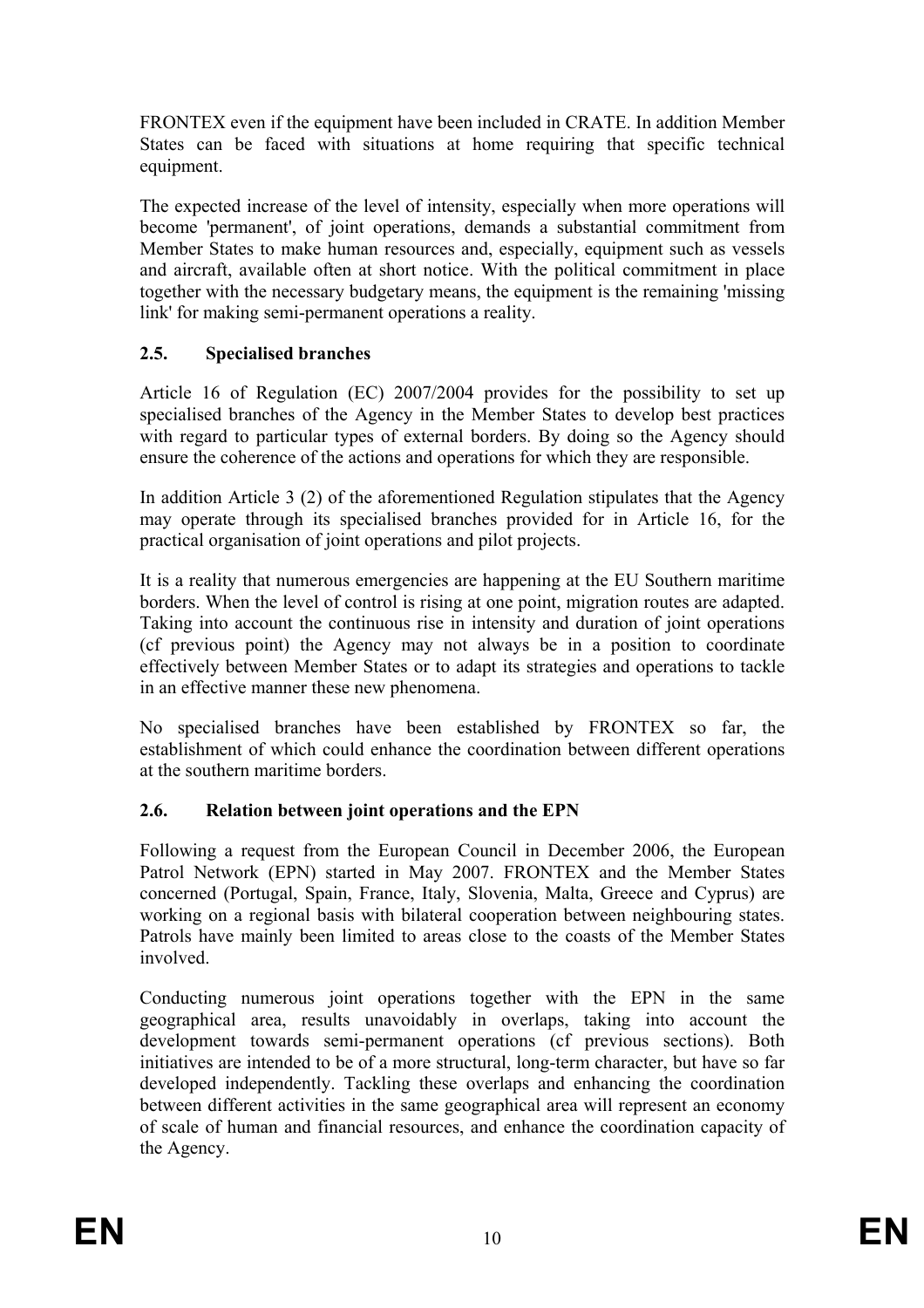# **2.7. Risk analysis**

Risk analysis is the cornerstone for effective border management and represents an important part of the work of the Agency. So far the Agency did not put a dedicated information system in place connecting it to all Member States. This is likely to happen from 2008 onwards.

Given the importance of risk analysis to tackle illegal immigration in the most effective way, joint risk analysis with Europol, international organisations and relevant third countries (based on the respective working arrangements) should be encouraged. FRONTEX has been contributing to the Organised Crime Threat Assessment Report (OCTA) and has presented with Europol a report on the high risk routes regarding illegal immigration in the Western Balkan countries. More frequent geographical and/or theme oriented joint risk analysis, with relevant partners, should be considered.

Europol has been identified as a key partner for the Agency. Its analytical work files contain information which is particularly relevant for the risk analysis work of FRONTEX. For that reason both, FRONTEX and Europol, have engaged in a working arrangement allowing for the mutual exchange of relevant information.

FRONTEX has also initiated preliminary talks with Interpol, to come to a similar working arrangement. It is understood that these working arrangements, once duly in place, will enable the relevant partners to join their forces to prepare joint risk analysis reports. By doing so, Member States, the competent Community Agencies and the Institutions at large, will benefit from crucial information enabling them to set the policy priorities for future operational activities.

Although the Agency is setting up a FRONTEX Risk Analysis Network with correspondents from Member States, the level of cooperation with other law enforcement agencies such as Europol, Interpol and relevant counterparts in third countries is lagging behind. So far only a single joint risk analysis has been carried out with Europol.

### **2.8. Management of ICONet (Information and Co-ordination Network for Member States' Migration Management Services)**

Based on a proposal from the Commission, on 16 March 2005, the Council adopted Council Decision  $2005/267/EC^3$  establishing a secure web-based Information and Coordination Network (hereinafter: ICONet) for Member States' Migration Management Services. Subsequently on 15 December 2005, the Commission adopted a Decision laying down detailed rules for the implementation of Council Decision  $2005/267/EC<sup>4</sup>$ . The purpose of the Commission's managed ICONet is to provide for a platform for the exchange of strategical, tactical and operational information concerning illegal migratory movements and on the fight against such phenomena. It is not envisaged to exchange personal data of illegal migrants or facilitators via the ICONet.

 $\overline{a}$ 

 $3$  OJ 2005 L 83, p. 48. 4

C(2005)5159 final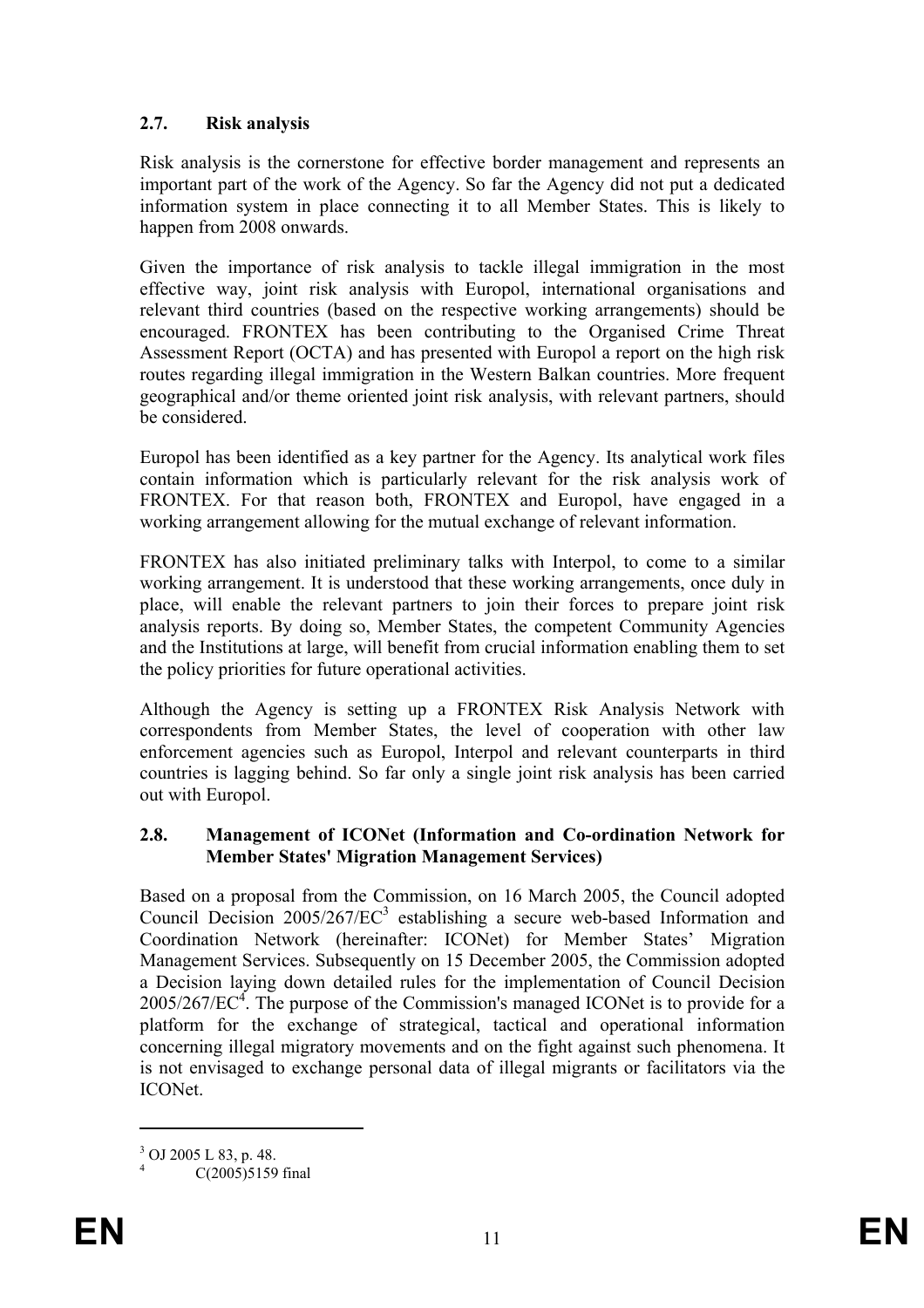ICONet is composed of:

# *- An Early Warning System*

The ICONet serves to enable Member States to transmit confidentially early warning messages relating to the different aspects/elements of illegal immigration, in particular, to first indications of illegal immigration and facilitator networks, perceptible changes in routes and methods of immigration or other events and incidents which herald new developments in the field of illegal immigration and facilitation and which represent a threat such that immediate counter-measures are required. This "early warning function" is to replace the old 1999 fax-based system.

# *- Support for Immigration Liaison Officer Networks*

The ICONet is also a useful tool for enhancing co-operation among immigration liaison officers (ILO), posted abroad by the Member States in accordance with Council Regulation (EC) No 377/2004 of 19 February 2004**<sup>5</sup>** (hereinafter: ILO Regulation), by providing for easy access to all relevant information with regard to their activities. For instance, in the framework of the implementing work regarding the European Council's Conclusions on "Priority Actions on Africa and the Mediterranean", the Commission services created separate subsections in ICONet for the regional ILO networks which are to be established along the main migration routes in Africa. All relevant information – including the situation reports concerning illegal immigration in the countries of origin and transit – will have to be uploaded onto these subsections, and thus made available for the ILOs and decision makers both on policy and executive levels.

# *- Visa, Borders, Travel documents*

Information exchange via the ICONet on the use of visas, borders and travel documents relating to illegal immigration may cover, in particular, information on visa and document forgeries encountered, on best practices in combating counterfeiting and forgeries, on new techniques and modi operandi of migrant smugglers and human traffickers, and on best practice in combating these two phenomena.

# *- Return*

The ICONet may also help Member States in their efforts to increase co-operation and co-ordination in the field of return by exchanging information on

- relevant Community and national laws in force;
- best practices in establishing the identity of third country nationals and obtaining travel documents in order to facilitate their return;
- planned or scheduled joint return flights;

 $\overline{a}$ 

<sup>5</sup> OJ 2004 L 64, p. 1.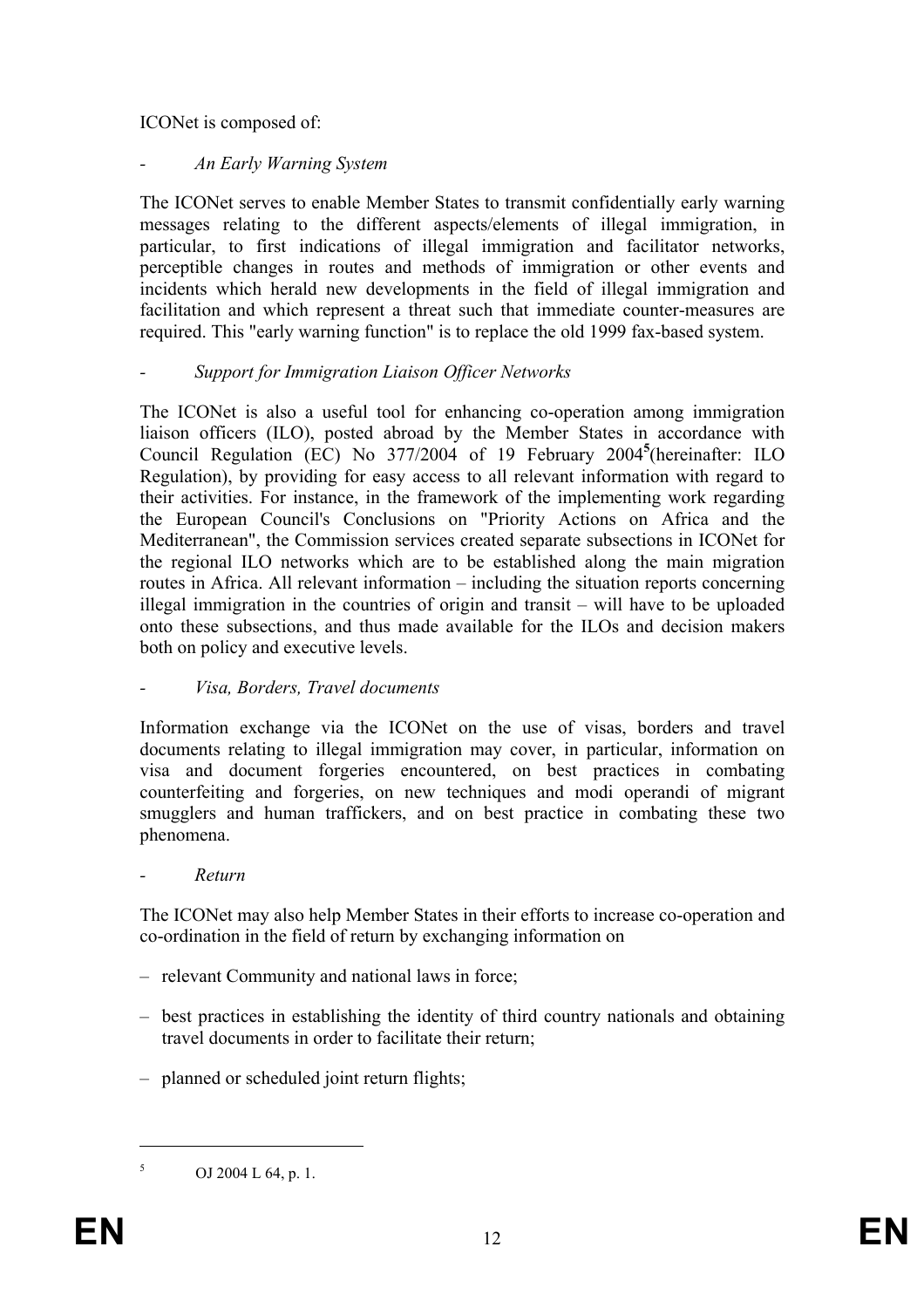– requests/notifications of planned or scheduled transit removal operations.

The FRONTEX Agency has been connected to ICONet in 2007 and uses it for exchanging information with Member States regarding risk analysis, preparation of joint operations and return.

FRONTEX is setting up the FRONTEX Information System (FIS). The FIS is at an early stage of inception, but once it will be put in place it will provide for a highly secured direct communication channel between the Agency and the Member States.

The Agency is currently working on the development of a Situation and Monitoring Centre to ensure that all relevant information related to the development of illegal immigration towards the external borders of the European Union are timely gathered and assessed thus enabling Member States to give an appropriate operational response whenever it is needed.

As such numerous information systems exist that are dealing with the same type of data collection but structured in different ways.

### **2.9. The Centre for Information, Discussion and Exchange on the Crossing of Frontiers and Immigration (CIREFI)**

CIREFI was set up by a decision of the Ministers responsible for immigration on 30 November and 1 December 1992. In 1994, it was decided to expand its activities assisting the Member States in exchanging information on legal immigration, in preventing illegal immigration and unlawful residence, on combating smuggling of human beings, improving the detection of false or falsified travel documents and on ways of improving return practices. Based on this information, regular and ad hoc reports are drawn up commenting on trends, developments and changes. Occasionally CIREFI also provides an analysis of the information in order to draw conclusions and gives recommendations for appropriate counter-measures.

For the time being the logistical back-up is provided by the Council Secretariat with the necessary administrative and organisational assistance. Personal data may not be processed and, in particular, may not be communicated by or to CIREFI and it is not empowered to give instructions to Member States' authorities, just like FRONTEX.

There is a logical development in the field of information exchange related to illegal immigration, starting from the establishment of CIREFI in 1992, expanding its mandate to data collection in 1994, establishing an Early Warning System (EWS) on illegal immigration in 1999. ICONet took over the EWS from CIREFI in 2004 when FRONTEX was tasked with risk analysis, for which information gathering has a paramount importance. This leads to the only possible conclusion i.e.to centralise the exchange of operational information related to illegal immigration inFRONTEX.

There is an obvious overlap between the activities covered by CIREFI and the ones carried out by the Agency, with regard to gathering, analysing and disseminating information related to illegal immigration; therefore the need for taking over CIREFI by the Agency seems to be self-evident. Given that information compiled in CIREFI usually have to be treated as restricted, the Agency's existing document management and security rules would ensure such treatment. Furthermore, the above-referred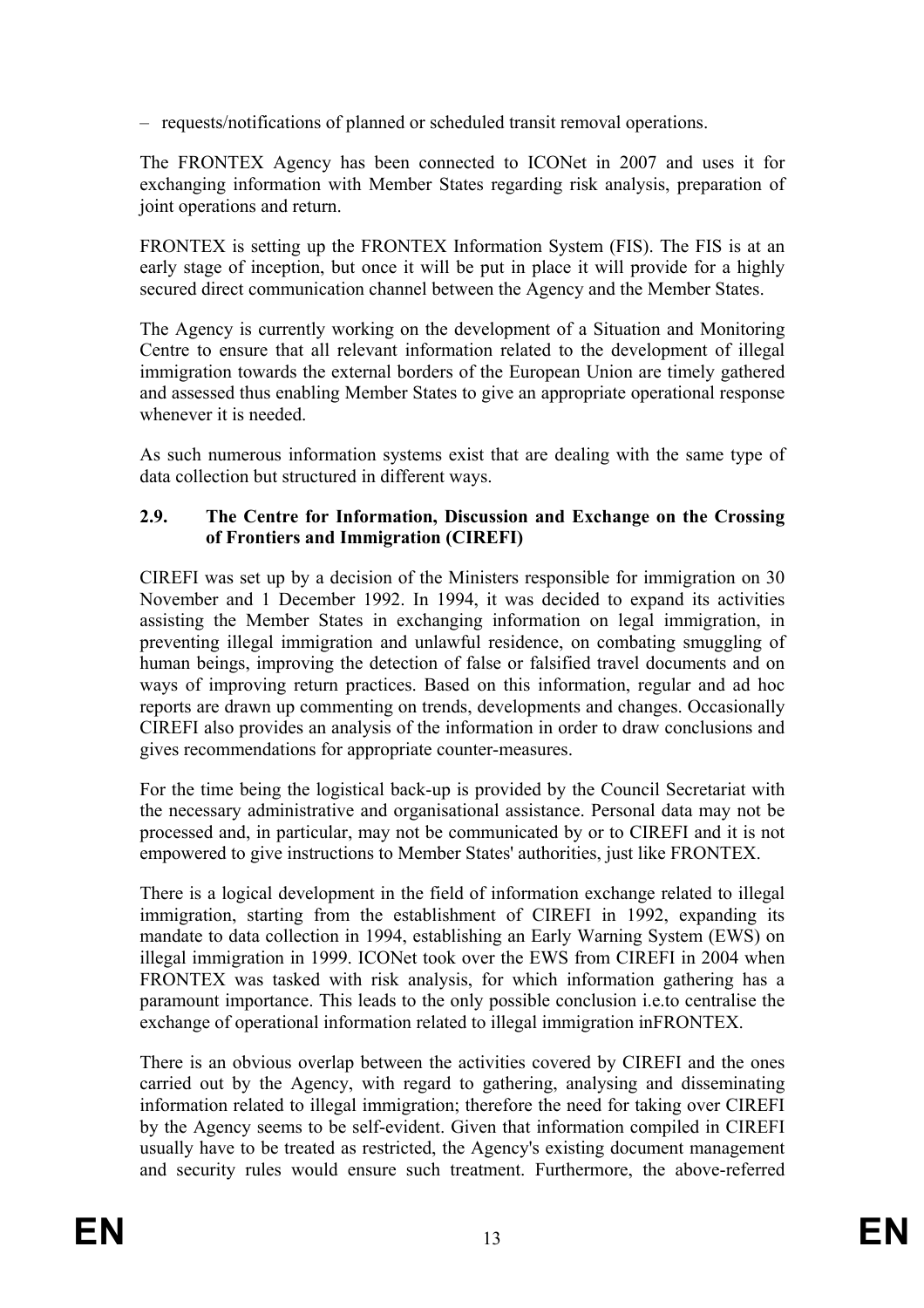FRONTEX Information System would allow for gathering and disseminating that information electronically.

# **2.10. Training**

The activities of FRONTEX as concerns training follows from the previous Ad Hoc Centre for Border Guard Training, whose activities were fully taken over by FRONTEX on 31 December 2005. Including training of border guards as well as "training of trainers", a total of 97 trainings, meetings and workshops have been organised with a total of 1 341 participants.

With the adoption of the RABITs Regulation end of July 2007, FRONTEX has been given additional training and exercises tasks. The Agency shall also provide border guards who are part of the Rapid Pool with advanced training relevant to their tasks and powers and shall conduct regular exercises with those border guards.

The common core curriculum is currently subject to review. An expert meeting with large participation from the relevant actors to discuss the initial draft has taken place in September 2007 in Cesena, Italy. Further work is necessary to test the various components of the core curriculum with the academic world and the practitioners. The impact of training on raising the competence of border guards for the purpose of a coherent application of the Schengen acquis and the smooth running of operations coordinated by FRONTEX can only be assessed in the longer term.

While the competences of border guards to apply in a correct and consistent manner the Schengen acquis must remain the core of the training made available, the experiences of joint operations show that border guards are confronted with situations involving persons seeking international protection or in distress situations at sea. International law is subject to different interpretations and is implemented at national level with different guidelines. Not all border guards are regularly confronted with, for instance, search and rescue situations involving immigrants. Respect for international law remains a fundamental obligation for Member States and will contribute to the overall policy objectives of the Agency.

Based on practical experiences, training courses should therefore respond to the need to address topics which are not directly within the area of border controls, but which are closely linked to them e.g. search and rescue.

# **2.11. Research**

FRONTEX has so far implemented 6 projects and 7 workshops/seminars on research and development. While these activities have not been priorities for the Agency in its initial set-up phase its importance for the future should not be underestimated. New technologies and their contribution to further developing the integrated border management system were discussed at the Informal Council of Justice and Home Affairs Ministers during the Portuguese Presidency. New technologies play a vital role for the proposals made in the two Communications presented by the Commission in parallel with this report, on an entry-exit system and measures to automate border control and on a European Border Surveillance System. For the former the BIOPASS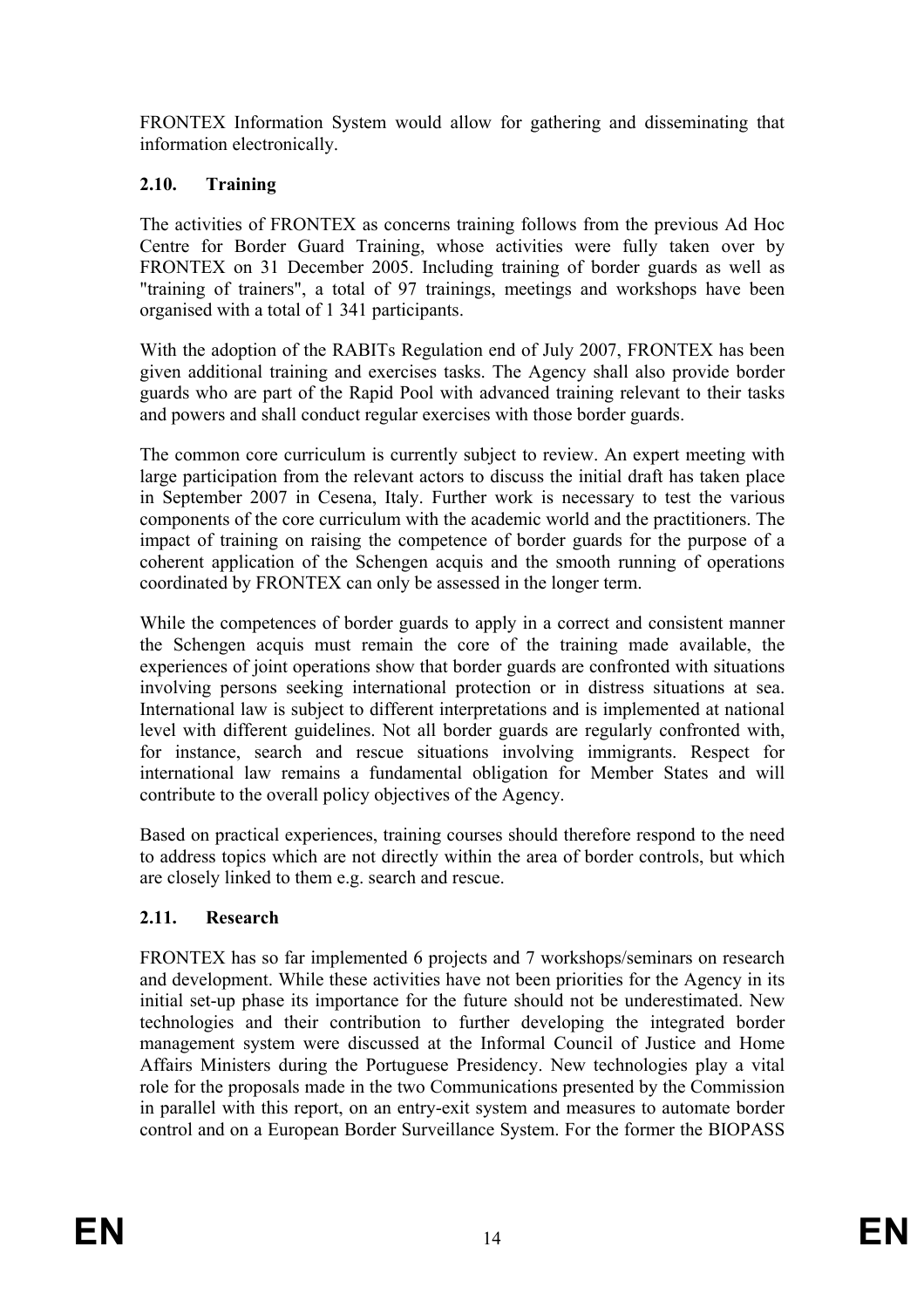project implemented by FRONTEX on the use of biometrics at airports and national registered traveller's schemes provided important input.

The Agency will take an active part in the work of the newly set up European Security Research and Innovation Forum, where a separate working group on border security has been set up.

A key priority for the future must be to ensure that the specific interests of border control authorities are duly reflected. FRONTEX has a unique capacity for ensuring a two-way communication at European level between research providers and end users. The experience of the border guards participating in joint operations is instrumental to define in an accurate manner what is needed from an operational perspective. Research should focus on that type of equipment which is providing added value for those operating border controls.

There is a major difference between how border controls are organised in practice between different types of borders i.e. land, sea and air border. Controls do not use the same type of equipment and border crossing points are subject to different physical constraints in terms of how to organise the passenger flows and the checks of each person. As an example checks using biometric readers pose different challenges at air borders and land borders respectively. As a further example maritime border controls favour the use of satellite monitoring systems to identify vessels; the same systems would be difficult to implement to identify passengers in vehicles. Future developments in research should take into account these practical differences for the purpose of identifying practical solutions that should tested on the ground in close cooperation with Member States' authorities. In view of the need for uniform European standards and to achieve economies of scale coordination at European level can greatly serve to enhance the availability of new technologies and thereby contributing to the further development of the integrated border management system.

# **2.12. Return**

Article 9 of Regulation 2007/2004 establishing FRONTEX stipulates that the Agency 'shall provide the necessary assistance for organising joint return operations of Member States'. The Agency has provided such assistance at 9 occasions over the past two years.

Return, in full respect of fundamental rights, remains a cornerstone of EU migration policy. One of the tasks of FRONTEX is to provide the necessary assistance for organising joint return operations of Member States. In this perspective the Agency shall also identify best practices on the acquisition of travel documents and the removal of illegally present third-country nationals.

The Agency has provided assistance for the organisation of nine joint return operations, involving a total of 361 returnees. A further 6 projects have been taken forward on issues such as best practices for the acquisition of travel documents and in order to regularly identify common needs for joint return operations.

These low figures illustrate that there is a lack of return operations involving the Agency and that most of the return operations are organised by Member States on a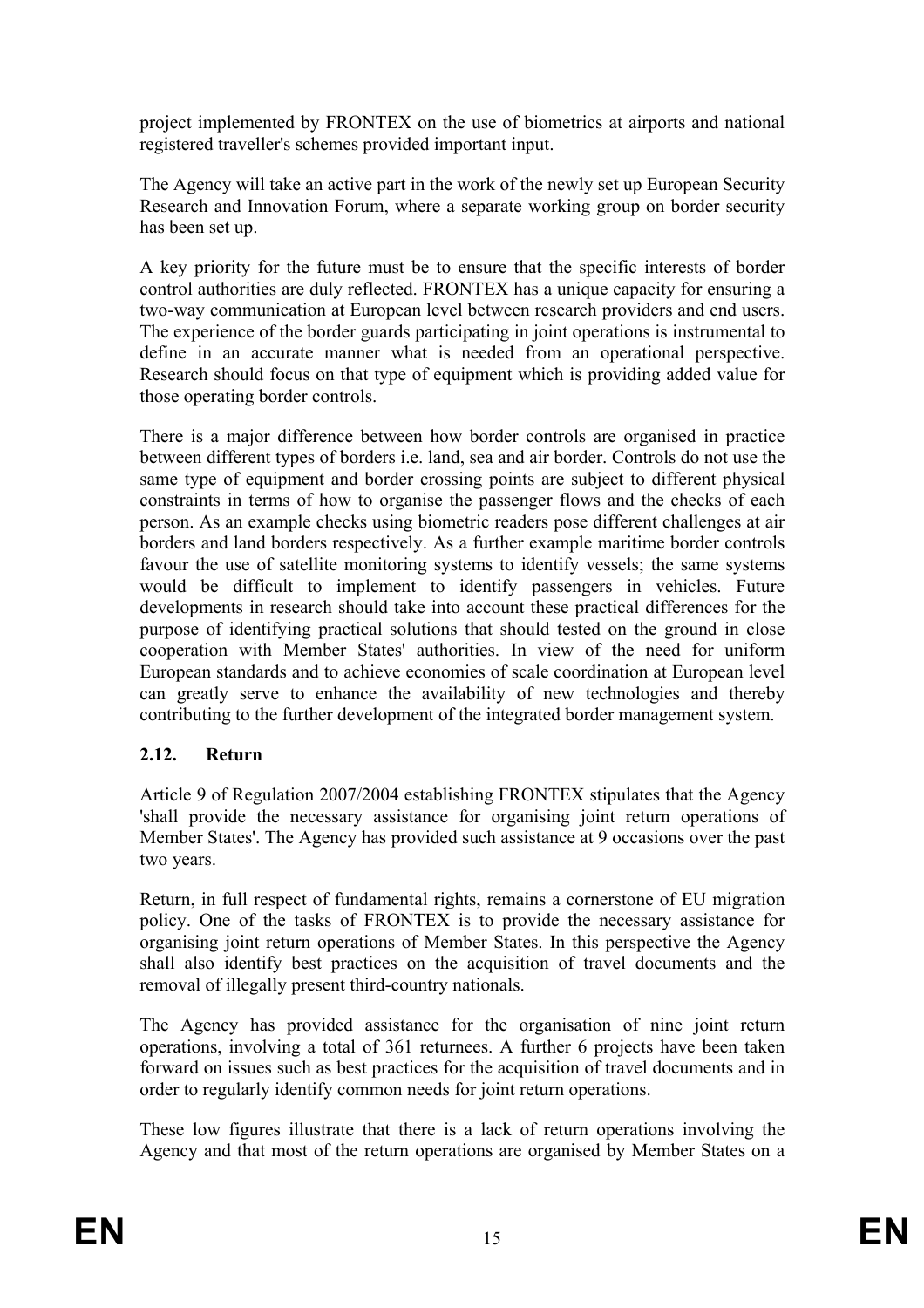bilateral basis with third countries, or a in a joint effort undertaken by a group of Member States. In those cases FRONTEX has not been involved.

According to the current legal framework the equipment forming part of the Central Record of Available Technical Equipment (CRATE) can not be used by the Agency for return operations. The situation may occur that Member States have equipment at their disposal for return operations but at that time no returnees. Putting this kind of equipment in CRATE could be beneficial for those Member States that do have returnees at that moment provided the CRATE equipment can be used for return operations. It would necessary to expand the use of CRATE for this purpose to allow for sharing of such equipment between Member States also.

# **2.13. Cooperation with third countries**

The facilitation of operational cooperation between Member States and third countries and the cooperation between FRONTEX and third countries is an important strand of the tasks of the Agency. Cooperation with third countries is a key component of the integrated border management model and can support the successful implementation of joint operations, enhance the added value of risk analysis, and support capacity building in third countries. FRONTEX has been concentrating its efforts on those third countries that share common goals in terms of border security with the EU. To that extent a series of working arrangements (protocols and/or memoranda of understanding) have been concluded between FRONTEX and third countries in accordance with the relevant provisions of the Agency's founding Regulation.

Working arrangements have been concluded with Russia, Ukraine and Switzerland, while negotiations are well-advanced with Croatia. Mandates have been given by the Management Board to negotiate further arrangements with FYROM, Turkey, Egypt, Libya, Morocco, Mauritania, Senegal, and Cape Verde. According to the Work Programme of 2008 the Agency foresees requesting mandates in the short/mid-term for the other Western Balkan states, Moldova, Georgia, countries of West Africa, the US and Canada.

As called for by the Council conclusions of September 2007 efforts must be reinforced to reinforce cooperation with third countries on border related matters within the framework of the global approach. The measures of a technical character that can be taken by FRONTEX through its working arrangements with the competent authorities of the third countries concerned must be seen in this context.

As an integral part of this policy the EU will help partners to enhance their capacity to better manage migration flows and set up their own integrated border management systems.

Cooperation with third countries is a resource demanding task for the Agency in view of the need to identify the appropriate interlocutors and negotiate working arrangements on a country-by-country basis. While a vast range of countries can be identified as potential partners a priority setting would ensure that the cooperation with key third countries is taken forward more quickly.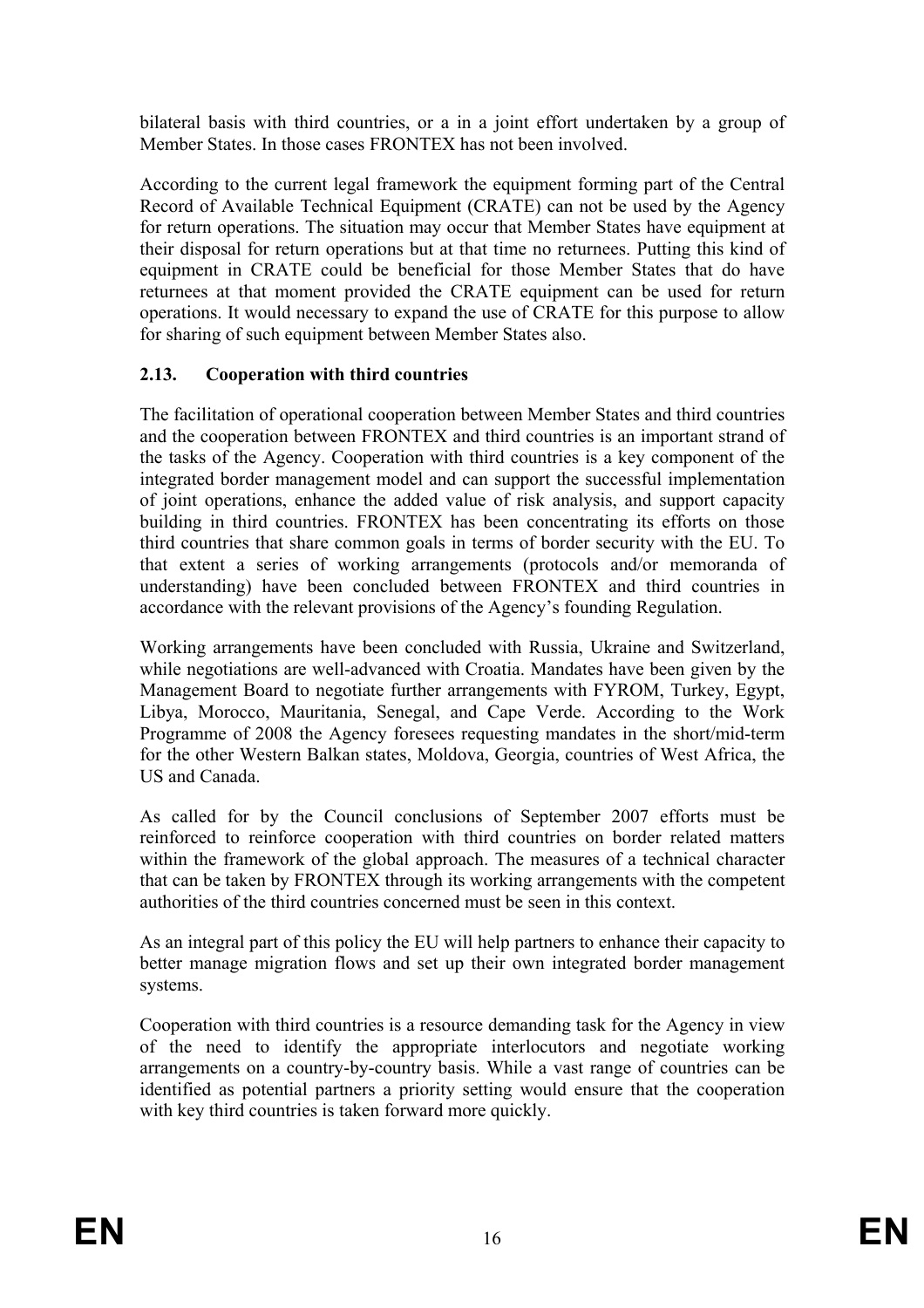Moreover, the current mandate of Frontex limits the degree of possible cooperation in the sense that projects aiming, for example, at technical assistance cannot be carried out by FRONTEX in third countries. While cooperation based on the working arrangements, or on ad hoc fact finding missions to third countries, can identify concrete follow-up measures, Frontex cannot carry out those measures itself. Followup is therefore not in the hands of Frontex, although the Agency may have the relevant expertise at its disposal, but is dependant on finding other organisations or national authorities that could implement such projects based on available funding instruments.

# **2.14. Horizontal integration**

Integrated border management calls for better interaction with other border management authorities. Key players in this perspective are the national Customs authorities. At the time of the elaboration of the Hague Programme, the respective roles and competencies of FRONTEX (control of persons) and the national customs authorities (control of goods) were under discussion. Part of the discussions concentrated on the creation of a single portal for border controls. Nowadays customs are focussing on the modernisation of Community customs legislation and ITcapacities. As such there are few overlaps with the activities of FRONTEX which relate to the control of persons.

Today there is limited cooperation with other controlling authorities e.g. customs controls, although cooperation is another important component of the European Integrated border management concept. Cooperation tends to be reactive rather than based on a common identification of aims and synergies.

It is against this background, i.e. to determine the level of cooperation between relevant competent authorities in the field of customs and border control that the European Council have called upon the Commission to evaluate the activities of FRONTEX and to look at possible synergies.

In line with this important policy development there is a need to explore a more proactive approach to possible cooperation mechanisms between the customs authorities and other border control authorities.

# **2.15. Integrated border management**

Since Frontex was created a number of developments have been taken forward in parallel to enhance the integrated border management system of the EU. New initiatives that could not be considered at that time must therefore be assessed from the angle of whether a role of Frontex could have an added value when defining those initiatives.

A longer term vision requires the Agency to expand all of its activities, and sometimes to go beyond its current mandate. Keeping the Agency up to speed with these developments through changes in the mandate are necessary at regular interval to ensure that potential added value is not restricted i.e. where the mandate does not reflect new components of the Integrated Border Management system.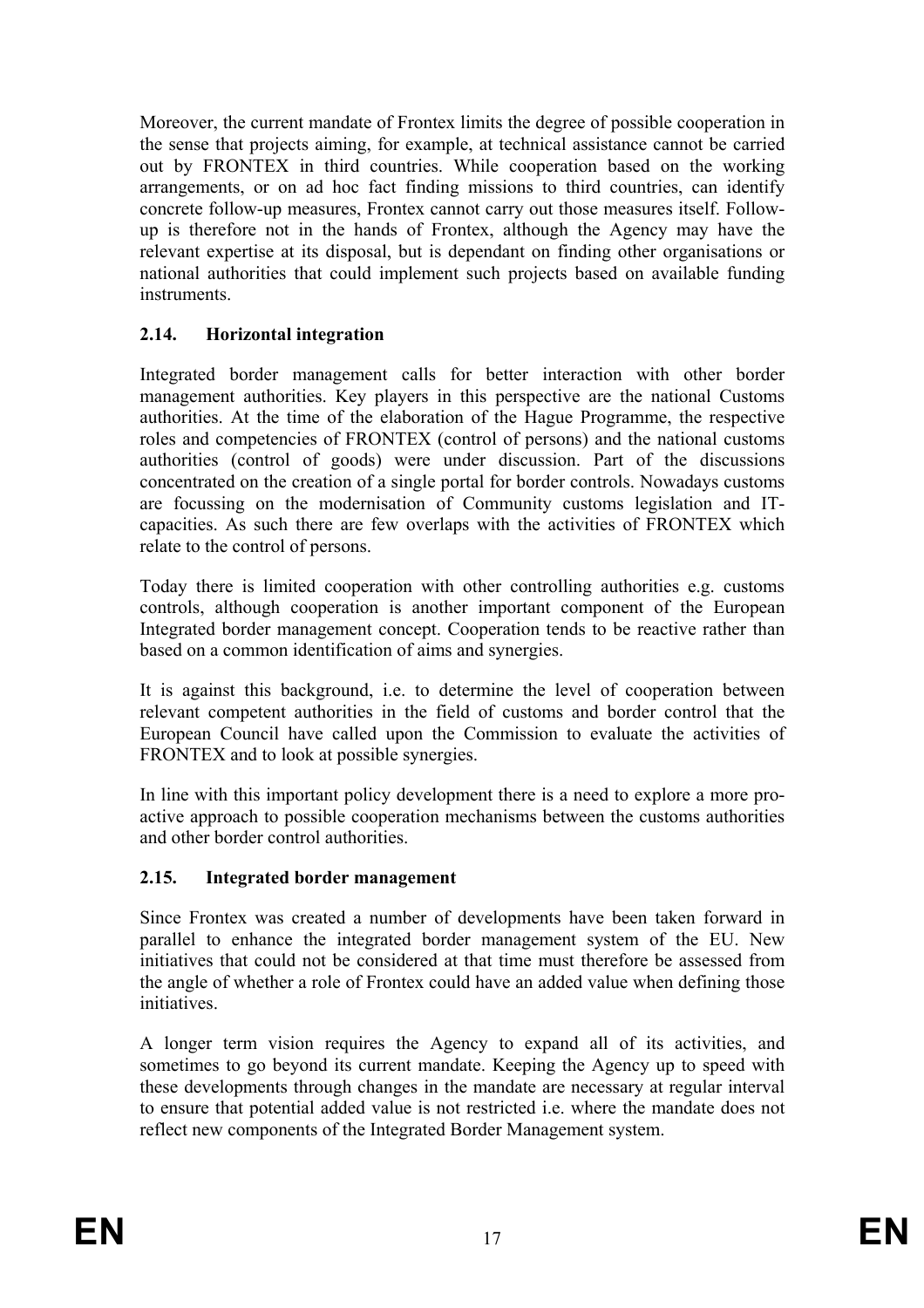Together with the Evaluation Report of FRONTEX the Commission is presenting a Communication on a European Border surveillance System. A review of the Schengen evaluation mechanisms is planned for end of 2008. In view of the capacity of Frontex with regard to coordination, information exchange, risk analysis and training it could clearly enhance the extent to which these initiatives can reach their policy objectives.

As a long-term vision, the Commission launched the concept of a European Border Guard in its Communication of 2002. However, a series of legal and political constraints remain today, including the difficulty to grant the prerogatives of public authority entitled to perform border controls on the territory of the Member State where they are deployed.

Through the establishment of the RABITs indications will be provided on the added value at the European level of the deployment of these 'EU teams' as well as whether the legal framework put in place by the RABIT Regulation, which also covers guest officers serving in joint operations, provides for sufficient clarity and efficiency when coordinating operations between Member States. At this stage it is too early to evaluate the impact of the RABITs as no deployments have taken place so far.

Operational coordination has already proved itself as the key instrument of the European Union in ensuring operational solidarity and channelling resources to the sections of the external border with the greatest needs i.e; the Southern maritime borders. Whether current tools are sufficient for meeting the objectives of coordinating Member States' efforts in controlling the external borders must be kept under close review.

This includes also the substantial financial means made available through the financial support mechanism provided by the European Border Fund. Both the EBF and the Agency aim at supporting the same policy objectives in a complementary fashion, and their impact in the longer term will be monitored carefully by the **Commission** 

# **3. OBJECTIVES**

The evaluation report is the response of the Commission to the request of the European Council as included in the Hague Programme.

The policy objectives, whilst responding to the specific request of the European Council in the Hague Programme and against the problem definition described in section 2 above are identified below. They correspond to the objectives set for the Agency at the time of its inception (Regulation No 2007/2004) and are still valid for the integrated border management policy of the Union as a whole.

# **3.1. General policy objectives**

The general policy objectives can be defined as follows:

1) contribute to an integrated management of the external borders at European level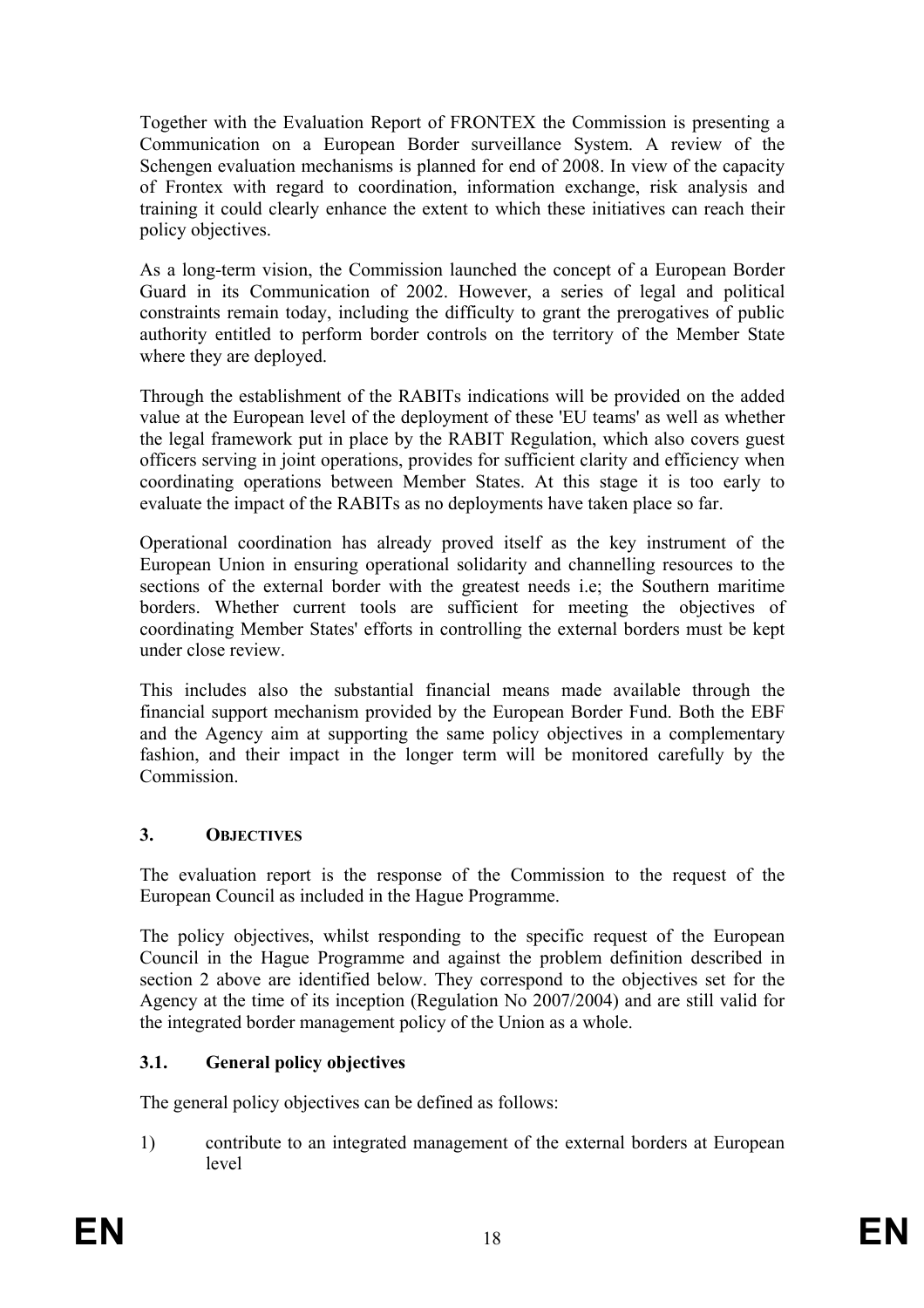- 2) effective control of the external borders
- 3) facilitate the application of existing and future Community measures relating to the management of the external borders by ensuring the coordination of operational cooperation between Member States.

# **3.2. Specific policy objectives**

The specific policy objectives can be defined as the enumeration of tasks in the current mandate of the Agency; see Article 2(a-g) of the Frontex Regulation. All specific objectives contribute to all general policy objectives, but the most direct links are explained below.

- Coordinating operational cooperation between Member States in the field of management of external borders. This involves notably the implementation of joint operations based on contributions and participation of Member States including technical equipment and the implementation of the European patrols Network, which allows for reinforcing controls at specific sections and developing best practices between Member States. This specific objective contributes directly to the second and third general policy objective.
- Assisting Member States on training of national border guards, including the establishment of common training standards. This contributes directly to all three policy objectives, as all are dependant on competent staff of national border guard authorities, and in particular the policy objective of facilitating the application of the acquis.
- Carrying out risk analyses. This may include also measures to facilitate the exchange of information relevant for the tasks of the Agency and the Member States, as well as cooperation with other agencies and international organisations. This contributes to all three policy objectives, as the results feed into all four levels of the integrated border management, especially measures in cooperation with third countries, measures at the border, and measures within the Schengen area. Risk analyses allows for focussing resources in response to threats and therefore to an effective control of the borders, and also to identifying needs for operational cooperation between Member States.
- Following up on the development of research relevant for the control of external borders. This objective contributes directly to the first policy objective as it allows for developing the integrated border management model as a whole, and indirectly to the other two policy objectives.
- Assist Member States in circumstances requiring increased technical and operational assistance at external borders. This may include also making use of any equipment acquired by the Agency. This contributes to, in particular, maintaining an effective control in times of particular pressure at specific sections of the border.
- Provide Member States with the necessary support in organising joint return operations. This contributes to the first policy objective, as returns form an important part of the integrated border management system as a whole.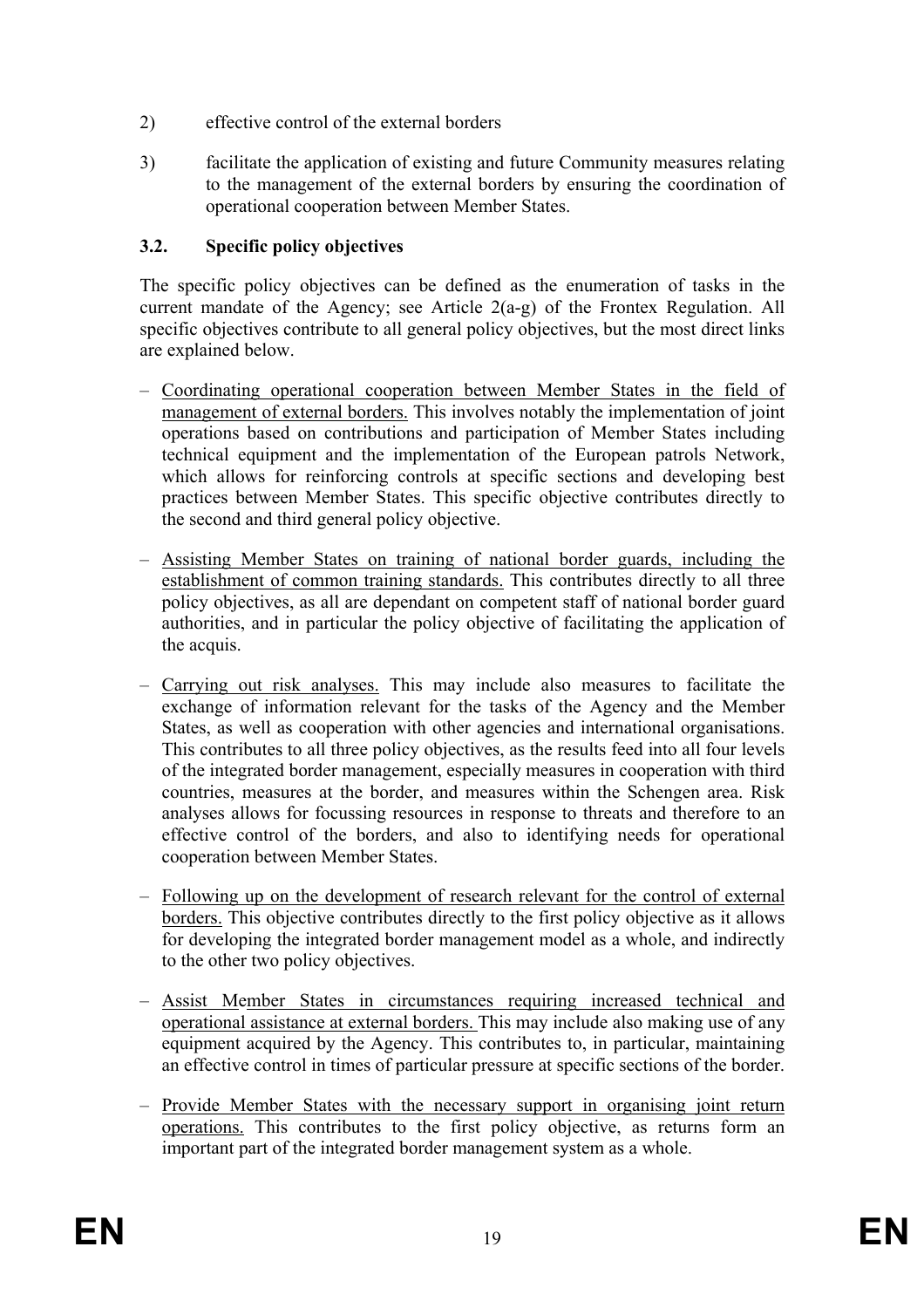– Deploy Rapid Border Intervention Teams to Member States. This contributes to, in particular, maintaining an effective control in times of particular pressure at specific sections of the border.

To the specific objectives listed in Article 2 of the Frontex Regulation should also be added the facilitation of operational cooperation between the Agency and third countries, and cooperation between the Agency and the authorities of third countries. Such cooperation may cover exchange of information and common risk analyses, training, and joint operational activities. This specific objective contributes directly to the first policy objective, and indirectly to the second and the third having regard to potential effects on more effective border control and more effective operational coordination.

# **4. POLICY OPTIONS**

This Section elaborates the policy options that contribute to reaching the overall objectives and provide solutions to the identified problems referred to in section 2.

The policy options include 15 separate recommendations which have been grouped into three policy options:

Policy Option 1: A **status quo** policy option;

Policy Option 2: An option including mainly non-legislative recommendations that should be relatively inexpensive, uncontroversial and straightforward to implement in the **short/medium term**;

Policy Option 3: An option including all of the recommendations of policy option 2 plus additional recommendations for the **longer term** that will require further discussion.

The policy options are outlined in Table 4.1. The recommendations have been **numbered and classified** according to whether they **could imply a legislative (L)** or **non legislative action (NL)**, i.e. whether they would require an amendment to the current mandate (Council Regulation 2007/2004) of the Agency through a legislative proposal from the Commission or whether they can be undertaken **within** the current mandate.

# **4.1. Table – Overview of Policy Options**

| <b>Policy Option 1</b> | No changes are made to the current situation                                                                              |  |  |  |
|------------------------|---------------------------------------------------------------------------------------------------------------------------|--|--|--|
|                        | Policy Option 2   1. Technical equipment                                                                                  |  |  |  |
|                        | The potential of CRATE, and the commitments made by<br>Member States, must be exploited to the full for all activities of |  |  |  |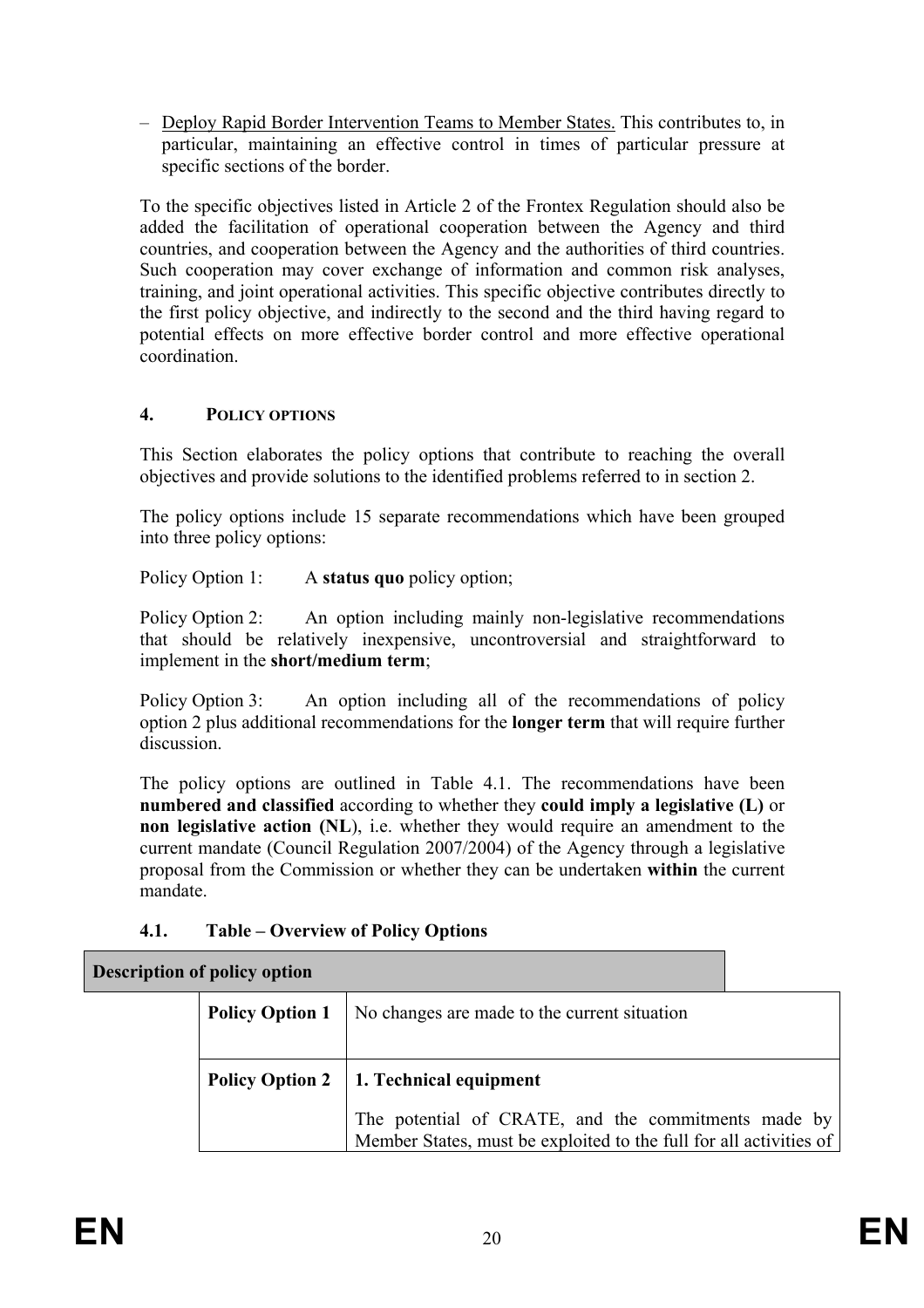| <b>Description of policy option</b> |                                                                                                                                                                                                                                                                                                                                                                                 |  |
|-------------------------------------|---------------------------------------------------------------------------------------------------------------------------------------------------------------------------------------------------------------------------------------------------------------------------------------------------------------------------------------------------------------------------------|--|
|                                     | the Agency (NL)                                                                                                                                                                                                                                                                                                                                                                 |  |
|                                     | 2. Specialised branches                                                                                                                                                                                                                                                                                                                                                         |  |
|                                     | Consideration should be given to the setting up of specialised<br>branches in the relevant geographical areas (NL)                                                                                                                                                                                                                                                              |  |
|                                     | 3. Relation between joint operations and the EPN                                                                                                                                                                                                                                                                                                                                |  |
|                                     | FRONTEX to analyse how semi-permanent joint operations<br>can be merged with the European Patrol Network (NL)                                                                                                                                                                                                                                                                   |  |
|                                     | 4. Risk analysis                                                                                                                                                                                                                                                                                                                                                                |  |
|                                     | Joint risk analysis with Europol, international organisations and<br>relevant third countries, and frequent geographical and/or<br>theme oriented joint risk analysis, with relevant partners,<br>should be encouraged (NL)                                                                                                                                                     |  |
|                                     | 5. Management of ICONet                                                                                                                                                                                                                                                                                                                                                         |  |
|                                     | Task FRONTEX with the management of ICONet, under the<br>present or another technical platform such as the FRONTEX<br>Information System (NL)                                                                                                                                                                                                                                   |  |
|                                     | <b>6. Management of CIREFI</b>                                                                                                                                                                                                                                                                                                                                                  |  |
|                                     | Task FRONTEX to centralise the exchange of operational<br>information related to illegal immigration (NL)                                                                                                                                                                                                                                                                       |  |
|                                     | 7. Own technical equipment                                                                                                                                                                                                                                                                                                                                                      |  |
|                                     | To ensure the availability of equipment through FRONTEX<br>acquiring its own equipment for border control, for instance to<br>be used by the RABIT teams (NL)                                                                                                                                                                                                                   |  |
|                                     | 8. Return                                                                                                                                                                                                                                                                                                                                                                       |  |
|                                     | Strengthen the role of FRONTEX regarding return operations –<br>examine the possibility to use CRATE as a means for sharing<br>technical equipment between member States (L)                                                                                                                                                                                                    |  |
|                                     | 9. Training                                                                                                                                                                                                                                                                                                                                                                     |  |
|                                     | Training offered to border guards should take into account and<br>include relevant provisions of European and international rules<br>on asylum, the law of the sea and fundamental rights.<br>Specialised training courses should therefore be offered by<br>FRONTEX on these aspects, in order to increase the<br>availability of border guards with the necessary competences |  |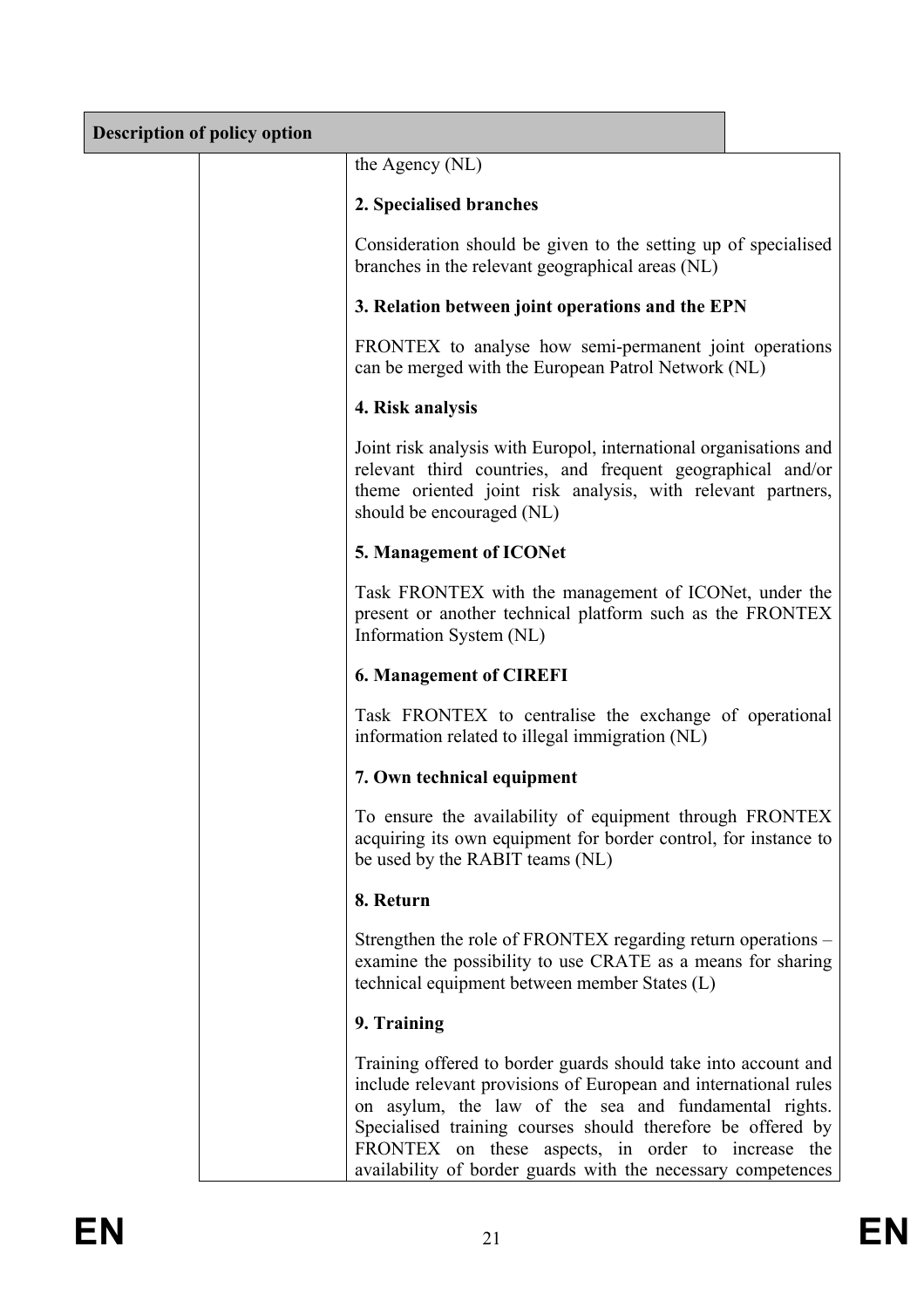| <b>Description of policy option</b> |                                                                                                                                                                                                                                                                                                                                                                                                                                 |  |  |  |  |
|-------------------------------------|---------------------------------------------------------------------------------------------------------------------------------------------------------------------------------------------------------------------------------------------------------------------------------------------------------------------------------------------------------------------------------------------------------------------------------|--|--|--|--|
|                                     | and contribute to a consistent approach to situations involving<br>search and rescue coordination (NL)                                                                                                                                                                                                                                                                                                                          |  |  |  |  |
|                                     | 10. Research                                                                                                                                                                                                                                                                                                                                                                                                                    |  |  |  |  |
|                                     | Implement joint projects aiming at real life<br>operational testing of new technologies, to assess their<br>feasibility and impact on current procedures as border<br>crossing points (NL)                                                                                                                                                                                                                                      |  |  |  |  |
| <b>Policy Option 3</b>              | All measures mentioned under Policy option 2 plus:                                                                                                                                                                                                                                                                                                                                                                              |  |  |  |  |
|                                     | 1. Schengen evaluation                                                                                                                                                                                                                                                                                                                                                                                                          |  |  |  |  |
|                                     | The mechanism to perform Schengen evaluations is currently<br>under review. The Commission will present a proposal to that<br>effect in the second half of 2008. In that perspective it is clear<br>that FRONTEX could provide added value to such an<br>evaluation mechanism through its expertise on external border<br>control and on the potential links to its other activities, notably<br>training and risk analysis (L) |  |  |  |  |
|                                     | 2. Cooperation with third countries                                                                                                                                                                                                                                                                                                                                                                                             |  |  |  |  |
|                                     | Priority should be given to strengthened cooperation with those<br>third countries that have been identified as problem areas<br>through the joint operations coordinated by FRONTEX.<br>Evaluate a possible extension of the current FRONTEX<br>mandate allowing the Agency to implement pilot projects with<br>third countries as beneficiaries. (L)                                                                          |  |  |  |  |
|                                     | 3. Future operational coordination                                                                                                                                                                                                                                                                                                                                                                                              |  |  |  |  |
|                                     | Initiate an in-depth reflection on the long-term strategy,<br>including issues related to an EU border guard. (L)                                                                                                                                                                                                                                                                                                               |  |  |  |  |
|                                     | 4. Border surveillance                                                                                                                                                                                                                                                                                                                                                                                                          |  |  |  |  |
|                                     | Frontex to take on the role as a hub for information exchange in<br>a future European border surveillance system and take on the<br>development of a pre-frontier intelligence picture. (1)                                                                                                                                                                                                                                     |  |  |  |  |
|                                     | 5. Customs and horizontal integration                                                                                                                                                                                                                                                                                                                                                                                           |  |  |  |  |
|                                     | Pilot projects at European level could support the coordination<br>between the activities of national border guard authorities and<br>national customs authorities. FRONTEX, the Commission and<br>Member States should explore the possibility of conducting                                                                                                                                                                   |  |  |  |  |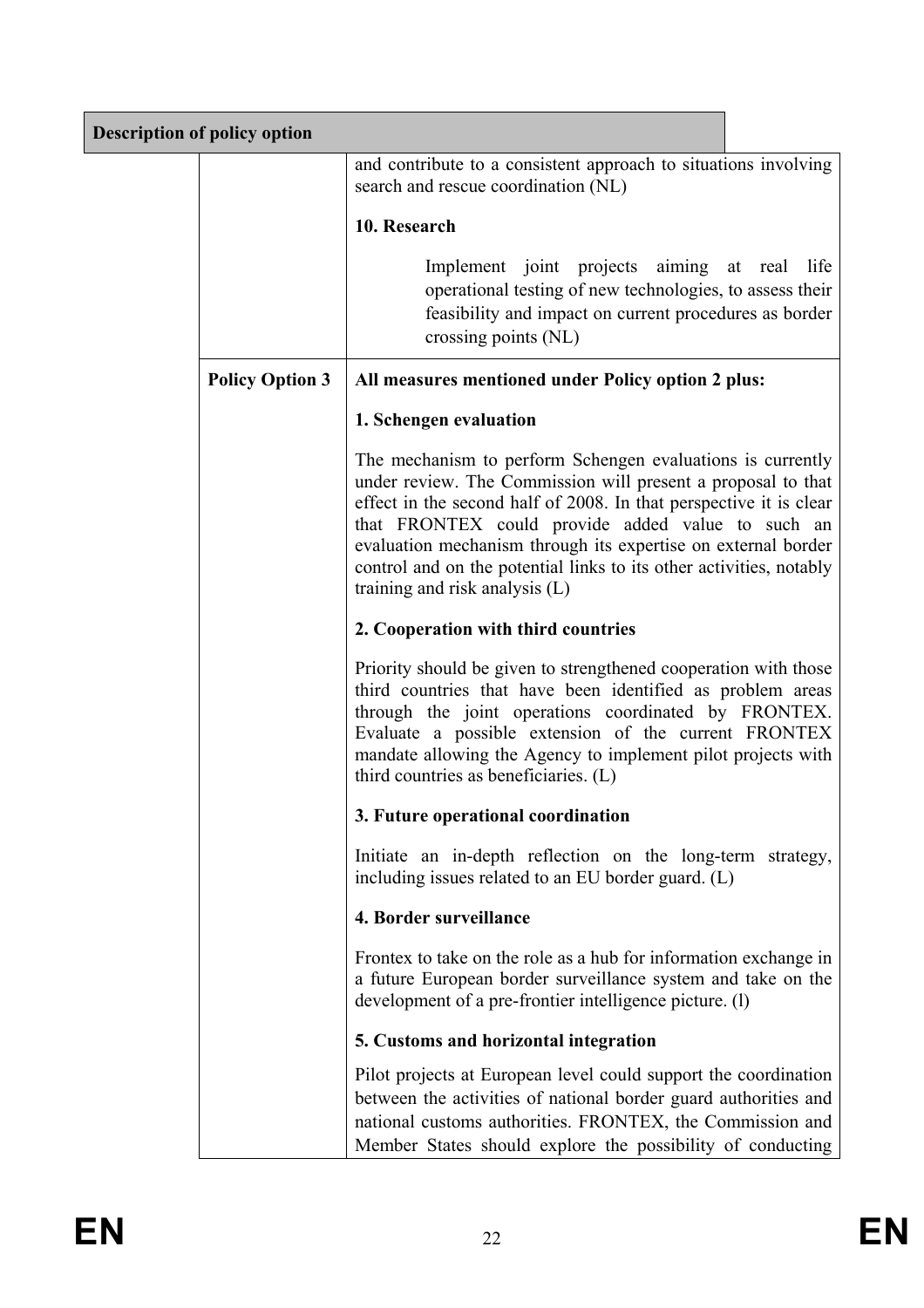| <b>Description of policy option</b> |                                                   |                                                           |  |  |  |  |
|-------------------------------------|---------------------------------------------------|-----------------------------------------------------------|--|--|--|--|
|                                     | FRONTEX-led joint operations in coordination with |                                                           |  |  |  |  |
|                                     |                                                   | cooperation projects of national customs authorities (NL) |  |  |  |  |

#### **5. ASSESSMENT OF THE IMPACTS OF POLICY OPTIONS**

The policy options and their component recommendations have been assessed against the following criteria.

- Does the option/recommendation contribute to meeting the policy objectives?
- Does the recommendation have an impact on external countries/partners?
- Can the involved costs be (or become) part of the FRONTEX budget and how high are they; what are the implications for the budgets of the Member States?
- What are the possible impacts on fundamental rights?
- Are the envisaged actions, following the recommendations, within the existing mandate of the Agency or not?
- Do other options/recommendations exist that would equally achieve the policy objectives?

The policy options are a combination of recommendations. Most of the recommendations are complementary rather than alternative means to achieve the same ends. In these circumstances it is necessary to consider each action individually.

#### **5.1. Policy Option 1 – Status quo**

• No changes are made to the current situation i.e. the current European legislative instruments are maintained without change and priority setting is left to the internal procedures of the Agency and Council conclusions as may be relevant

#### a) **Does the option/recommendation solve the identified shortcoming?**

The status quo provides for an improvement on the quality of border control at the external EU borders. Maintaining the existing level does not allow for the necessary fine-tuning of the activities of the Agency in the short/medium term perspective to take into account the results of the evaluation, which in turn would help in reaching the policy objectives in a more enhanced manner. The status quo would not meet expectations of the Council and the EP having regard to their expectations on the Agency and interest in that the Commission initiates a debate on its future directions and priorities.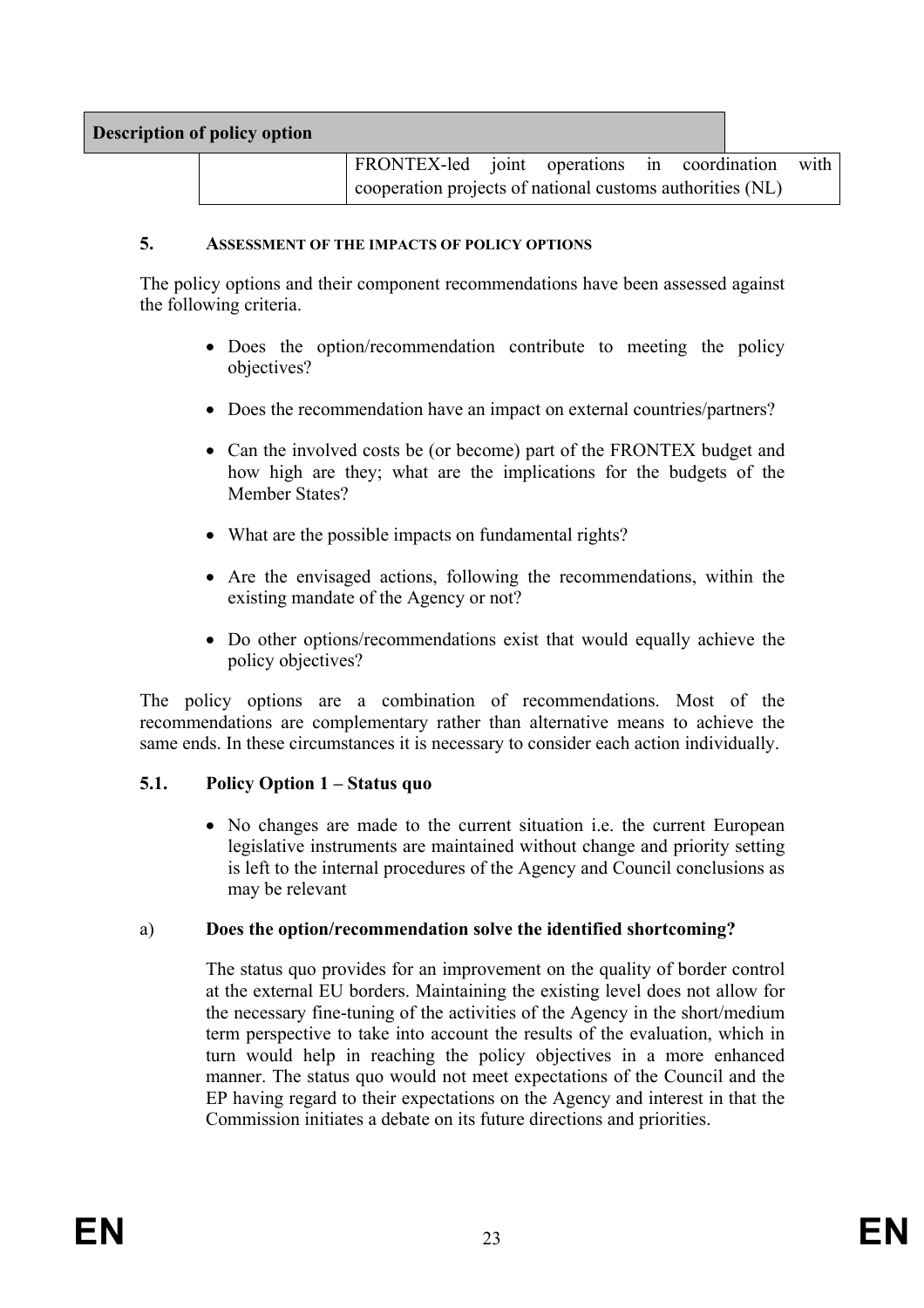#### b) **Does the option/recommendation have an impact on external countries/partners?**

The impact on the external partners remains at its actual level.

#### c) **Can the involved costs be (or become) part of the FRONTEX budget and how high are they?**

No impact on the FRONTEX budget

### d) **What are the possible impacts on fundamental rights?**

Impact remains at the current level, with limited support to Member States for meeting their obligations.

#### **e) Are the envisaged actions, following the recommendations, within the existing mandate or not?**

Yes

### **5.2. Policy Option 2 – Short and medium term recommendations**

This option provides for a series of ten recommendations related to the activities of the Agency which can be implemented in the short to medium term. Their specific advantage is that the majority of them do not require changes to the current mandate.

The recommendations are made on the basis of the experiences gathered so far and take into account the political desiderata and remedy some shortcomings in the functioning of the Agency.

**The impacts they have on the budget are minimal** taking into account that the budgetary authorities have already substantially enhanced the budget of the Agency as from 2008.

The relation with other Community policies and more in particular with the European Integrated Border Management policy, is positive as the recommendations that are part of this policy option maximise the activities the Agency can conduct within its current mandate.

The ten recommendations of policy option 2, except the recommendation on return, do not require a change of the current legislative framework in which the FRONTEX Agency coordinates the operational cooperation between Member States in the field of management of external borders.

All the recommendations concern intensifying the coordination role of FRONTEX, therefore the impact on the administrative burden of Member States should remain unchanged compared to maintaining the status quo.

#### 5.2.1. Technical equipment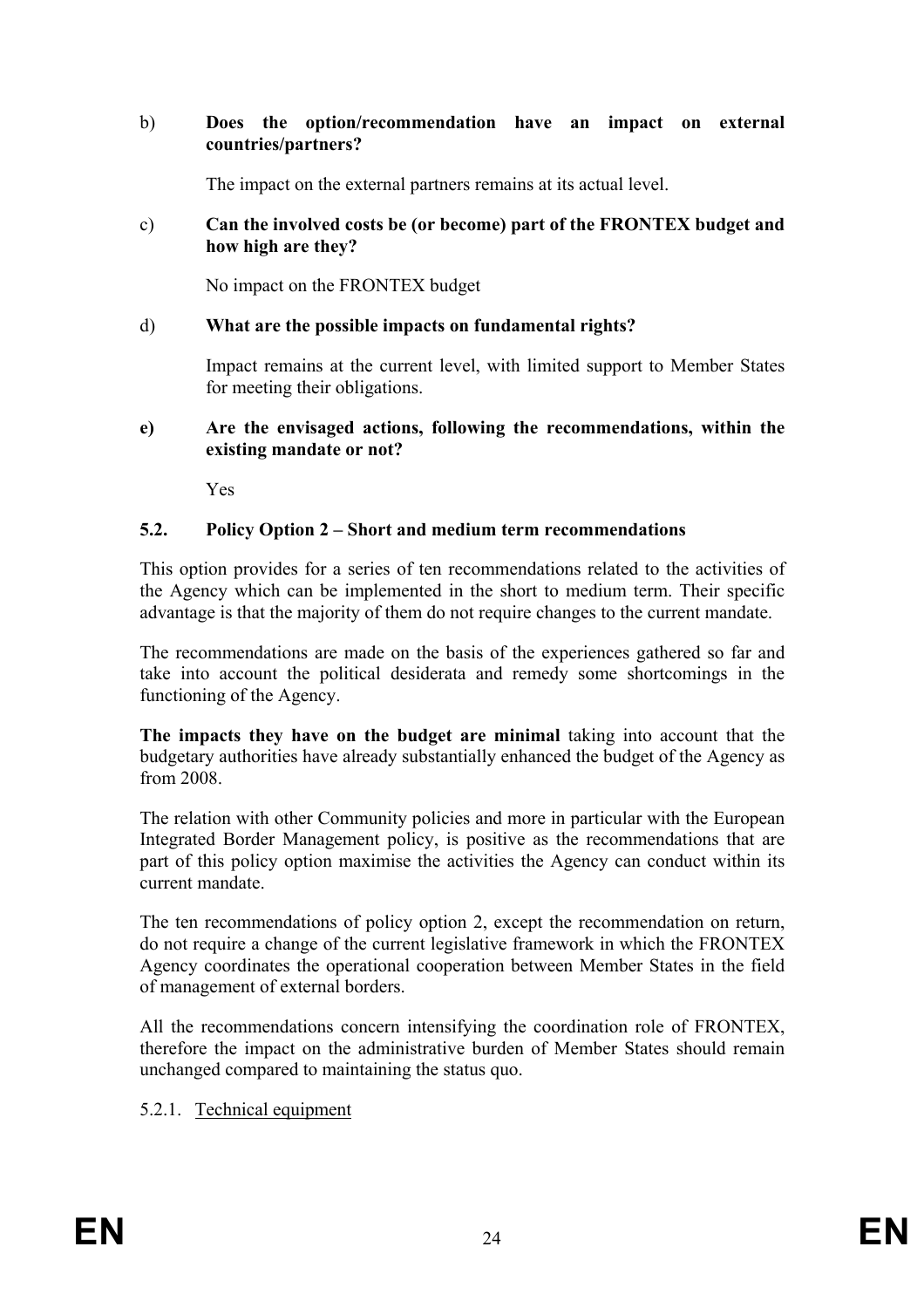**Recommendation:** The potential of the equipment part of CRATE, and the commitments made by Member States, must be exploited to the full for the multiple activities of the Agency.

### **a) Does the option/recommendation solve the identified shortcoming?**

An enormous effort has already been undertaken by Member States and FRONTEX to find the most appropriate ways to put technical equipment at the disposal of joint operations. Experience has demonstrated that the technical equipment is mostly provided by those Member States which are hosting joint operations.

As there is a general political commitment of all Member States to provide technical equipment when the need arises, its broader usage will be beneficial for the operational activities of the Agency. Enhancing joint operations will contribute to an effective control at the external borders in those areas where the migratory pressure is the highest.

#### **b) Does the option/recommendation have an impact on external countries/partners**?

No direct impact as the question of returns needs to be managed separately.

#### **c) Can the involved costs be (or become) part of the FRONTEX budget and how high are they?**

The costs can be integrated in the FRONTEX budget. They are likely to be medium depending on the further evolution in the numbers of joint operations carried out by the Agency. The Agency is co-financing the equipment deployed during joint operations and RABITs – the more intense usage of equipment, especially as operations are gradually taking place over longer periods of time, will cost more for the Agency and the Member States. According to the rules of procedures of the Agency a maximum of 80 % of the total eligible costs of the operations is supported by the Agency budget.

As an example for the year 2007 an amount of approximately 15 million  $\epsilon$ will be spent by the Agency on operational coordination. This means that 3,75 million will be paid by those MS participating in the joint operations.

In this context it should be noted that the magnitude of the costs is very difficult to project because costs are:

- directly linked to the number and duration of joint operations coordinated by the FRONTEX Agency;
- these operations are based on risk analysis thus very difficult to predict where operations will take place;
- MS are invited by FRONTEX to participate in the joint operations impossible to predict which MS will participate in future operations, nor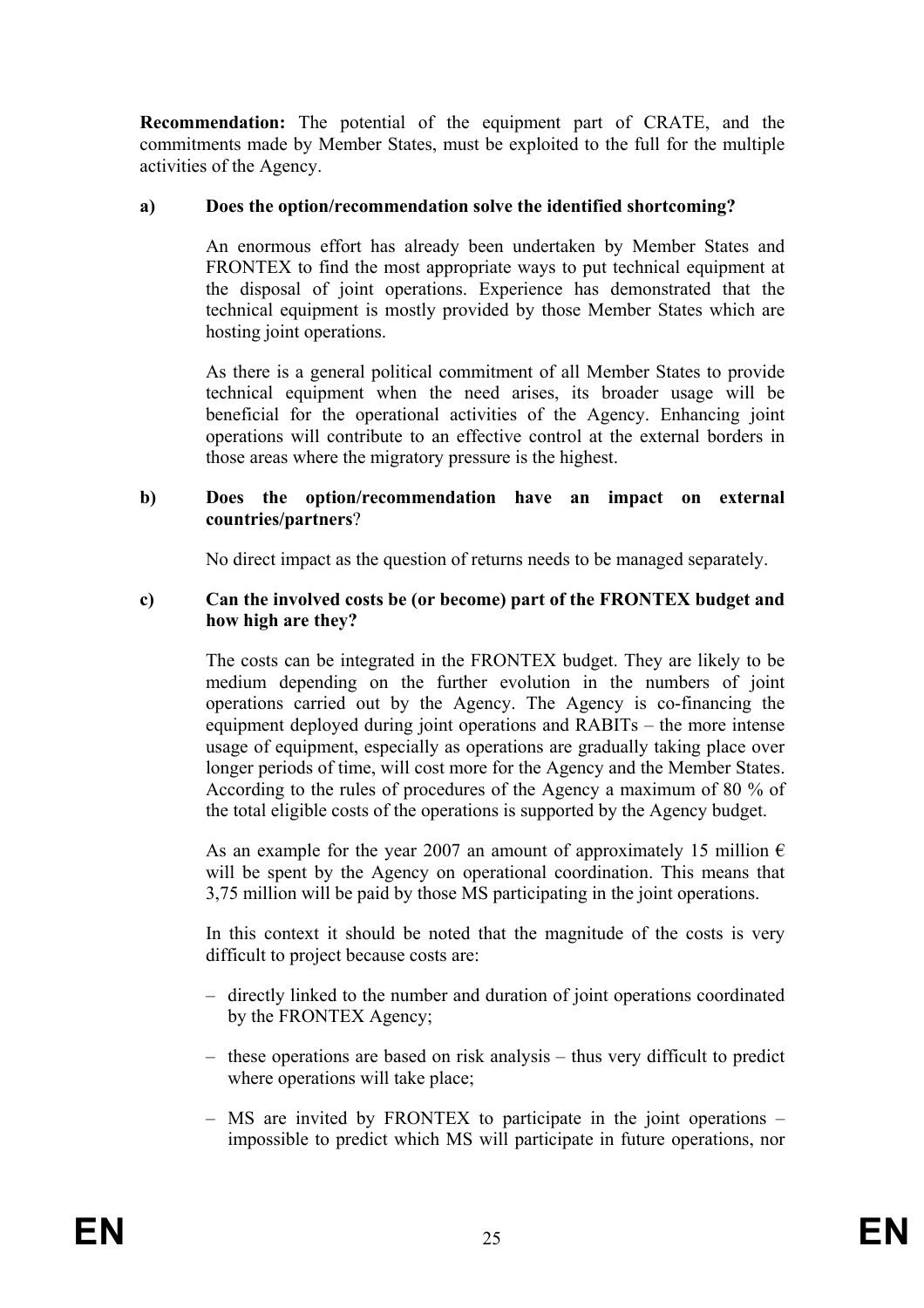which means will they put at the disposal of the Agency for the operations.

Regarding the impact on the budget of MS, it is equally difficult to predict how for instance operations of a longer duration will affect the budgets of MS. An overview of the different components of the national budgets has been carried out by DG JLS in the year 2003. It demonstrates that there are substantial differences between MS on how they calculate the expenses for border control.

Some MS calculate the expenses for transport, surveillance equipment, information systems, salaries of personnel, training and various types of investments. Others add expenses related to overall administrative costs, rent and maintenance of buildings, uniforms. Some MS have an additional breakdown as they have different border control authorities in place (e.g. Italy, Guardia di Finanza, Coast Guard, Ministry of Interior, etc.).

# **d) What are the possible impacts on fundamental rights?**

No direct impact.

### **e) Are the envisaged actions, following the recommendations, within the existing mandate or not?**

The recommendation to use the technical equipment forming part of CRATE **does not need a revision of the current mandate of the Agency.**

### **f) Do other options/recommendations exist that would equally achieve the policy objectives?**

In addition to the 'status quo' scenario of policy option 1, the only alternative that would address this shortcoming would consist in FRONTEX buying all the necessary technical equipment to be used in joint operations. This would mean buying several airplanes, helicopters, radars, vessels, trucks, etc. which is not a realistic option from a financial perspective.

# 5.2.2. Specialised branches

**Recommendation:** The setting up of a specialised branch for the southern maritime border, which would handle the day-to-day coordination of operations in that region.

# **a) Does the option/recommendation solve the identified shortcoming?**

The setting up of specialised branches in key areas will enhance the level of coordination of the activities by the Agency. It allows for more direct contacts with the host Member State(s) and real-time coordination of the operation(s). The efficiency of joint operations would therefore be enhanced and contribute to more effective border control as well as facilitate the application of Community law by enhancing operational coordination.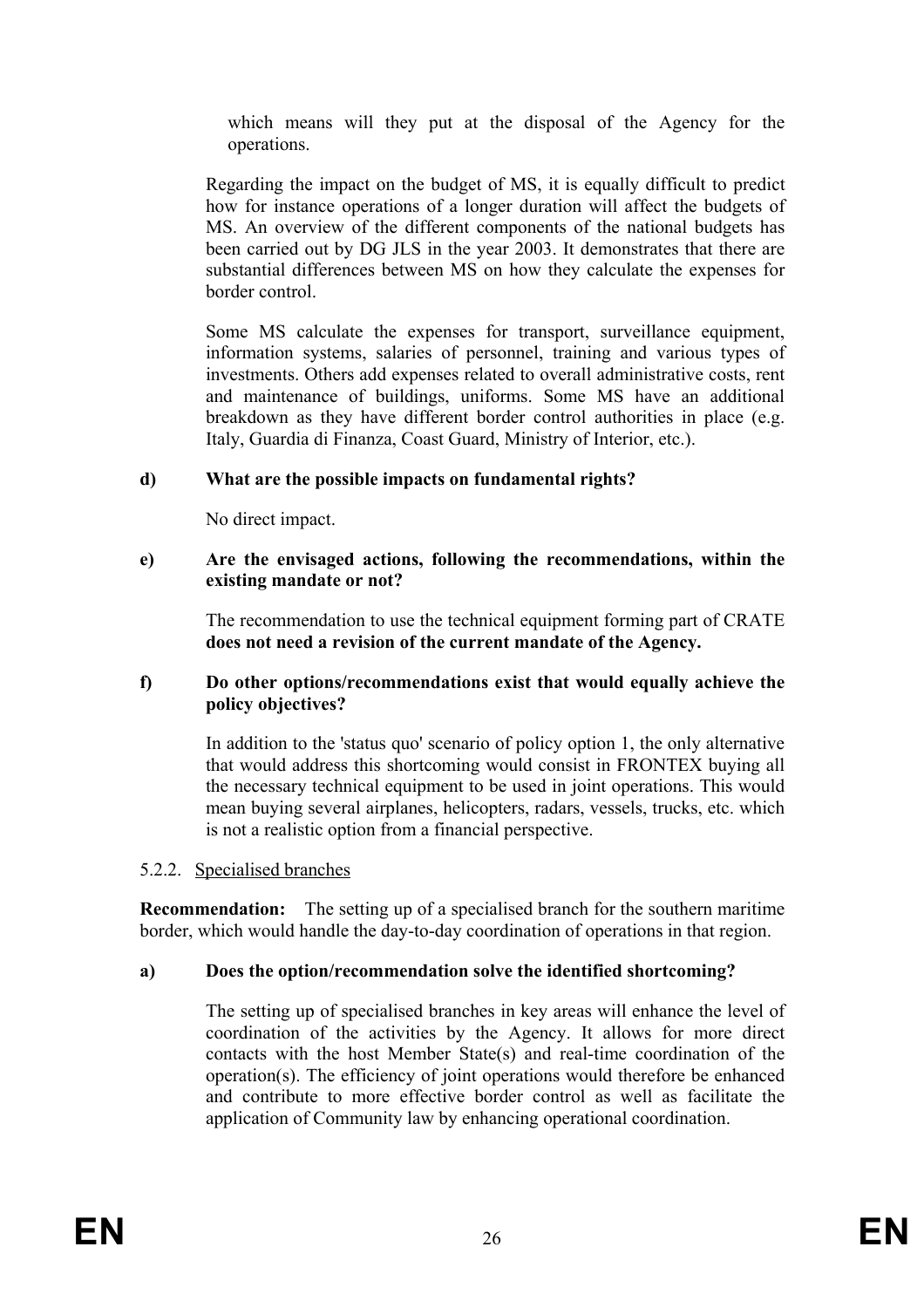### **b) Does the option/recommendation have an impact on external countries/partners?**

The establishment of specialised branches could allow for better and sustained contacts with relevant third countries in the region.

#### **c) Can the involved costs be (or become) part of the FRONTEX budget and how high are they?**

Although already part of the tasks, but not implemented yet, the setting up of specialised branches by the Agency in Member States will represent a certain additional cost for the budget of the Agency, especially for administrative expenditure. The precise impact would need to be quantified by the Agency based on different scenarios for the size and precise tasks that such a branch would have.

No direct impact on the budgets of Member States.

### **d) What are the possible impacts on fundamental rights?**

None

#### **e) Are the envisaged actions, following the recommendations, within the existing mandate or not?**

As the setting up of specialised branches is explicitly foreseen in the current legal framework, **no changes to the mandate of the Agency are necessary.** 

#### **f) Do other options/recommendations exist that would equally achieve the policy objectives?**

No alternatives are known that would address the identified shortcoming regarding the setting up of specialised branches within the existing legal framework.

#### 5.2.3. Relation between joint operations and the EPN

**Recommendation:** FRONTEX to analyse how the semi-permanent joint operations can be merged with the European Patrol Network.

#### **a) Does the option/recommendation solve the identified shortcoming?**

Numerous illegal immigration routes are aiming to cross the European Southern maritime borders. To tackle this phenomenon a series of joint operations are taking place in that area and since 2007 the EPN is taking place in the same geographical area. That region is qualified as a 'hot spot', frequent and more permanent activities should take place to tackle effectively illegal immigration in that area. To ensure a coherent approach the merge of the joint operations and the EPN at the Southern maritime borders could be envisaged. The impact can only be assessed based on a deeper analysis to be carried out by Frontex, but the recommendation should contribute to the objectives of more effective border control and better coordination.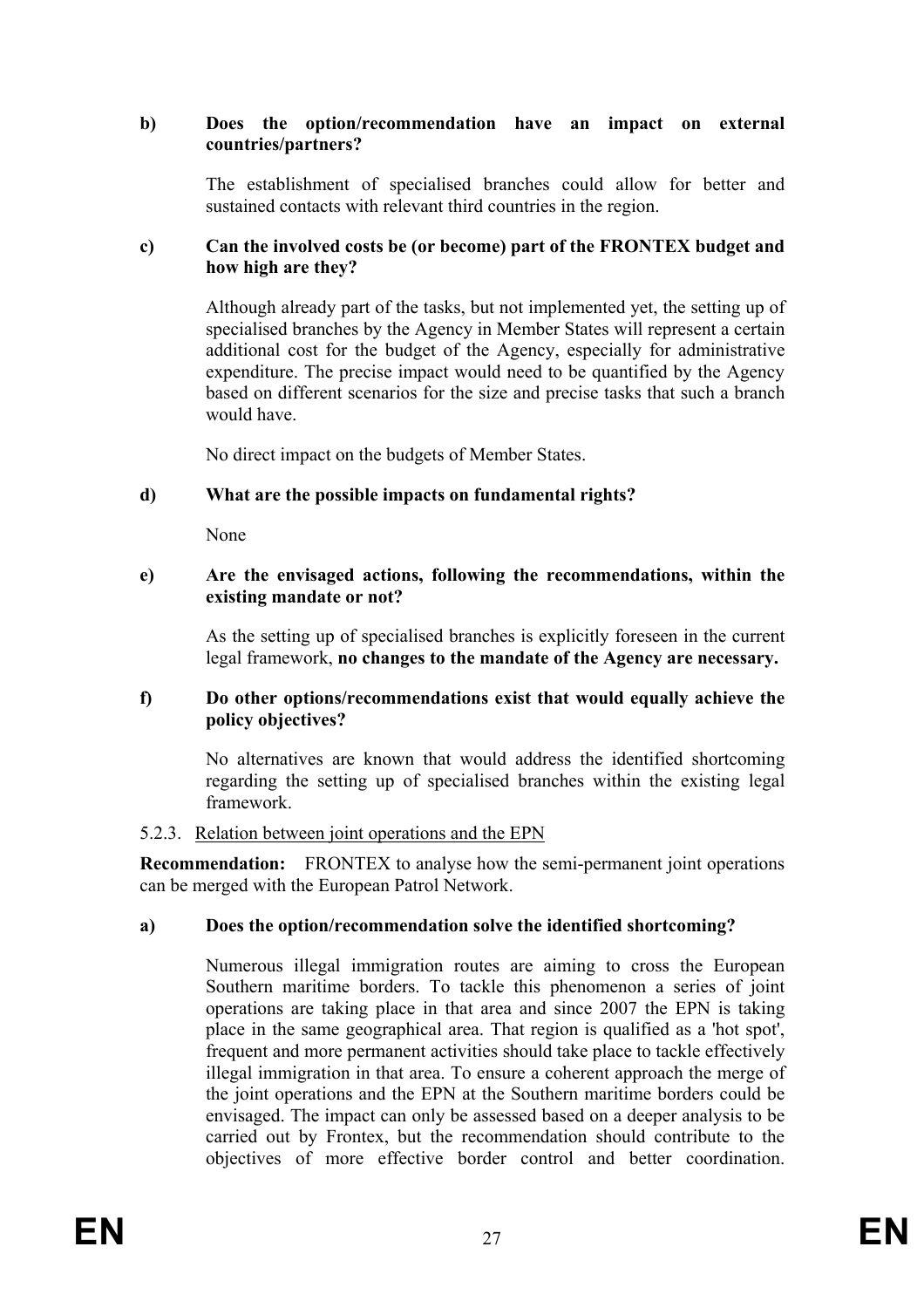Questions relating to the complementarity of the various initiatives and activities of the Agency are often put by stakeholders.

#### **b) Does the option/recommendation have an impact on external countries/partners?**

 $N<sub>0</sub>$ 

### **c) Can the involved costs be (or become) part of the FRONTEX budget and how high are they?**

A merge of the joint operations and the EPN taking place on the maritime borders will avoid the current risk of overlaps whilst at the same time represent an important economy of scale in the deployment of human and financial resources. This will have positive repercussions on the budget of the Agency and of Member States. See explanatory details on the impact on the budget of FRONTEX and the Member States under 5.2.1. (c).

# **d) What are the possible impacts on fundamental rights**?

None

#### **e) Are the envisaged actions, following the recommendations, within the existing mandate or not?**

This would not require a change in the current mandate of the Agency.

### **f) Do other options/recommendations exist that would equally achieve the policy objectives?**

The only alternative is to keep the current situation i.e. continue to conduct in parallel joint operations and the European Patrol Network in the same geographical area. By doing so the Union is missing a possibility to realise some important economies of scale in financial and human resources.

# 5.2.4. Risk analysis

**Recommendation:** Joint risk analysis with Europol, international organisations and relevant third countries should be encouraged, as well as more frequent geographical and/or theme oriented risk analysis with relevant partners.

# **a) Does the option/recommendation solve the identified shortcoming?**

Risk analysis is the key for a successful coordination of operational activities conducted by Member States. Conducting common risk analysis with Member States, Europol, International organisations and third countries will provide added value to the quality of the European risk analysis model FRONTEX is tasked to develop. Risk analysis underpins however not only operational coordination but essentially all activities of the Agency and is of key value for the Member States also. The action should therefore have a positive impact on all three objectives.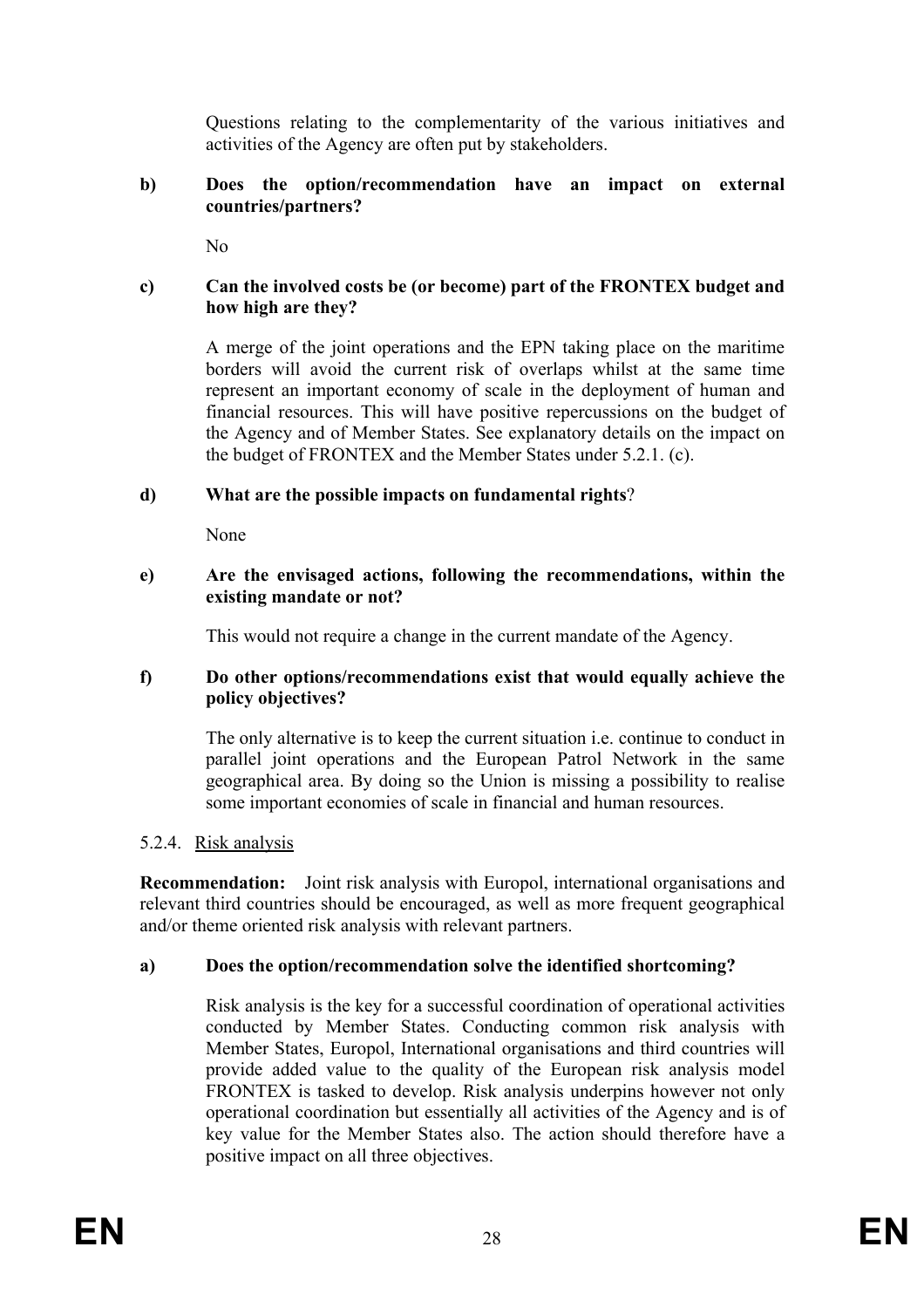#### **b) Does the option/recommendation have an impact on external countries/partners?**

Initiating and performing joint risk analysis with relevant partners and third countries has an impact on the working relation with third countries. These activities should remain subject to the overall EU external policy. A positive impact is that through these newly established arrangements and joint reports; the information exchange on existing problems and tendencies is enhanced, thus also benefiting third countries for carrying out their own risk analysis and enhancing the control of their own borders.

#### **c) Can the involved costs be (or become) part of the FRONTEX budget and how high are they?**

These costs are part of the budget. The expected cost impact of this recommendation is low.

#### **d) What are the possible impacts on fundamental rights?**

None

#### **e) Are the envisaged actions, following the recommendations, within the existing mandate or not?**

This does not require a change of the current mandate of the Agency.

#### **f) Do other options/recommendations exist that would equally achieve the policy objectives?**

No alternatives are known to address this shortcoming within the current mandate. Member States cannot act as a partner to Europol or other organisations for the purpose of risk analysis at European level.

5.2.5. Management of ICONet (Information and Co-ordination Network for Member States' Migration Management Services)

**Recommendation:** Task the Agency with the management of ICONet under the present or another technical platform, i.e. the FRONTEX Information System

# **a) Does the option/recommendation solve the identified shortcoming?**

The action responds to the operational needs of the Member States' migration management services providing a flexible structure of the technical platform, which can be adopted rapidly to the evolving needs and priorities.

The structure and methods of information gathering and supply will be the responsibility of the Agency (already tasked to provide general and tailored risk analysis).

The FRONTEX Information System could be designed as the relevant communication network including the handling of classified information - a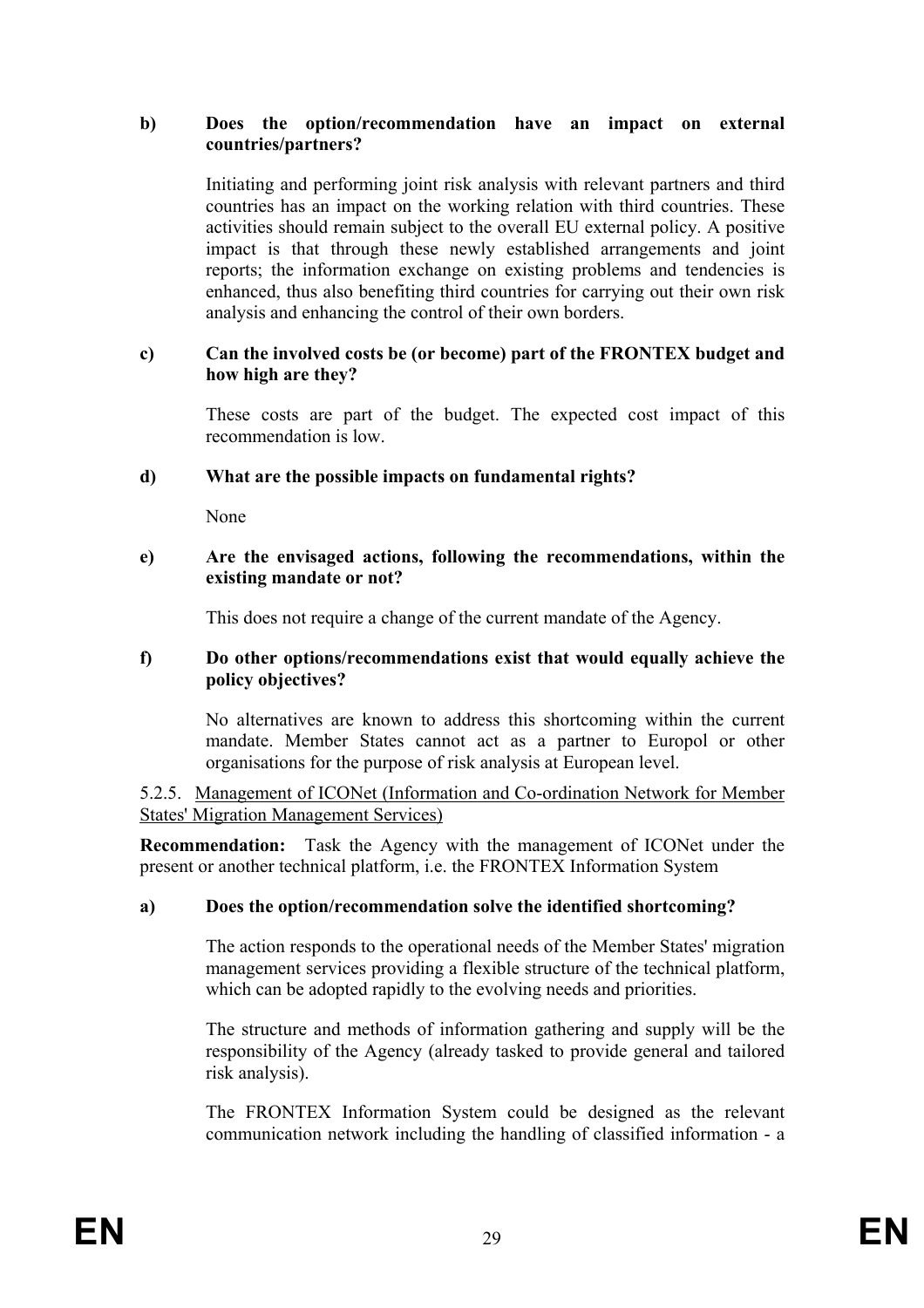large part of the strategic and operational information/intelligence related to border management requires formal classification.

Multitude of similar systems poses difficulties to obtain the most reliable information and complicates unnecessarily the work of those i.e. competent national authorities providing this kind of information.

The action should have a positive impact on all three objectives having regard to the links with risk analysis (see previous action).

#### **b) Does the option/recommendation have an impact on external countries/partners?**

 $N<sub>0</sub>$ 

#### **c) Can the involved costs be (or become) part of the FRONTEX budget and how high are they?**

The management of ICONet will have an impact on the budget of the Agency. However it should be noted that this impact could be weakened to a large extent as ICONet already provides structures and information flows that the FRONTEX Information System otherwise will need to set up.

Centralising the management of the ICONet will reduce the administrative and budgetary burden for Member States. The positive impact on the budgets of Member States is difficult to assess as the budget structures of MS are heterogeneous.

#### **d) What are the possible impacts on fundamental rights?**

None

#### **e) Are the envisaged actions, following the recommendations, within the existing mandate or not?**

This will require a change of the legal base and the implementing rules of the ICONet, but should fit within the existing mandate of Frontex having regard to the provisions on information exchange.

#### **f) Do other options/recommendations exist that would equally achieve the policy objectives**?

No alternatives are known to address this shortcoming within the current mandate, i.e. no other entity apart from the Commission or FRONTEX would be in a position to manage this network.

5.2.6. The Centre for Information, Discussion and Exchange on the Crossing of Frontiers and Immigration (CIREFI)

**Recommendation:** Task the Agency to centralise the exchange of operational information related to illegal immigration.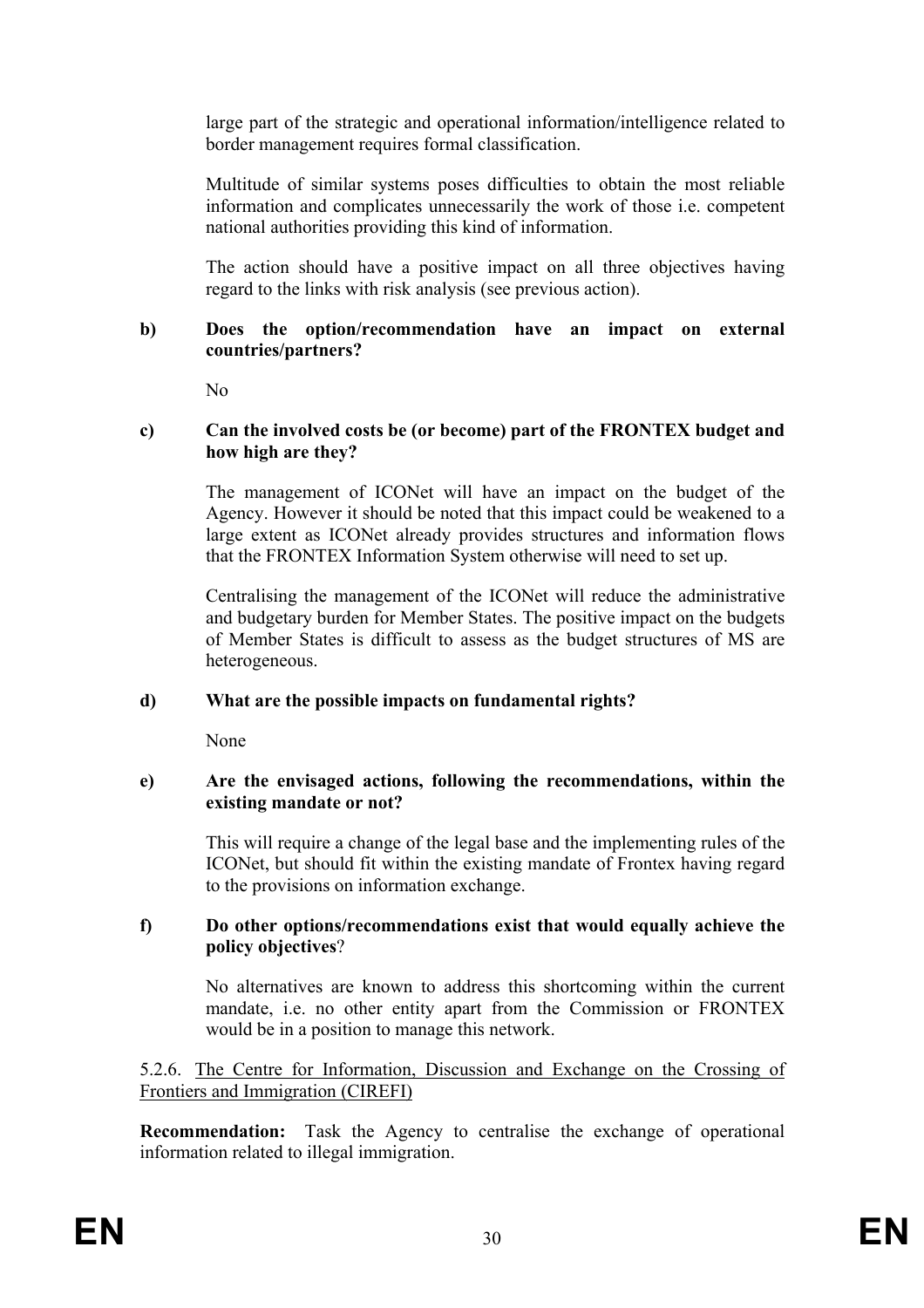# **a) Does the option/recommendation solve the identified shortcoming?**

Yes, at is responds to the operational needs of the Member States' migration management services, it provides a flexible structure of the technical platform. In addition the methods of information gathering and supply will be the responsibility of the Agency.

The action should have a positive impact on all three objectives having regard to the links with risk analysis (see previous action).

#### **b) Does the option/recommendation have an impact on external countries/partners?**

None

### *c) Can* **the** *involved costs be (or become) part of the FRONTEX budget and how high are they?*

The management of CIREFI will have a limited impact on the budget of the Agency as the CIREFI structure already exists and is easily adaptable from a technical perspective.

Centralising the management of the CIREFI will reduce the administrative and budgetary burden for Member States. The positive impact on the budgets of Member States is difficult to assess as the budget structures of MS are heterogeneous.

# **d) What are the possible impacts on fundamental rights?**

None

### **e) Are the envisaged actions, following the recommendations, within the existing mandate or not?**

The integration of CIREFI into FRONTEX is to be seen as part of the Information System the Agency is putting into place as of 2008 onwards. It would require a change to the Decision on CIREFI.

### **f) Do other options/recommendations exist that would equally achieve the policy objectives**?

No alternatives are known to address this shortcoming within the current mandate. The Commission could take on the management of CIREFI itself, but this would not address the current problem of dispersing information linked to risk analysis of several different activities.

# 5.2.7. Acquisition of technical equipment

**Recommendation:** To ensure the availability of equipment at short notice FRONTEX shall acquire its own equipment for border control, for instance to be used by the RABIT teams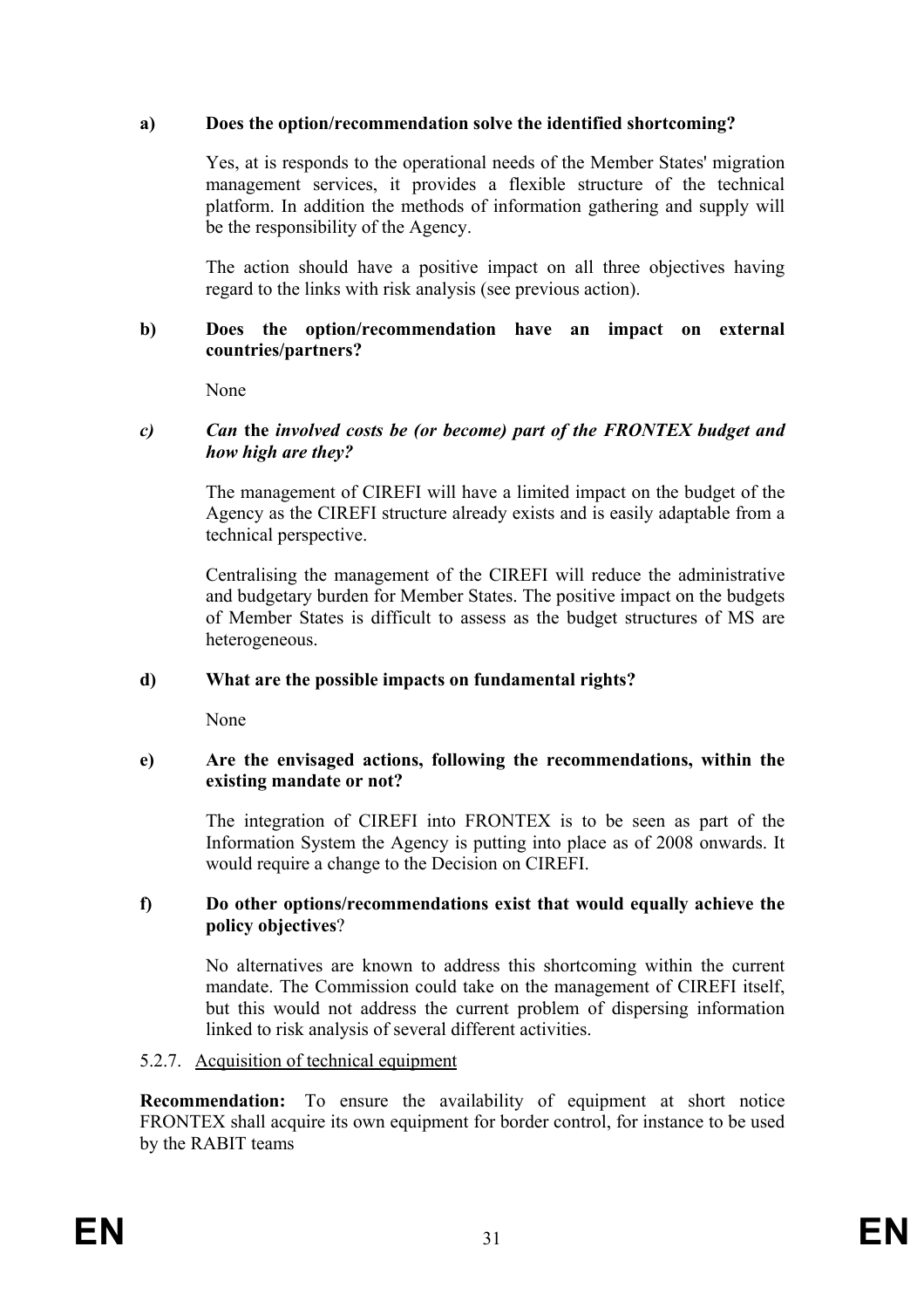### **a) Does the option/recommendation solve the identified shortcoming?**

Yes, it ensures the availability of equipment at short notice and facilitates the coordination by FRONTEX of the needed technical equipment during operations. As such, it addresses the timing problem - for instance the deployment of a RABIT may not allow for the preparation or sending of the appropriate equipment.

It goes without saying that the type of envisaged equipment is to be understood as 'small equipment' such as portable border surveillance equipment, night vision equipment, portable radar detection units, etc. (and not vessels, aircraft or helicopters).

The action contributes to an effective control of the borders in situations of particular pressure at specific sections.

#### **b) Does the option/recommendation have an impact on external countries/partners?**

 $N<sub>0</sub>$ 

#### **c) Can the involved costs be (or become) part of the FRONTEX budget and how high are they?**

The acquisition of own equipment (even when it is small equipment) for the Agency will have a medium impact on the budget of FRONTEX.

#### **d) What are the possible impacts on fundamental rights?**

None

#### **e) Are the envisaged actions, following the recommendations, within the existing mandate or not?**

The buying of equipment **can take place within the current mandate**. The acquisition by FRONTEX of own equipment is foreseen in Regulation Nr. 2007/2004 establishing the FRONTEX Agency. Its Article 8 (3) provides that: *"The Agency may acquire technical equipment for control and surveillance of external borders to be used by its experts for the duration of the deployment in the Member State(s) in question.".*

#### **f) Do other options/recommendations exist that would equally achieve the policy objectives?**

No alternatives exist within the current legal framework that would address this shortcoming.

Furthermore the added value of equipment owned by FRONTEX over similar equipment owned by MS is illustrated by the following: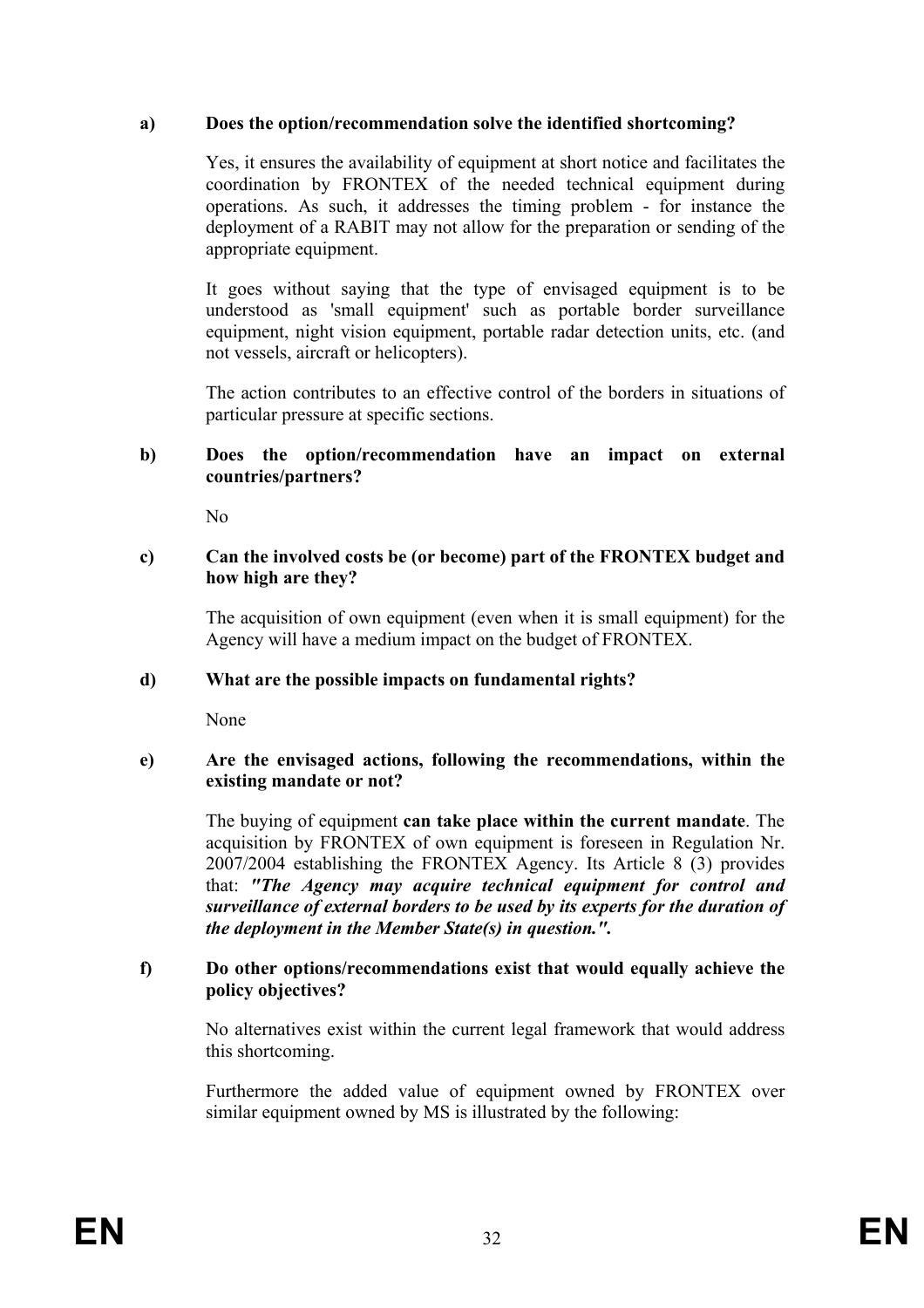- equipment owned by FRONTEX can be deployed within very short time limits (a condition sine qua non for the effective deployment of RABITs);
- FRONTEX is aware of the operational plan and knows what type of equipment will be necessary (compared to MS which do not have the overall picture);

Furthermore the practical implementation of equipment can only take place after an in depth analysis of the needs by FRONTEX.

#### 5.2.8. Return

**Recommendation:** Strengthen the role of FRONTEX regarding return operations – examine the possibility to use CRATE as a means for sharing technical equipment between member States (l)

### **a) Does** *the option/recommendation solve the identified shortcoming?*

Yes, it will enable FRONTEX to fulfil in an enhanced manner its role of assisting Member States for joint return operations. The strengthening of the role of FRONTEX in this regard has been called for at numerous occasions. Various stakeholders consider in the context of the European Return policy that the support offered by FRONTEX is too weak. On the one hand there is the limitation of the current mandate of FRONTEX i.e. 'provide the necessary assistance'; on the other hand there is a lack of demand for concrete operations in this area.

Enhancing the activities of FRONTEX in this regard was the subject of an in-depth discussion during the German Presidency, resulting in the adoption by the Council of a set of conclusions in June 2007.

The action contributes to the objective of enhancing the integrated border management system, of which returns play a vital role.

#### *b) Does the option/recommendation have an impact on external*  **countries***/partners?*

Return operations do have an impact on external countries. It should be noted however that this recommendation is only targeting to enhance the support for return operations organised by Member States, and cooperation of third countries for the purpose of accepting returns will require negotiations for that purpose.

### **c) Can** *the involved costs be (or become) part of the FRONTEX budget and how high are they?*

The Agency is co-financing the equipment deployed during joint operations and RABITs – the possible use of equipment for return operations could cost more for the Agency and the Member States. An in-depth analysis will be carried out at the time of the legislative proposal to modify the mandate of the Agency.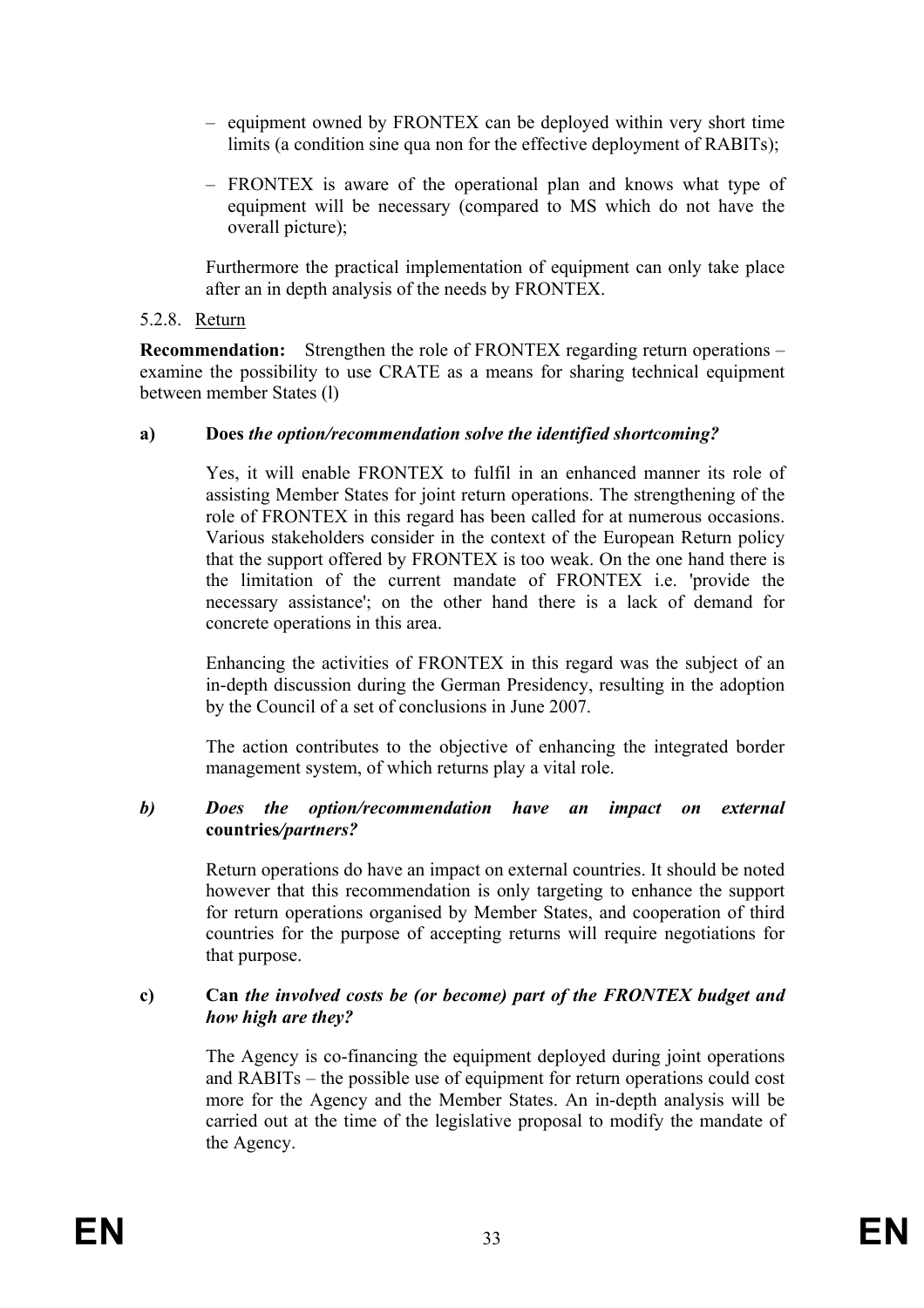# **d) What** *are the possible impacts on fundamental rights?*

No direct impact.

#### *e) Are the envisaged actions, following the recommendations, within the existing mandate or not?*

Using CRATE for equipment to be used in return operations will require a change in the mandate, i.e. Article 7.

### *f) Do other options/recommendations exist that would equally achieve the*  **policy** *objectives?*

Apart from maintaining the 'status quo' some alternatives exist to address this shortcoming. These will be analysed in depth when the recommended change to the FRONTEX mandate will be elaborated, together with aspects related to subsidiarity.

# 5.2.9. Training

**Recommendation:** Training offered to border guards should take into account and include relevant provisions of European and international rules on asylum, the law of the sea and fundamental rights.

### **a) Does** *the option/recommendation solve the identified shortcoming?*

Yes, it increases the level of knowledge of border guards by offering comprehensive training modules including training on international rules regarding asylum, law of the sea and fundamental rights.

Training offered to border guards on relevant provisions of European and international rules on asylum, the law of the sea and fundamental rights will address the identified shortcoming and increase the knowledge of border guards. The specialised training courses will furthermore increase the availability of border guards with the necessary competences and contribute to a consistent approach to situations for instance involving search and rescue coordination. It will contribute to the objective of effective control by maintaining public confidence and trust in the operations carried out to control the borders.

#### **b) Does** *the option/recommendation have an impact on external countries/partners?*

Yes, to the extent that the coordination of search and rescue operations may require cooperation with the relevant authorities of third countries, and to the extent that it involves ensuring a human and dignified treatment of third country nationals.

# **c) Can** *the involved costs be (or become) part of the FRONTEX budget and how high are they?*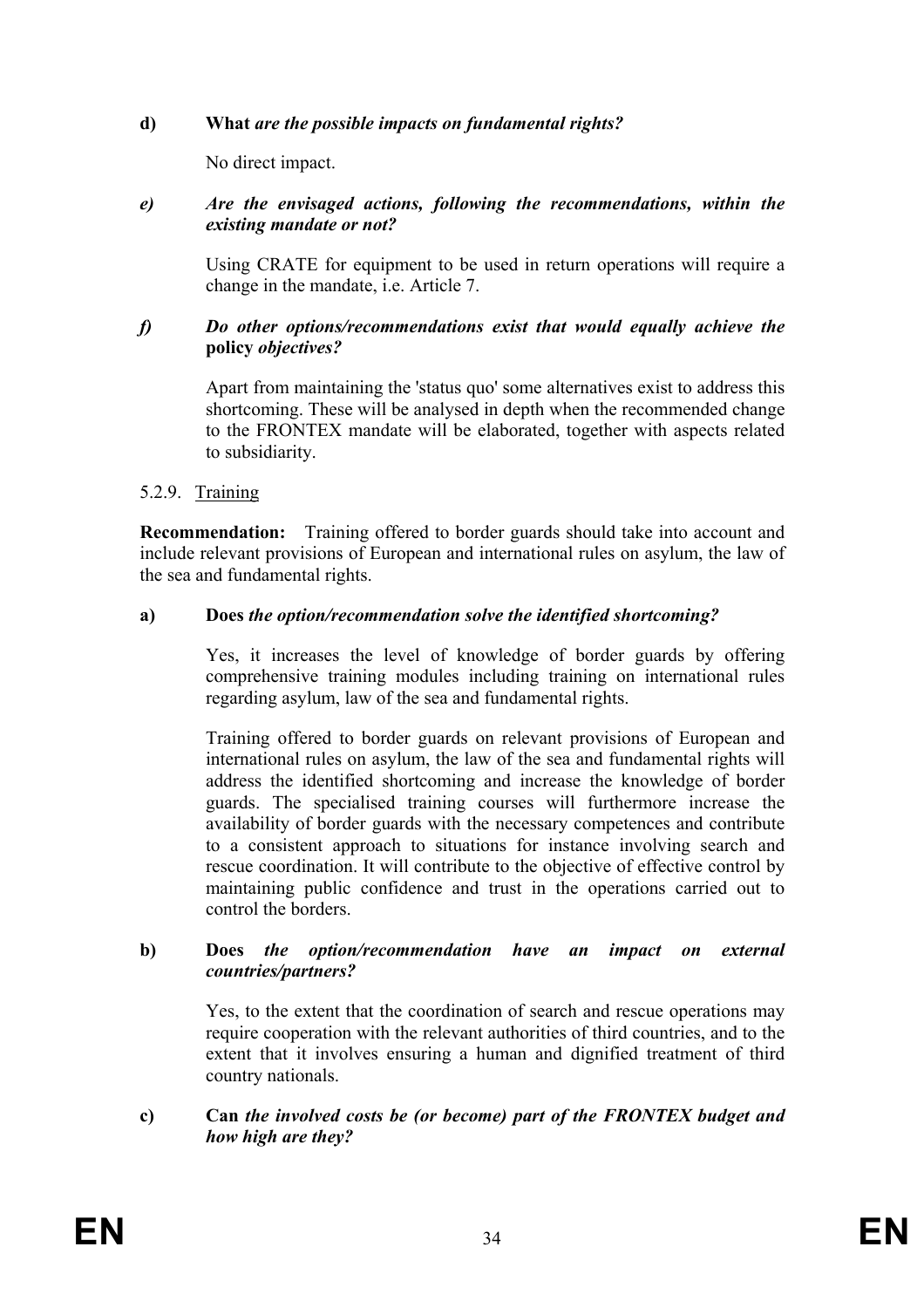Yes, training is part of the budget. The cost for FRONTEX to set up such training modules is expected to be low. No impact on the budgets of the Member States.

### **d) What** *are the possible impacts on fundamental rights?*

Positive: This kind of training will contribute to a consistent approach regarding the protection of fundamental rights throughout the various operations, which in turn will enhance their effectiveness and the respect of international obligations. It will also be complementary to the ongoing work on the guidelines related to the Law of the Sea.

#### *e) Are the envisaged actions, following the recommendations, within the existing mandate or not?*

### Training is **part of the current mandate**.

#### *f) Do other options/recommendations exist that would equally achieve the policy objectives?*

No alternatives exist within the current mandate that would remedy the identified shortcoming. No other entity at European level has the capacity or the competence to provide coherent training to border guards of all the EU Member States on these issues. Training at national level will not be uniform and not take into account the dimension of operational coordination between Member States, nor allow for sharing experiences between Member States facing vastly different challenges.

# 5.2.10. Research

**Recommendation:** Ensure that the specific interests of border control authorities are taken into account through joint projects aiming at real life operational testing of new technologies

#### *a) Does the option/recommendation solve the identified shortcoming?*

The development of instruments and equipment integrating new technologies according to the specific needs of border control authorities will provide border guards of the EU with state of the art equipment and technology. This will enable them to perform their duties quickly and efficiently whilst taking into account the interests of legitimate persons entering the European Union.

This action will contribute to developing the integrated border management of the Union as a whole by exploiting the possibilities of new technologies in all relevant activities related to border control.

### *b) Does the option/recommendation have an impact on external countries/partners?*

No.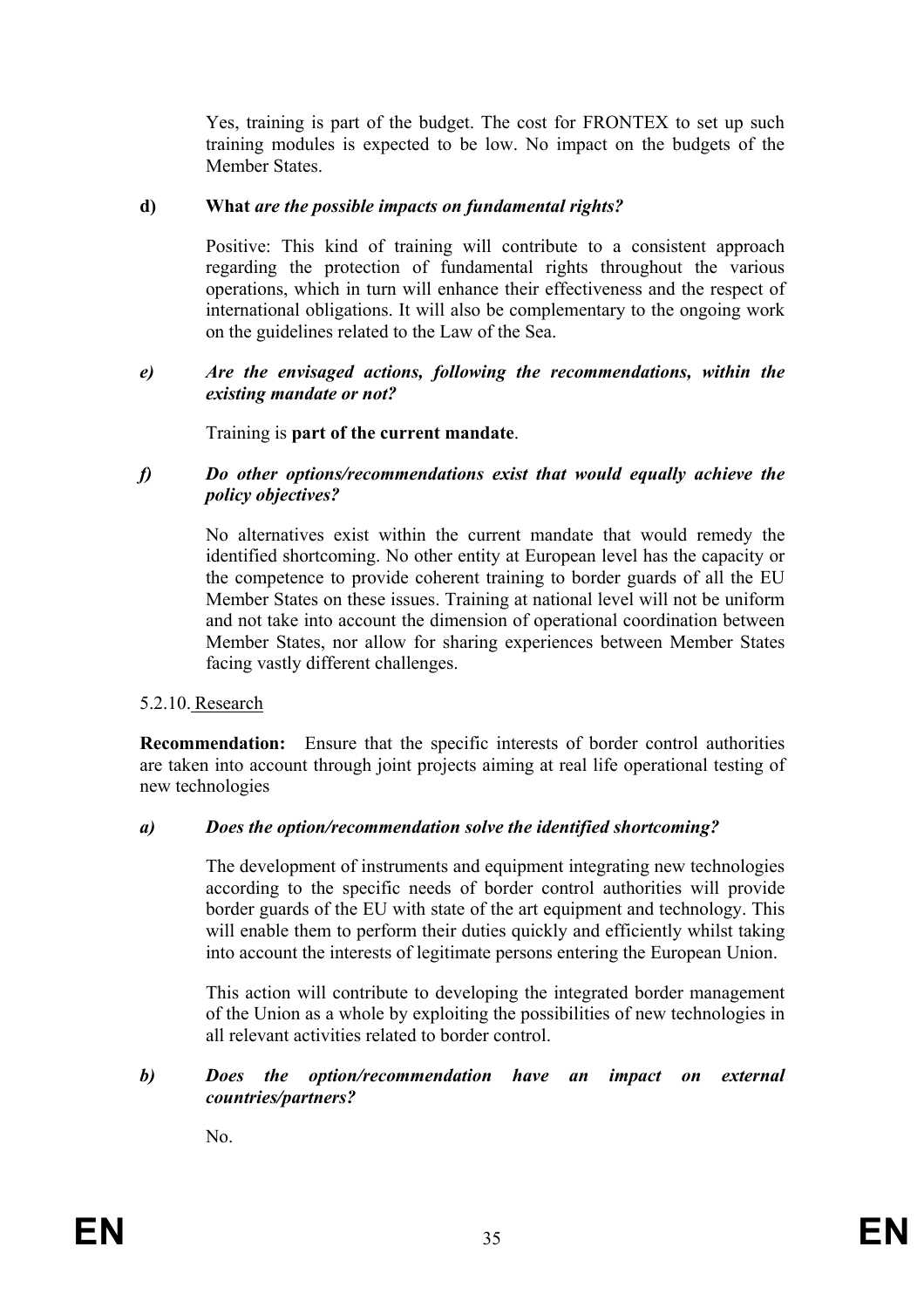### *c) Can* **the** *involved costs be (or become) part of the FRONTEX budget and how high are they?*

Entering into a dialogue with industry and research institutes is already a reality. Emphasising the expectations and test real life conditions of future equipment of border guards should as such not represent a major impact on the FRONTEX budget. Funding of major research projects or costs related to implementation are not covered by the Frontex budget as such but by relevant European programmes, including the European Border Fund, and national budgets. As such it could represent an economy of scale for national budgets.

# *d) What are the possible impacts on fundamental rights?*

None

#### *e) Are the envisaged actions, following the recommendations, within the*  **existing** *mandate or not?*

Yes, research activities are part of the current mandate.

#### *f) Do* **other** *options/recommendations exist that would equally achieve the policy objectives?*

No alternatives exist within the current mandate that would remedy the identified shortcoming. No other entity at European level can provide coordination and contacts between users (border guards) and the research community.

# **5.3. Policy Option 3 – Long term recommendations**

This section, which is dealing with long term recommendations, addresses political issues and is therefore not linked to specific concrete actions of the Agency at this stage.

It should be understood as a series of topics for discussion with the relevant partners and within the appropriate institutional framework, to forge a vision on the possible future developments of the Agency.

For instance the cooperation with third countries and international organisations by FRONTEX is based on working arrangements. Actually 3 working arrangements (within 2 years) have been concluded with Russia, Ukraine and Switzerland.

The conclusion of these working arrangements require:

- a mandate of the Management Board of FRONTEX to start the talks;
- preparation of the terms of reference of the working arrangement;
- negotiations with the third country on the content of the working arrangement;
- an agreement on the content of the working arrangement by the Management Board of FRONTEX;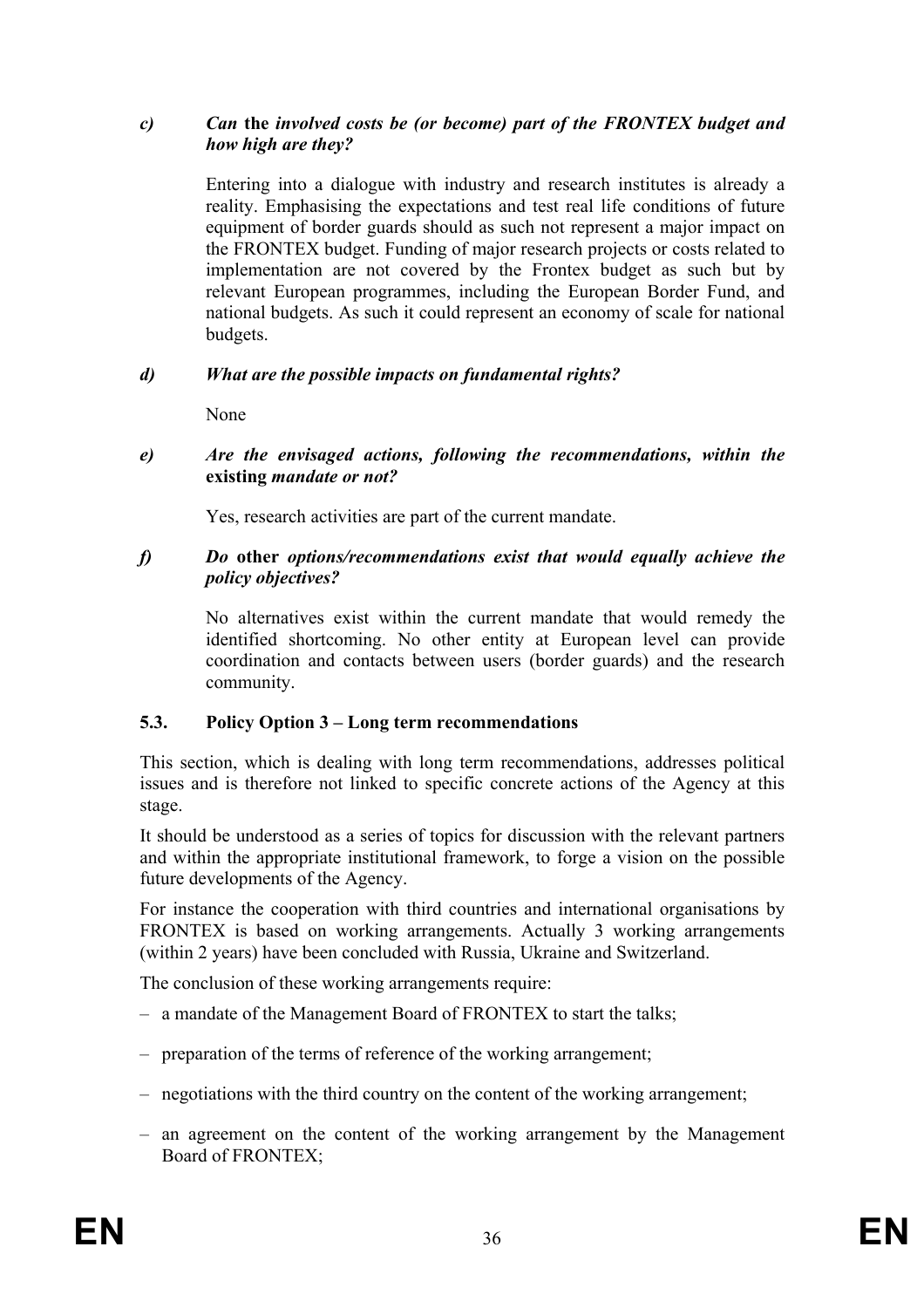– the implementation and monitoring of the working arrangement with the third countrie on a permanent basis.

The full impact they might have on external partners, horizontal Community policies, and the budget of the Agency is too early to assess. Stakeholders attitude will need to be explored based on the discussions that will take place on the basis of the **Communication** 

Against this background **the Commission will address** the impact of the five longer term recommendations when the views of the stakeholders will be known and whilst preparing the necessary legislative proposals following those in-depth discussions. In this case further separate Impact Assessments for the legislative proposals will be conducted.

### 5.3.1. Schengen evaluation

**Recommendation:** FRONTEX to provide added value to the Schengen evaluation mechanism through its expertise on external border control and the potential links to its other activities, notably training and risk analysis.

### *a) Does the option/***recommendation** *solve the identified shortcoming?*

The mechanism to perform Schengen evaluations is currently under review. The Commission will present a separate proposal to that effect in the second half of 2008, aiming at setting in place a complementary mechanism for evaluating existing Schengen states.

The Schengen evaluation is at the core of maintaining high and uniform levels of control at the external border of the entire Schengen area. Enhancing the evaluation mechanism therefore contributes to all three policy objectives, but this should be further assessed in relation to the upcoming proposal itself.

#### *b) Does the* **option***/recommendation have an impact on external countries/partners?*

Too early to assess.

*c) Can the* **involved** *costs be (or become) part of the FRONTEX budget and how high are they?* 

Too early to assess.

# *d) What are the possible impacts on fundamental rights?*

Too early to assess.

*e) Are the envisaged actions, following the recommendations, within the*  **existing** *mandate or not?*

This would fit well within the overall framework of the current mandate, having regard to the role of FRONTEX in facilitating and rendering more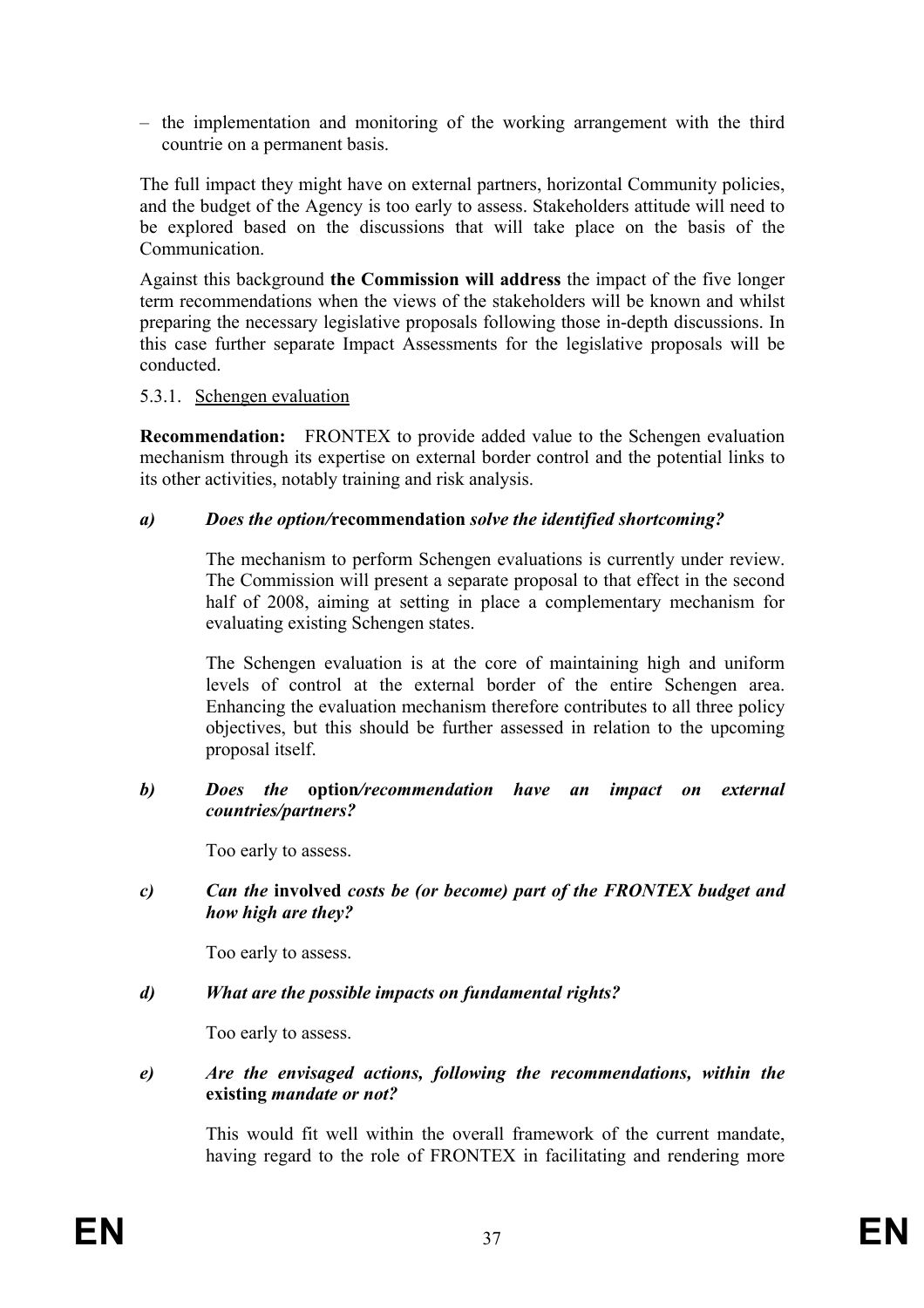effective the application of existing and future Community measures related to the management of external borders. However, this will need to be further assessed once the more precise role of Frontex in the new mechanism has been elaborated further.

### 5.3.2. Cooperation with third countries

**Recommendation:** Priority should be awarded to strengthened cooperation between FRONTEX and those third countries that have been identified as problem areas through the joint operations coordinated by FRONTEX.

Consideration should be given to whether Frontex should have the possibility of carrying out pilot projects with third countries as beneficiaries.

### **a) Does** *the option/recommendation solve the identified shortcoming?*

The recommendation aims to open new ways to enhance the cooperation with third countries which is key to a successful EU policy on border management.

In that context a closer examination is needed of

- the added value FRONTEX projects would bring compared to what can currently be implemented under the relevant RELEX-programmes, and
- whether the mandate of FRONTEX be expanded to finance such projects or whether FRONTEX be eligible to apply for funds under the relevant programmes.

These possibilities should be looked at further in the context of future working arrangements with third countries and be analysed by the Commission on the basis of ex ante evaluations.

Both actions should contribute to the integrated border management system of which cooperation with third countries is a crucial element, notably by enhancing the quality of risk analysis, improving day-to-day cooperation at specific border crossing points, and by enhancing the capacity of third countries to manage their own borders, which can relieve the pressure on the EU external borders.

#### *b) Does the option/recommendation have an impact on external countries/partners?*

In depth consultations with third countries and relevant Commission services will need to be organised by the Agency within the context of the EU external policy and within the limits of the mandate.

#### **c) Can** *the involved costs be (or become) part of the FRONTEX budget and how high are they?*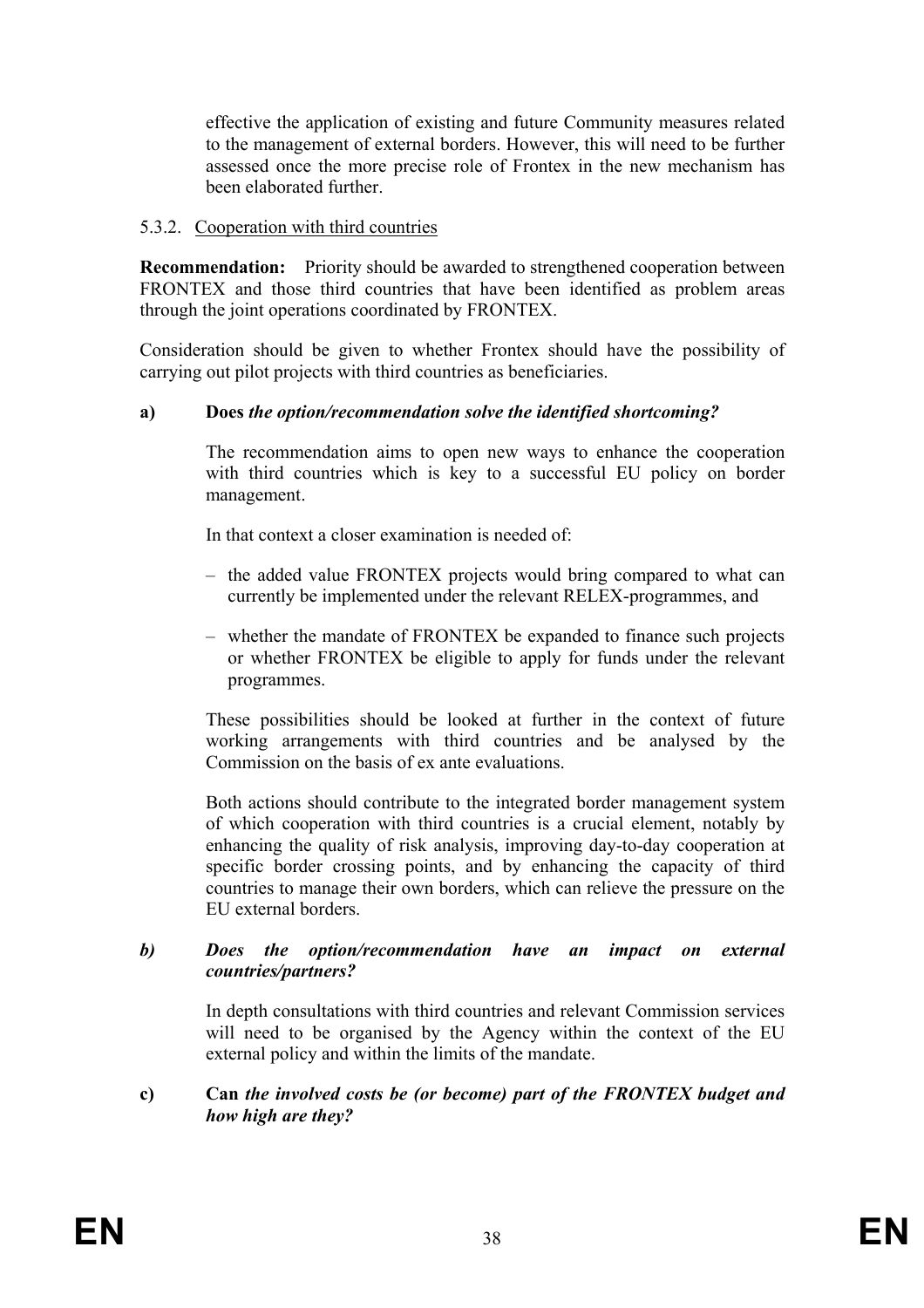Costs are expected to be low as concerns priority setting. For projects to be carried out in third countries the budgetary impact could be more signification, but this depends on the outcome of the ex ante evaluation.

### **d) What** *are the possible impacts on fundamental rights?*

Too early to assess.

#### **e) Are** *the envisaged actions, following the recommendations, within the existing mandate or not?*

Priority setting does not require a change of the mandate. The current mandate of FRONTEX is limited in the sense that projects aiming e.g. at technical assistance cannot be carried out with third countries as beneficiaries; should the solution be chosen to give FRONTEX this possibility the mandate would have to be changed.

### 5.3.3. Long term strategy on operational coordination

**Recommendation:** Start the reflection on defining to what extent the coordination of Member States' resources should be replaced with the assignment of border guards and equipment on a permanent basis.

#### *a) Does the option/recommendation solve the identified shortcoming?*

At this stage no specific shortcomings can be identified beyond what is noted in relation to option 2. However, it is also too early to say that current tools and methods for coordination of operational cooperation are sufficient. Therefore more experience needs to be gained from practical implementation. The question arises nevertheless already as to whether the current system of allocating resources to sections of the border subject to a particular pressure is optimal. This involves whether sufficient equipment and human resources can be put at the disposal of the Member State in need using the mechanisms in place, as well as whether the European Borders Fund is meeting its objectives in reinforcing individual Member States based on the risks at the external borders.

It also involves questions related to whether it is cost-effective to send equipment long distances for one operation at the time, on an ad hoc basis, and whether the best coordination is achieved by punctual requests from FRONTEX for participation by Member States in each individual operation.

Ad hoc contributions of equipment and human resources give rise to administrative costs for the Agency itself as well for the Member States involved, for the administration and coordination of the resources in question as well as, for example, travel costs.

As this recommendation is matter of launching a debate, to which further experiences should feed in continuously, it is too early to define concrete actions and therefore to assess the impact on the policy objectives.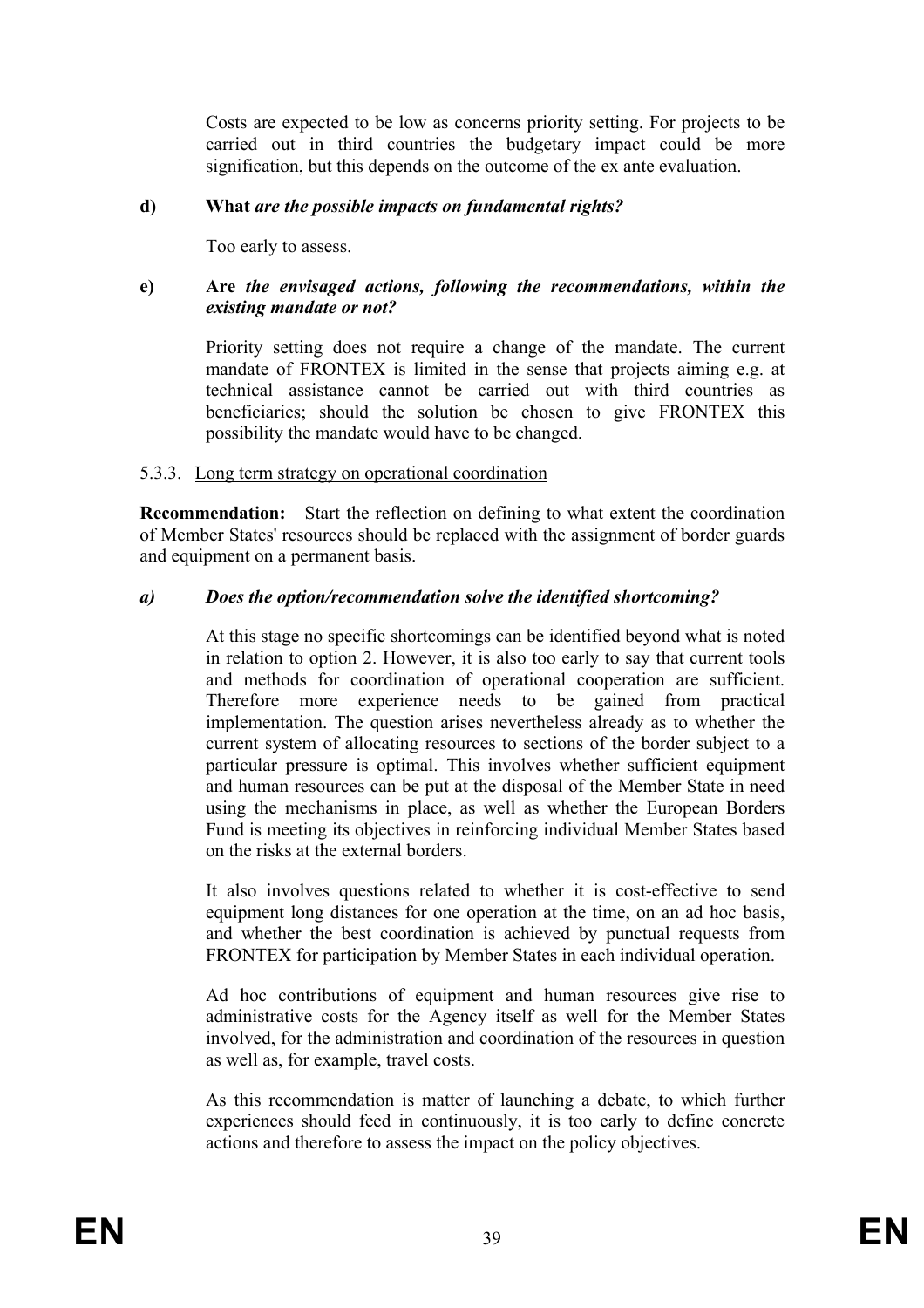**b) Does** *the option/recommendation have an impact on external countries/partners?* 

Too early to assess.

*c) Can the involved costs be (or become) part of the FRONTEX budget and how high are they?* 

Too early to quantify.

#### **d) What** *are the possible impacts on fundamental rights?*

Too early to assess.

*e) Are the envisaged actions, following the recommendations, within the existing mandate or not?* 

Too early to assess.

#### 5.3.4. Border surveillance

**Recommendation:** In parallel with this current evaluation report the Commission presents a Communication outlining a roadmap for the development and setting up of a European Border Surveillance System. The role of FRONTEX is crucial for the successful preparation of such a system, as already noted in the section devoted to research and development in this report.

In more operational terms FRONTEX could take on the role as a "hub" for an improved system of exchange of real-time, operational information between Member States. In addition, giving FRONTEX access to surveillance information in a more systematic and structured manner could serve as the basis for the development of a 'FRONTEX intelligence led information system' targeting the external borders of the EU.

#### *a) Does the* **option***/recommendation solve the identified shortcoming?*

Activities by FRONTEX in this context should contribute to all three policy objectives. The impact of the surveillance system is considered more indepth in the impact assessment attached to that Communication.

#### *b) Does the option/recommendation have an impact on external countries/partners?*

See separate impact assessment.

*c) Can the involved costs be (or become) part of the FRONTEX budget and how high are they?* 

See sub b)

# *d) What* **are** *the possible impacts on fundamental rights?*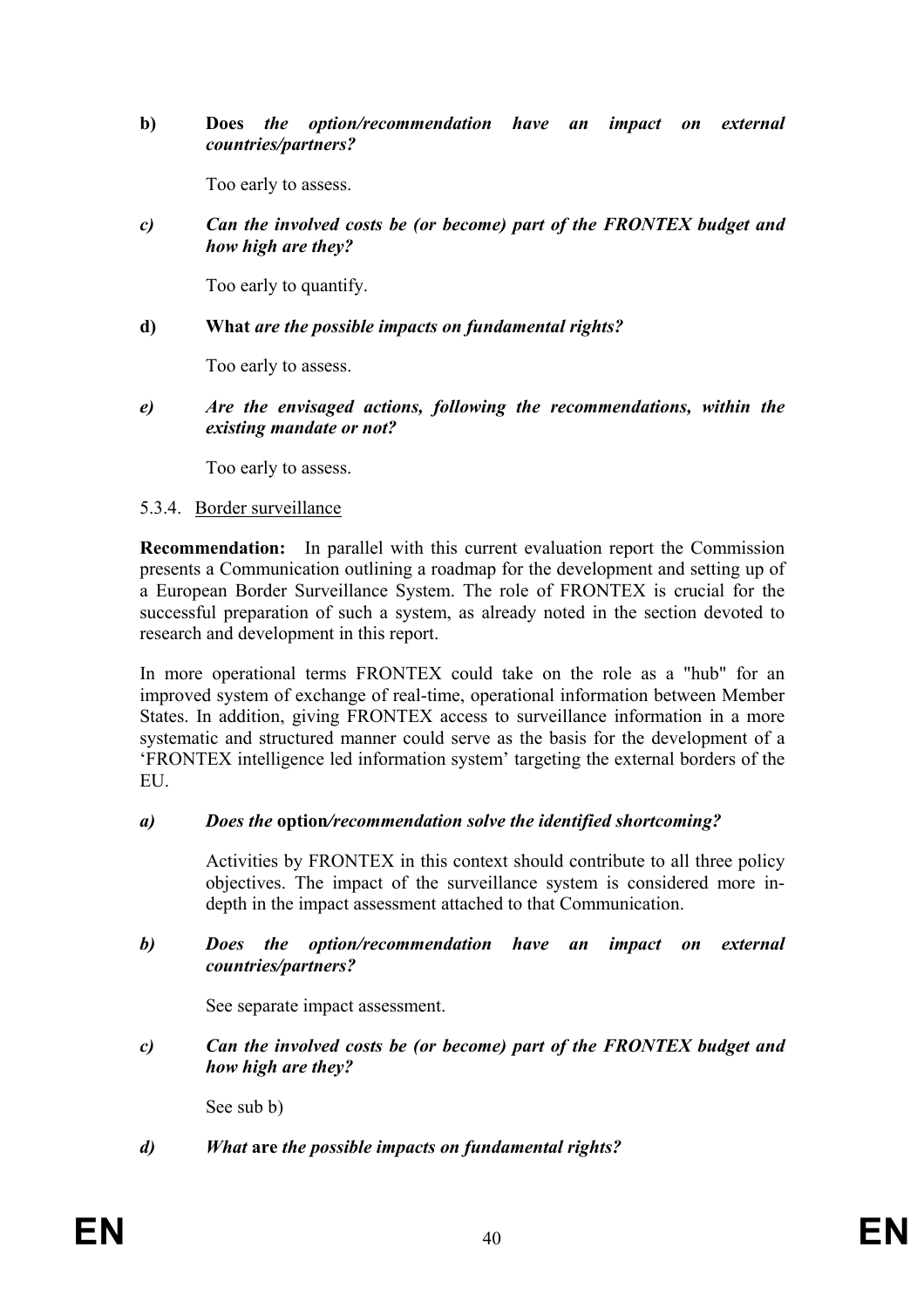See sub b)

# *e) Are the* **envisaged** *actions, following the recommendations, within the existing mandate or not?*

At the current stage of development of the European Border Surveillance System the tasks envisaged for Frontex should fit within the current mandate.

# *f) What is* **the** *stakeholders attitude regarding each policy option?*

See sub b)

# 5.3.5. Customs and horizontal integration

**Recommendation:** Launch pilot projects to improve cooperation between customs and other border control authorities of the Member States with FRONTEX. Member States and the Commission to explore the possibility of conducting FRONTEX-led joint operations in coordination with cooperation projects of national customs authorities, ie the implementation of two parallel projects on control of persons and on control of goods respectively at the same time and at the same border crossing points.

# *a) Does the* **option***/recommendation solve the identified shortcoming?*

Cooperation with relevant authorities remains a key element in the integrated border management model, whereby persons and goods are controlled using similar working methods and risk management approaches. Pilot projects at European level will support the coordination between the activities of national border guard authorities and national customs authorities.

Experience of the past has shown that an increased cooperation is necessary to avoid for instance that different authorities conduct quasi at the same time, without informing each other, re-enforced controls at the same points of entry into the European Union. Increased cooperation will represent economies of scale but also be beneficial for the results of apprehending the respective target groups and enable an increased exchange of relevant information between the competent authorities.

The action will contribute to the policy objective of enhancing integrated border management.

# *b) Does the option/recommendation have an impact on external countries/partners?*

No

# *c) Can* **the** *involved costs be (or become) part of the FRONTEX budget and how high are they?*

Cooperation is part of the budget. The impact of launching these pilot projects is expected to be low.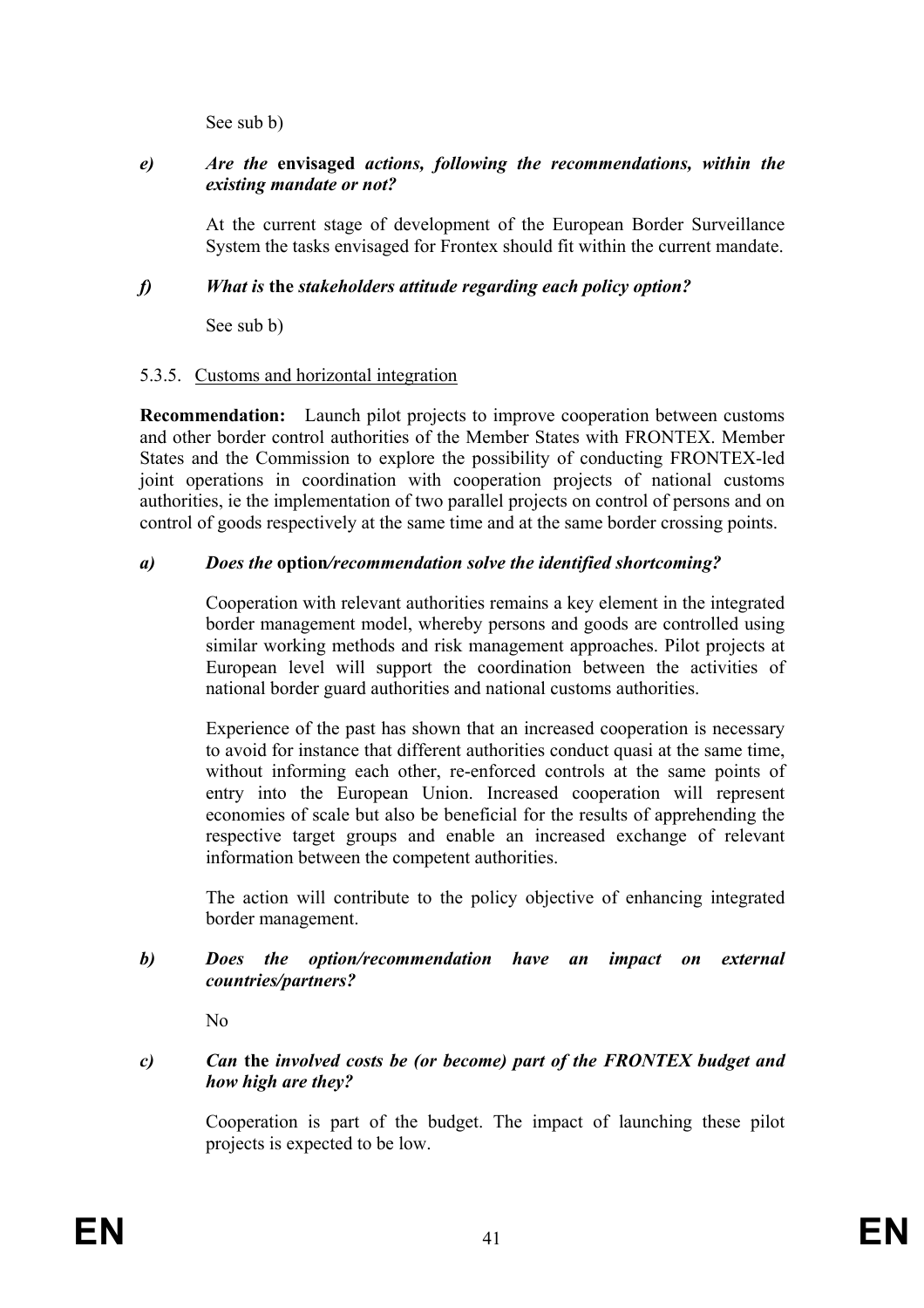# *d) What* **are** *the possible impacts on fundamental rights?*

None

# *e) Are the envisaged actions, following the recommendations, within the existing mandate or not?*

The current mandate allows for the launch of pilot projects conducted by **FRONTEX** 

### **6. COMPARISON OF THE POLICY OPTIONS AND ELABORATION OF THE PREFERRED OPTION**

The process of defining policy options involved grouping the proposals for recommendations into three policy options.

Assessment and weighing of the pro's and cons of the policy options has involved systematically considering each of the individual recommendations described within the policy option. Many of the recommendations are complementary, but in a small number of cases they could themselves be alternative means of achieving the objectives.

# **6.1. Policy option 1**

As a starting point, maintaining the status quo would mean that the Commission ignores the numerous requests made by the European Council to look at possible ways to improve the functioning and the operations of FRONTEX. The findings of the evaluation would not result in any suggestions for how the shortcomings could be remedied, shortcomings which are directly linked to how the policy objectives can be reached. It would equally mean that no debate is launched on the long term directions on how FRONTEX should further develop in the context of the European Integrated Border Management concept, including to what extent the scope of the current mandate should be revisited. This policy option therefore represents a lost opportunity in exploring how the policy objectives can be reached in the best way.

For those reasons the Commission does not prefer maintaining the status quo.

# **6.2. Policy option 2**

As indicated above the evaluation identifies shortcomings and gaps in the current mandate and proposes recommendations to address these in the short/medium term. Addressing the identified shortcomings and meeting the objectives listed in section 3 is necessary to work towards an integrated European border management policy.

Such an approach is consistent with the aim of the Commission to render border controls at the European level more effective. For that reason the evaluation is taking stock of the different issues surrounding the functioning of the FRONTEX Agency, it is looking at the possibilities to optimise the activities within the current mandate and it recommends a series of possibilities that can be implemented within short delays to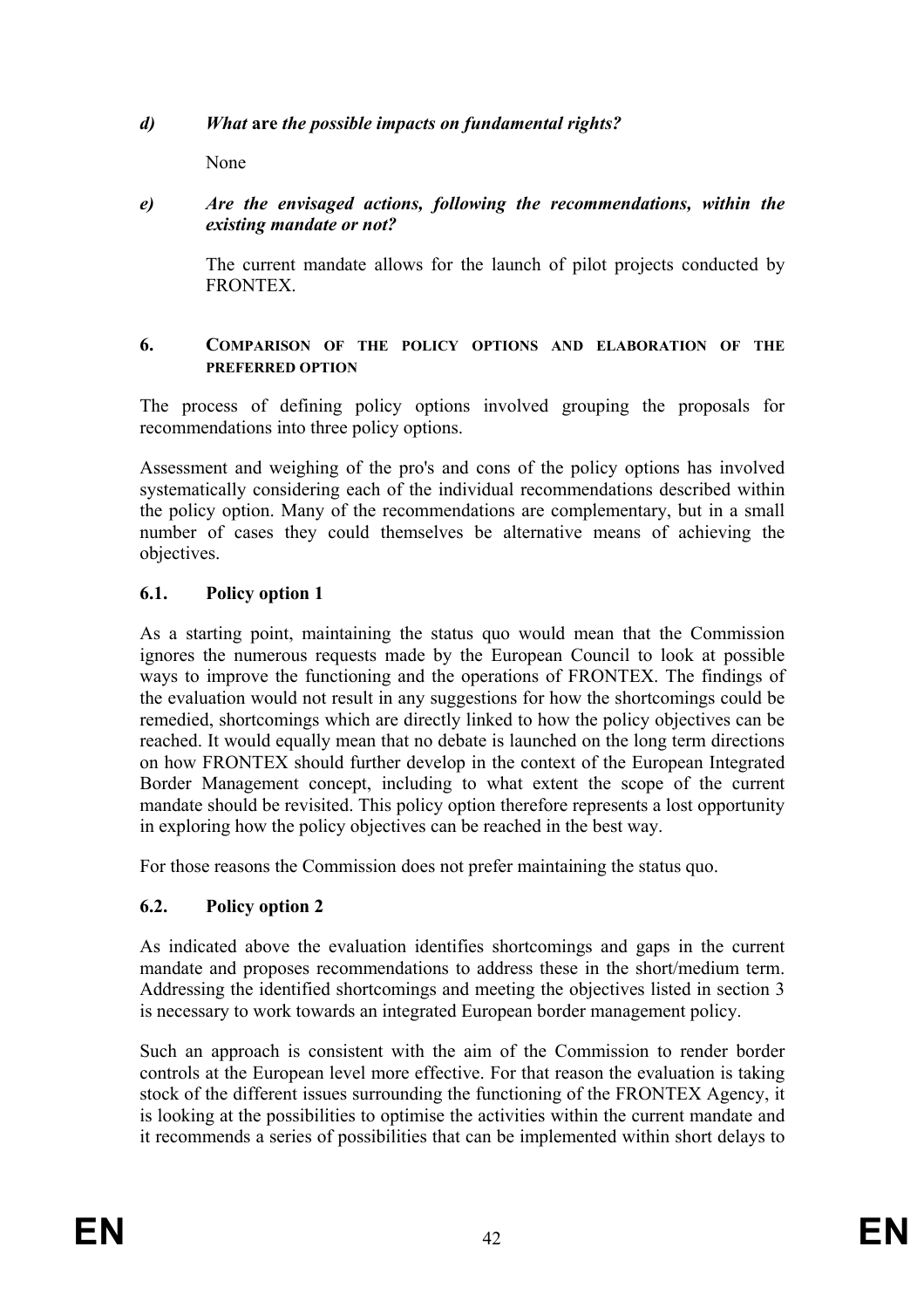optimise the work of the Agency and to further enhance a uniform European approach on the various aspect of border controls.

On this basis this option has identified a number of actions that would contribute to at least one of the policy objectives while the impact on the budget remains overall very limited, and, with only one exception, can be taken forward within the current mandate. These actions allows for a clear priority setting when considering the future actions of the Agency in the context of its work programme for the next 1-3 years. The option therefore provides a substantial improvement of the current situation. However, it has a major drawback as it is not providing a longer term vision (see above on status quo).

# **6.3. Policy option 3**

The added value of the short-term recommendations remains the same as under option 2.

To address the evaluation of the FRONTEX Agency in a comprehensive manner, a strategy to develop a longer term policy is needed. The longer term recommendations form the basis for engaging into a deeper reflection which will enable the relevant actors to take into account the full picture of the numerous evolving policies (Schengen area, Customs, border surveillance, horizontal integration, relations with third countries, enhanced operational coordination) that have an important impact on all three policy objectives. A longer term strategy is necessary to avoid that the tasks of the Agency becomes dispersed or lose focus over time based on ad hoc priorities focussing on the short term only. On the other hand it is clear that the further definition of concrete actions in this regard will need to take into account, in most cases, further experiences from the activities of the Agency as well as discussions on related policy initiatives.

# **6.4. Preferred option**

Options 1 and 2 have major shortcomings to deliver on all of the policy objectives.

The Commission considers that the only possible way forward to work in a constructive manner towards an integrated EU policy on border management consists of choosing policy option 3 i.e. to implement short/medium term recommendations and to engage into a dialogue with EU Institutions, the Agency and relevant European and international partners to explore how the policy objectives can be met in the longer term based on gradual development and in keeping with the resources made available and the administrative capacity of the Agency.

Policy option 3 addresses in a comprehensive manner:

- the identified shortcomings of the Agency;
- the general and specific objectives of the evaluation;
- a priority setting mechanism for the short term, covering all aspects of the activities in the current mandate;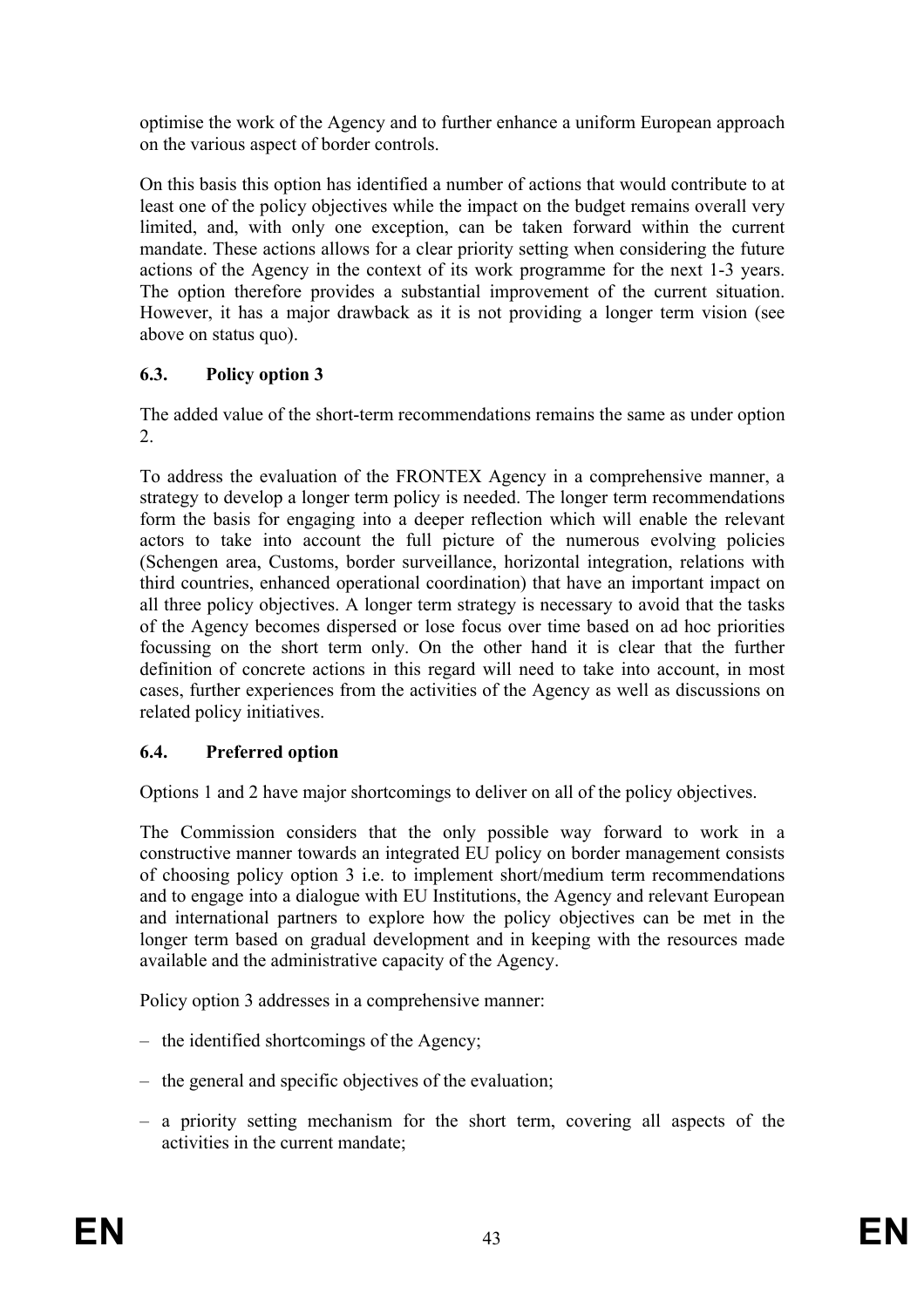- an overall mapping of requests for enhancing existing actions or to develop new ones, without overloading the Agency with new and unforeseen tasks;
- opening the discussion on policy orientations enabling FRONTEX to remain efficient for the long term;
- possibilities for reinforced cooperation between customs and other border control authorities which need to be tested due to different levels of European competencies of these authorities and to derive the difficulties originating from the difficulties in the working territories (Community Customs Territory and the Schengen Area)

# **6.5. EU added value of the preferred option, proportionality and subsidiarity**

As outlined above, the need for a comprehensive approach to border control management at EU level has repeatedly been underlined by the Member States (see also Annex Part II) and underpinned the very creation of the Agency. This remains valid and there is no reason, having regard to the evaluation report, to call into question the added value of EU action in this form. The same applies to proportionality and subsidiarity. Both options are clearly linked to the current mandate and they meet the policy objectives currently guiding the activities of the Agency. A further detailed assessment in this regard would nevertheless be made when any legislative proposals would be presented to extend the mandate.

The issue of legislative simplification will need to be assessed when the results of the independent evaluation foreseen in Article 33 of Regulation 2007/2004 are available. This evaluation will take place during the year 2008 and will amongst others assess whether the FRONTEX founding Regulation 2007/2004 needs to be updated.

To that end the Management Board of FRONTEX will report to the Commission who will initiate, when appropriate, the necessary legislative proposals.

As regards the impact for administrative burden (cutting red tape) the recommendations contained in the evaluation report do not require substantial changes to the current set up of the Agency. As such no new or additional reporting demands are addressed to the MS.

# **7. MONITORING AND EVALUATION**

Monitoring and evaluation of the implementation of the future actions and measures set out in the preferred policy option will be an important element to ensure their effectiveness. All activities of FRONTEX are included in its work programme accompanied by indicators for each action, which allows for monitoring based on the annual activity report of the Agency. This would apply to the recommendations put forward here also.

A continuous monitoring of the activities of the Agency also takes place through the Management Board which meets, normally, six times per year, and through direct reporting by the Agency at meetings of the Council and the EP.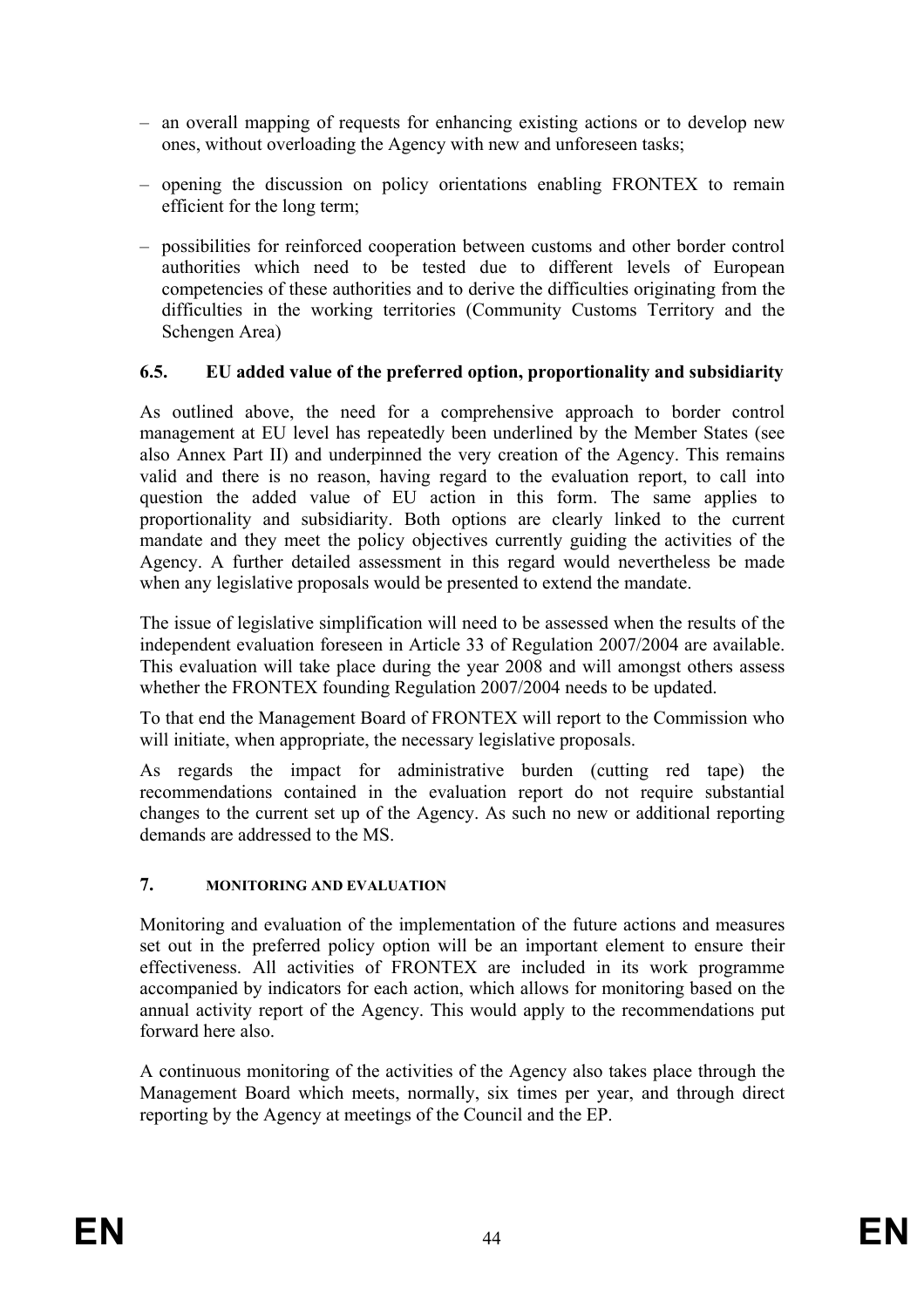# **ANNEX**

# **1. Part I: Context**

# **1.1 The political framework**

Since the entry into force of the Treaty of Amsterdam in 1999, a number of common measures have been adopted to manage better the external borders of the European Union in accordance with Article 62 (1) and (2) of the EC Treaty.

In 2002, following the Commission's Communication on an integrated management of the external borders of the EU Member States<sup>6</sup>, the Council adopted a plan for the management of the EU external borders<sup>7</sup>, containing the following five components of a common policy of integrated management of external borders:

- a common operational co-ordination and co-operation mechanism,
- common integrated risk analysis,
- personnel and inter-operational equipment,
- a common corpus of legislation and
- burden sharing between the Member States and the Union.

Built around the three pillars of common legislation, common operations and financial solidarity, key steps were taken towards the implementation of these five components with the adoption of the Schengen Borders Code<sup>8</sup>, the Practical Handbook for Border Guards (Schengen Handbook)<sup>9</sup> and the rules for local border traffic<sup>10</sup>, the establishment of the FRONTEX-Agency<sup>11</sup>, the creation of the Rapid Border Intervention Teams<sup>12</sup> and the creation

1

<sup>6</sup> Communication COM(2002)233 final of 7 May 2002 from the Commission to the Council and the European Parliament, "Towards integrated management of the external borders of the Member States of the European Union".

<sup>7</sup> "Plan for the management of the external borders of the Member States of the European Union" agreed by the JHA Council on 13 June 2002, doc. 10019/02 of 14.6.2002.

<sup>8</sup> Regulation (EC) No 562/2006 of the European Parliament and of the Council of 15 March 2006 establishing a Community Code on the rules governing the movement of persons across borders (Schengen Borders Code), OJ L 105 of 13.4.2006, 1. 9

Commission Recommendation C(2006)5186 final of 6 November 2006 establishing a common "Practical Handbook for Border Guards (Schengen Handbook)" to be used by Member States' competent authorities when carrying out the border control of persons. 10 Regulation (EC) No 1931/2006 of the European Parliament and of the Council of 20 December 2006

laying down rules on local border traffic at the external borders of the Member States and amending the provisions of the Schengen Convention, OJ L 29 of 3.2.2007, 3.<br><sup>11</sup> Council Regulation (EC) No 2007/2004 of 26 October 2004 establishing a European Agency for the

Management of Operational Cooperation at the External Borders of the Member States of the European

Union, OJ L349 of 25.11.2004, 1.<br>12 Regulation (EC) No 863/2007 of the European Parliament and of the Council of 11 July 2007 establishing a mechanism for the creation of Rapid Border Intervention Teams and amending Council Regulation (EC) No 2007/2004 as regards that mechanism and regulating the tasks and powers of guest officers, OJ L199 of 31.7.2007, 30.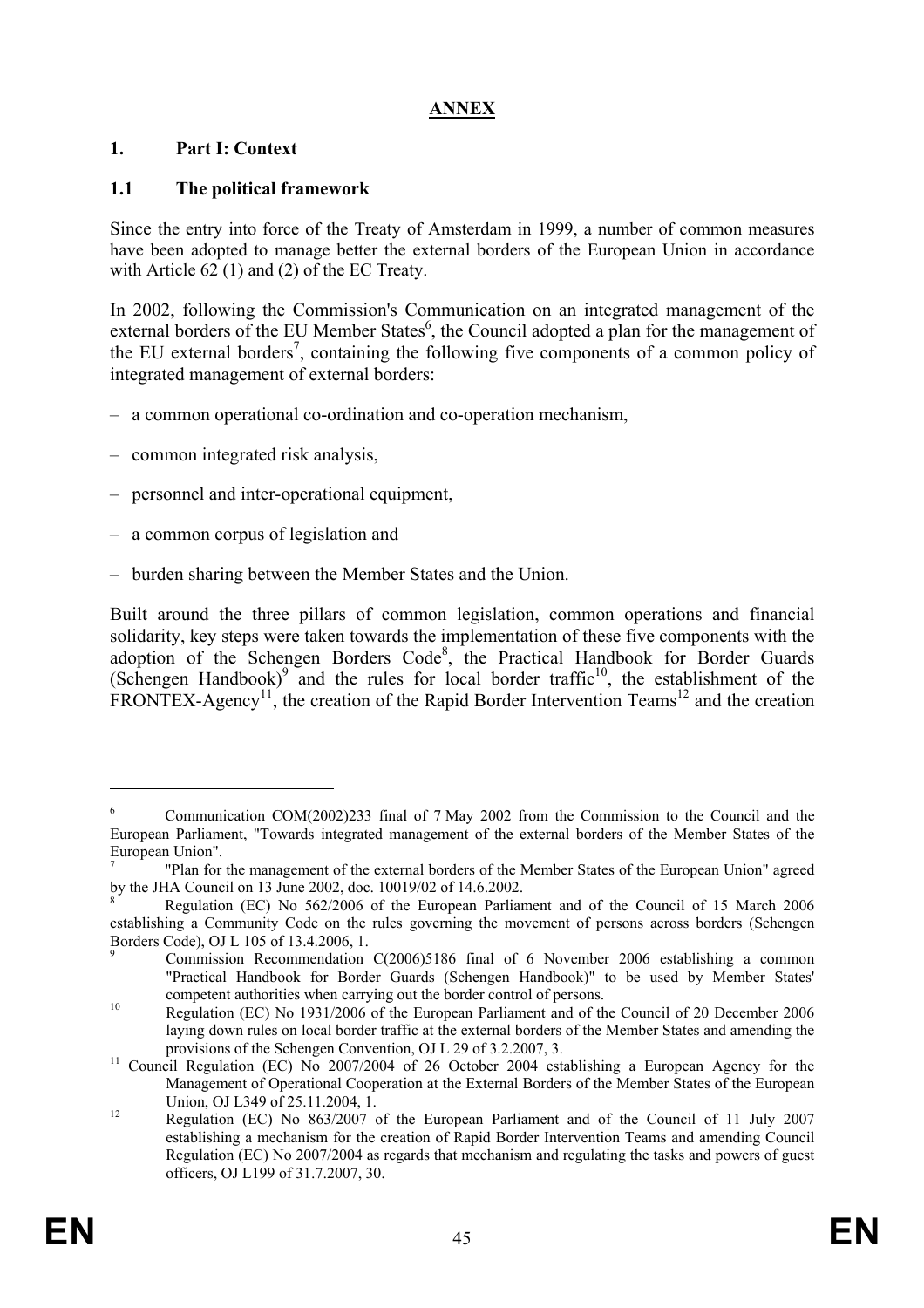of the External Borders Fund<sup>13</sup>. Furthermore, in order to cope with the current migration pressure in the Mediterranean Sea and the Canary Islands, the European Patrols Network (EPN) has been set up<sup>14</sup>.

All these steps have to be seen within the framework of a concept for integrated border management, which consists of the following dimensions:<sup>15</sup>

- Border control (checks and *surveillance*) as defined in the Schengen Borders Code, including relevant risk analysis and crime intelligence;
- Detection and investigation of cross border crime in coordination with all competent law enforcement authorities;
- The four-tier access control model (measures in third countries, cooperation with neighbouring countries, border control, control measures within the area of free movement, including return)<sup>16</sup>;
- Inter-agency cooperation for border management (border guards, customs, police, national security and other relevant authorities) and international cooperation;
- Coordination and coherence of the activities of Member States and Institutions and other bodies of the Community and the Union.

As defined in the Schengen Borders Code and in the Practical Handbook for Border Guards (Schengen Handbook), border control, which is in the responsibility of the Member States, consists of checks carried out at border crossing points (*border checks*) and surveillance of borders between border crossing points (*border surveillance*).

The Hague Programme sets the agenda for stepping up the fight against all forms of illegal immigration in a number of policy areas; border security, illegal employment, return and cooperation with third countries. Concerning border checks and the fight against illegal immigration, the European Council requested the Commission to submit an evaluation of the FRONTEX Agency before the end of 2007. The evaluation should contain a review of the tasks of the Agency and an assessment of whether the Agency should concern itself with other aspects of border management, including enhanced cooperation with customs services and other competent authorities for goods-related security matters.

1

<sup>&</sup>lt;sup>13</sup> Decision No 574/2007/EC of the European Parliament and of the Council of 23 May 2007 establishing the External Borders Fund for the period 2007 to 2013 as part of the General programme "Solidarity and Management of Migration Flows", OJ L 144 of 6.6.2007, 22.

<sup>&</sup>lt;sup>14</sup>EPN I: As of May 2007, a permanent joint operation by FRONTEX and Member States on patrolling activities covering defined areas of the Mediterranean Sea and the Atlantic Ocean is being carried out.

**EPN II:** Until the end of 2008, FRONTEX and Member States shall establish the organisational structure, in particular by setting up the National Coordination Centres (NCCs) which shall strengthen the cooperation and coordination among the Member States involved in the EPN.

<sup>&</sup>lt;sup>15</sup> Conclusions of the 2768th Council Meeting on Justice and Home Affairs, Brussels, 4-5 December 2006, doc. 15801/06 (Presse 341), 26.<br><sup>16</sup> The model in its entirety has been described in the EU Schengen Catalogue on External borders control,

Removal and readmission: Recommendations and best practices, February 2002.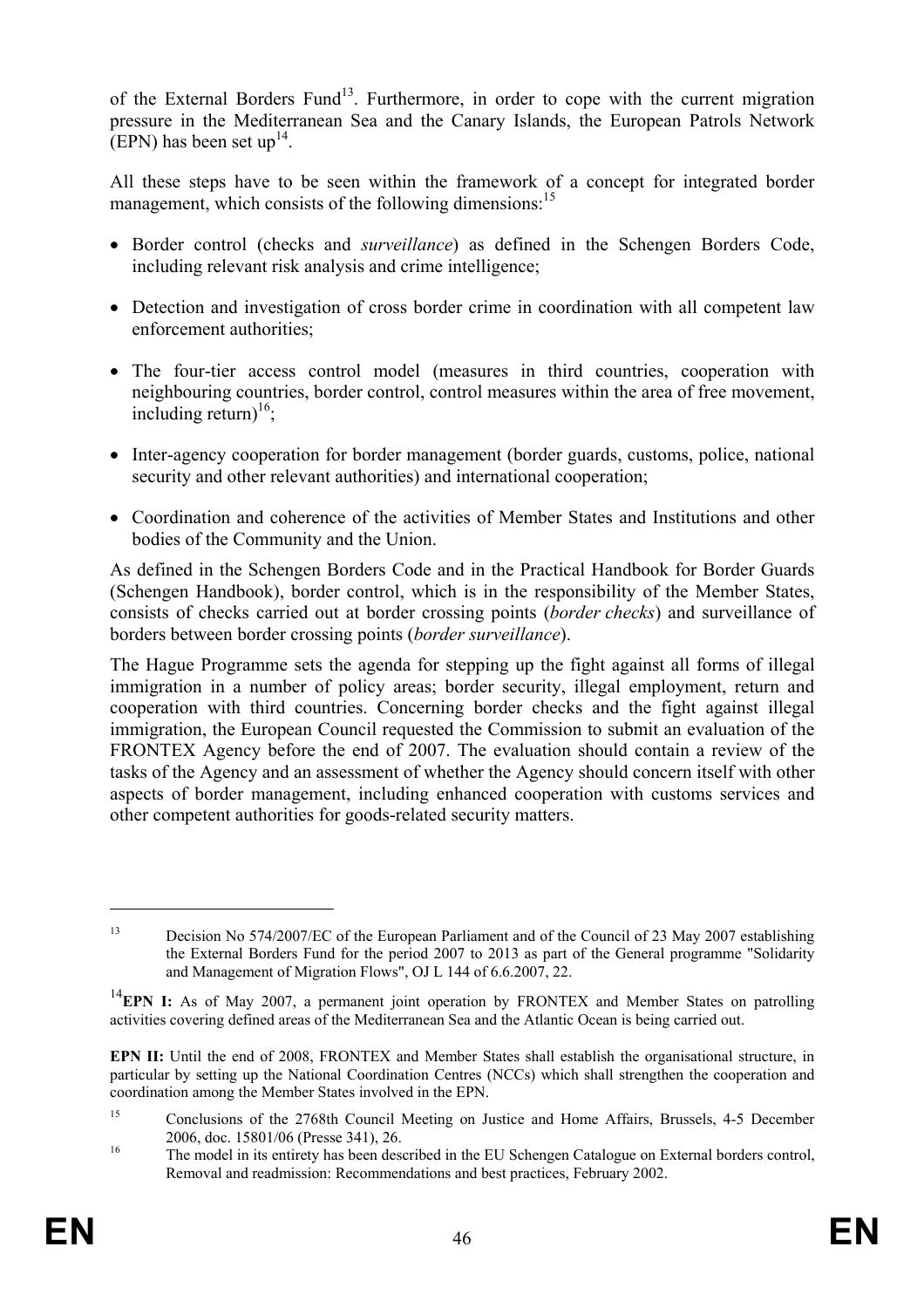The Report on the evaluation and future development of the FRONTEX Agency is the reply from the Commission to the aforementioned invitation by the Council. It should be noted that this report is distinct from the 'Evaluation' foreseen in article 33 of Regulation 2007/2004 establishing the FRONTEX Agency. That evaluation will be carried out by the Management Board of the FRONTEX Agency and will take place during the year 2008. It will serve as the basis for recommendations to the Commission regarding changes to the Regulation, the Agency and its working practices. Therefore the discussions and outcomes of the current evaluation report will be closely linked to the evaluation work supervised by the Management Board of FRONTEX.

# **1.2. The current legal framework**

The European Agency for the Management of Operational Cooperation at the External Borders of the Member States of the European Union (FRONTEX) has been established by Council Regulation (EC) 2007/2004<sup>17</sup>.

It aims to improve the integrated management of the external borders of the Member States of the European Union by facilitating and render more effective the application of existing and future Community measures related to the management of external borders. It should be noted from the outset that the primary responsibility for the control of external borders lies with the Member States. As a result, the Agency has been established to ensure the coordination of Member States' actions in the implementation of Community measures, thereby contributing to an efficient, high and uniform level of control on persons and surveillance of the external borders of the Member States.

The FRONTEX Agency is also providing the Commission and the Member States with the necessary technical support and expertise in the management of the external borders and to promote solidarity between Member States.

It merits clarification that the notion of 'external borders' referred to in the Regulation establishing the FRONTEX Agency means *the land and sea borders of the Member States and their airports and seaports, to which the provisions of Community law on the crossing of external borders by persons apply*.

The main tasks of FRONTEX are described in articles 2 to 14 of its founding Council Regulation (EC) No 2007/2004, which has been modified in 2007 by Regulation (EC) 863/2007 of the European Parliament and of the Council establishing a mechanism for the creation of Rapid Border Intervention teams<sup>18</sup>.

Subsequently the tasks of the FRONTEX Agency can be summarised as following:

- coordinate operational cooperation between Member States in the field of management of external borders;
- assist Member States on training of national border guards, including the establishment of common training standards;
- carry out risk analysis;

<u>.</u>

<sup>&</sup>lt;sup>17</sup> OJ L 349, 25.11.2004, p.1.<br><sup>18</sup> OJ L 100, 21.7.2007, p.20

OJ L 199, 31.7.2007, p. 30.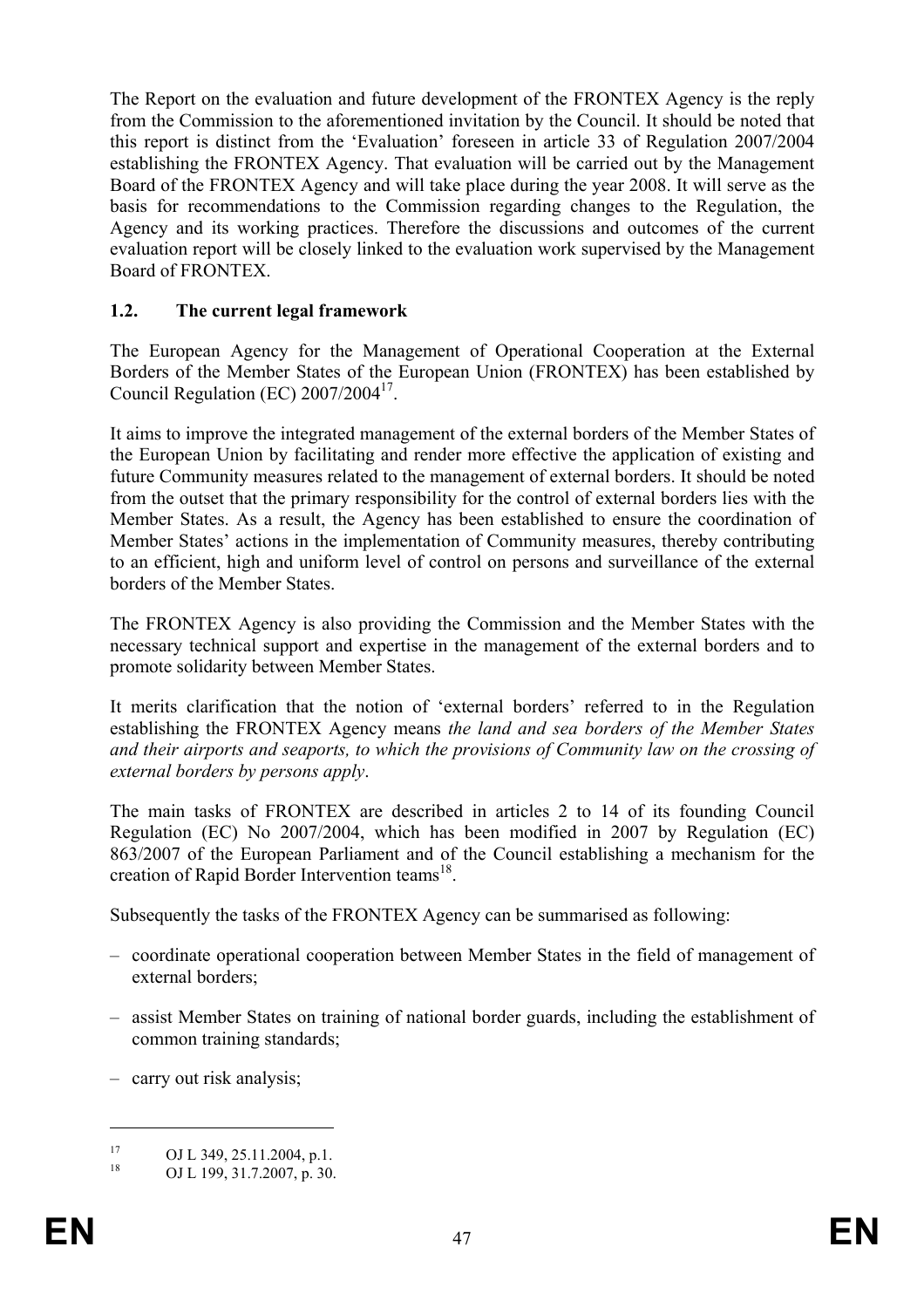- follow up on the development of research relevant for the control of external borders;
- assist Member States in circumstances requiring increased technical and operational assistance at external borders;
- provide Member States with the necessary support in organising joint return operations:
- evaluate, approve and coordinate proposals for joint operations and pilot projects made by Member States;
- launch, in agreement with the Member States concerned, initiatives for joint operations and pilot projects;
- set up and keep centralised records of technical equipment for control of external borders belonging to the Member States (also know as Central Record of Available Technical Equipment – CRATE);
- take all necessary measures to facilitate the exchange of information relevant for its tasks with the Commission and the Member States;
- facilitate operational cooperation with Ireland and the United Kingdom to the extent required for the fulfilment of its tasks, including the organisation of joint return operations;
- cooperate with Europol and international organisations competent in matters covered by Regulation 2007/2004;
- facilitate the operational cooperation between Member States and third countries in the framework of the European Union external relations policy;
- conclude working arrangements with the authorities of third countries competent in maters covered by Regulation 2007/2004;
- deploy, for a limited period one or more Rapid Border Intervention Teams to Member States in accordance with Regulation 863/2007, at the request of a Member States faced with a situation of urgent and exceptional pressure, especially at the arrival at points of the external borders of large numbers of third-country nationals trying to enter the territory of that Member State illegally.

Effective control of external borders is a matter of the utmost importance to Member States regardless of their geographical position. Accordingly, there is a need for promoting solidarity between Member States in the field of external border management. The establishment of the Agency, assisting Member States with implementing the operational aspects of external border management, including return of third-country nationals illegally present in the Member States, was an important step in this direction.

The activities of FRONTEX are based on a common integrated risk analysis model. The Agency carries out risk analysis for the Community and the Member States as to provide adequate information for appropriate measures to be taken or to tackle identified threats and risks with a view to improving the integrated management of external borders.

It should also be noted that the responsibility for the control of the external borders lies with the Member States of the European Union. The activities of FRONTEX are therefore limited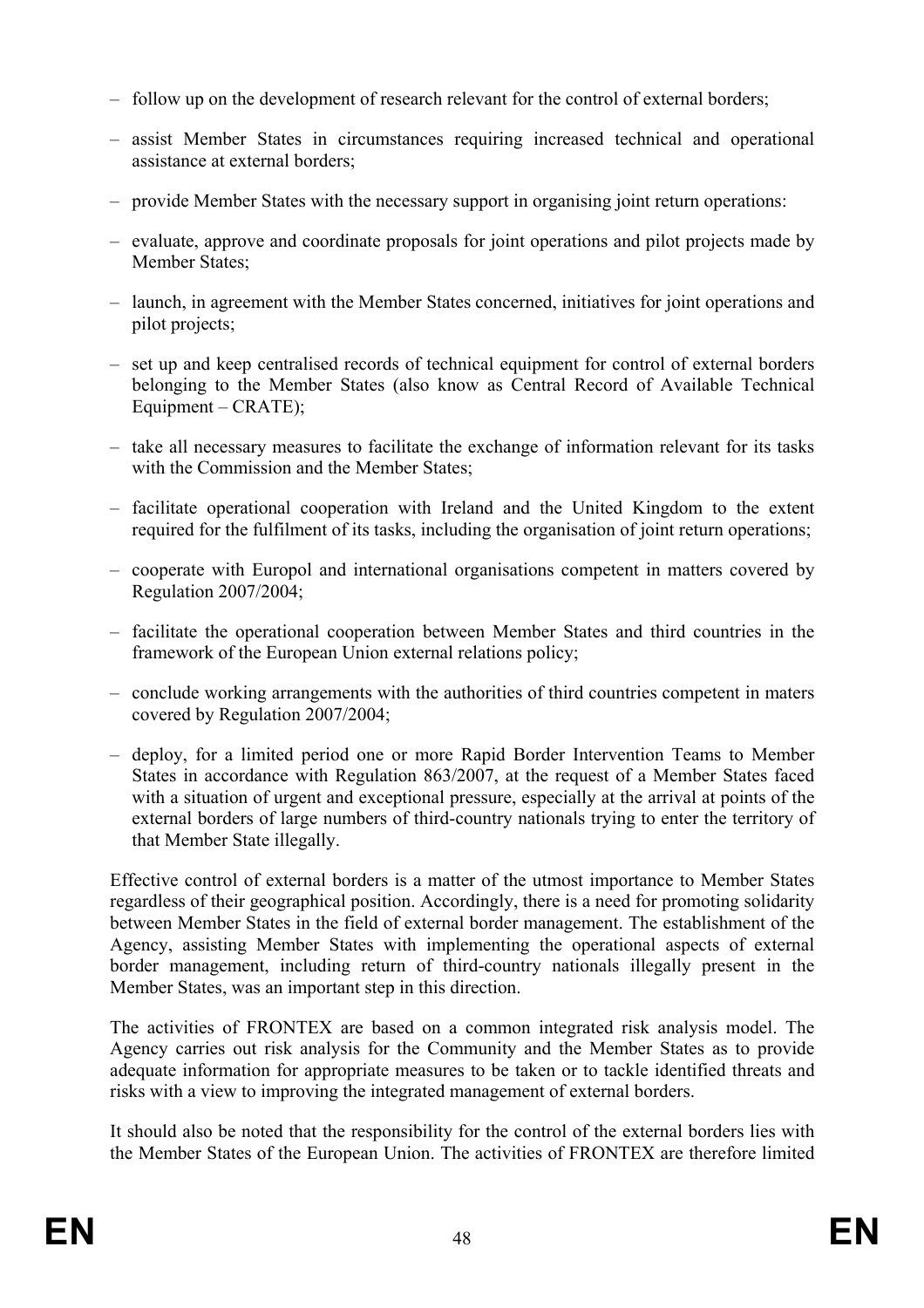to the facilitation and coordination of operational cooperation regarding border management matters between Member States. As such FRONTEX does not own any vessels or aircraft to carry out its duties. In the operational sphere its duties are limited to the planning and coordination of joint operations or deploying Rapid Border Intervention teams together with Member States whereby the technical equipment is provided for by Member States on a voluntary basis.

To provide a complete overview of the current legal framework reference should also be made to Decision No 574/2007/EC of the European Parliament and of the Council of 23 May 2007<sup>19</sup> establishing the External Borders Fund for the period 2007 to 2013 as part of the General programme 'Solidarity and Management of Migration Flows' in order to contribute to the strengthening of the area of freedom, security and justice and the application of the principle of solidarity between the Member States, requests FRONTEX to provide risk analysis for the purpose of the annual distribution of resources.

Its article 15 tasks FRONTEX to:

*"Article 15* 

*Risk Analysis carried out by the Agency for the purpose of the annual distribution of resources* 

*1. For the determination of the weighting, as referred to in Article 14(8), the Agency shall provide the Commission, by 1 April of each year, with a specific report describing the difficulty in carrying out border surveillance and the situation at the external borders of the Member States, paying special attention to the particular proximity of the Member States to high risk areas of illegal immigration for the previous year taking also into account the number of persons having entered those Member States irregularly and the size of those Member States.* 

*2. The report shall, in accordance with the Common Integrated Risk Analysis Model referred to in Article 4 of Regulation (EC) No 2007/2004, analyse the threats that affected security at external borders of the Member States in the previous year, taking into account the political, economic and social developments in the third countries concerned, in particular in neighbouring third countries, and shall set out possible future trends on migratory flows and unlawful activities at the external borders.* 

*This risk analysis shall be based primarily on the following information gathered by the Agency, provided by Member States or obtained from the Commission (Eurostat):* 

*(a) the number of third-country nationals refused entry at the external border;* 

*(b) the number of third-country nationals apprehended when crossing or attempting to cross the external border illegally;* 

*(c) the number of facilitators intercepted who have intentionally assisted the unauthorised entry of third-country nationals;* 

*(d) the number of forged or false travel documents and the number of travel documents and visas issued on false grounds which have been detected at border crossing points in accordance with the Schengen Borders Code.* 

*Where the reference figures have not been provided as statistics produced by the Commission (Eurostat) but by Member States, the Agency may request from those Member States the necessary information to evaluate the quality, comparability and completeness of the* 

1

<sup>19</sup> OJ L 144, 6.6.2007, p. p. 22.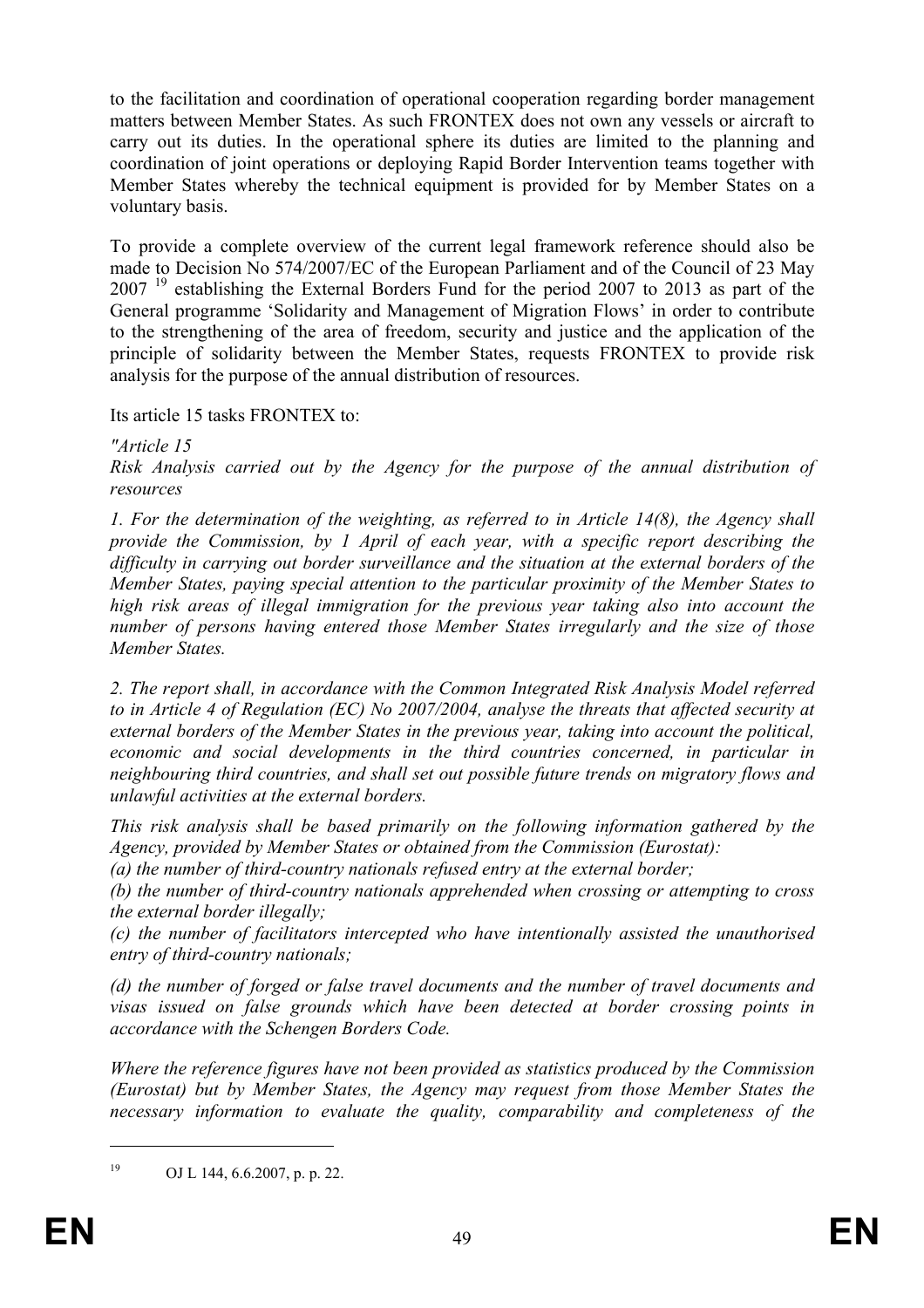*statistical information. The Agency may request the help of the Commission (Eurostat) in such an evaluation.* 

*3. Finally the report shall, in accordance with paragraphs 1 and 2, identify the current levels of threat at the external borders of each of the Member States and determine the following specific weighting-factors for each section of the external border of that particular Member State:* 

*(a) external land border:* 

*(i) factor 1 for normal threat* 

*(ii) factor 1,5 for medium threat* 

*(iii) factor 3 for high threat;* 

*(b) external maritime border:* 

*(i) factor 0 for minimum threat* 

*(ii) factor 1 for normal threat* 

*(iii) factor 3 for medium threat* 

*(iv) factor 8 for high threat.".* 

# **1.3. The Rapid Border Intervention Teams (RABIT)**

The European Parliament and Council adopted in June 2007 Regulation (EC) No 863/2007 establishing a mechanism for the creation of Rapid Border Intervention teams and amending Council Regulation (EC) No 2007/2004 (i.e. the FRONTEX founding Regulation) as regards that mechanism and regarding the tasks and powers of guest officers.

The mechanism of RABIT aims to provide rapid operational assistance for a limited period of time to a requesting Member State facing a situation of urgent and exceptional pressure at points of the external borders of large numbers of third-country nationals trying to enter illegally the territory of the Member State.

This regulation foresees that Member States shall contribute to a pool of border guards. The total target number for the pool and the required profiles are defined by the Management Board of FRONTEX. The total number of border guards amounts to in between 500 and 600.

The recently adopted Regulation can be summarised as follows:

- RABIT teams will be deployed for a limited period in situations of urgent and exceptional pressure, especially the arrivals of large numbers of third-country nationals trying to enter illegally into the European Union;
- FRONTEX decides to deploy the teams at the request of a Member State within five days upon receiving the request, based on an assessment of the situation and the findings of its risk analyses;
- If FRONTEX approves a request for deployment an operational plan is drawn up immediately. The plan will specify the duration, tasks and composition of the teams;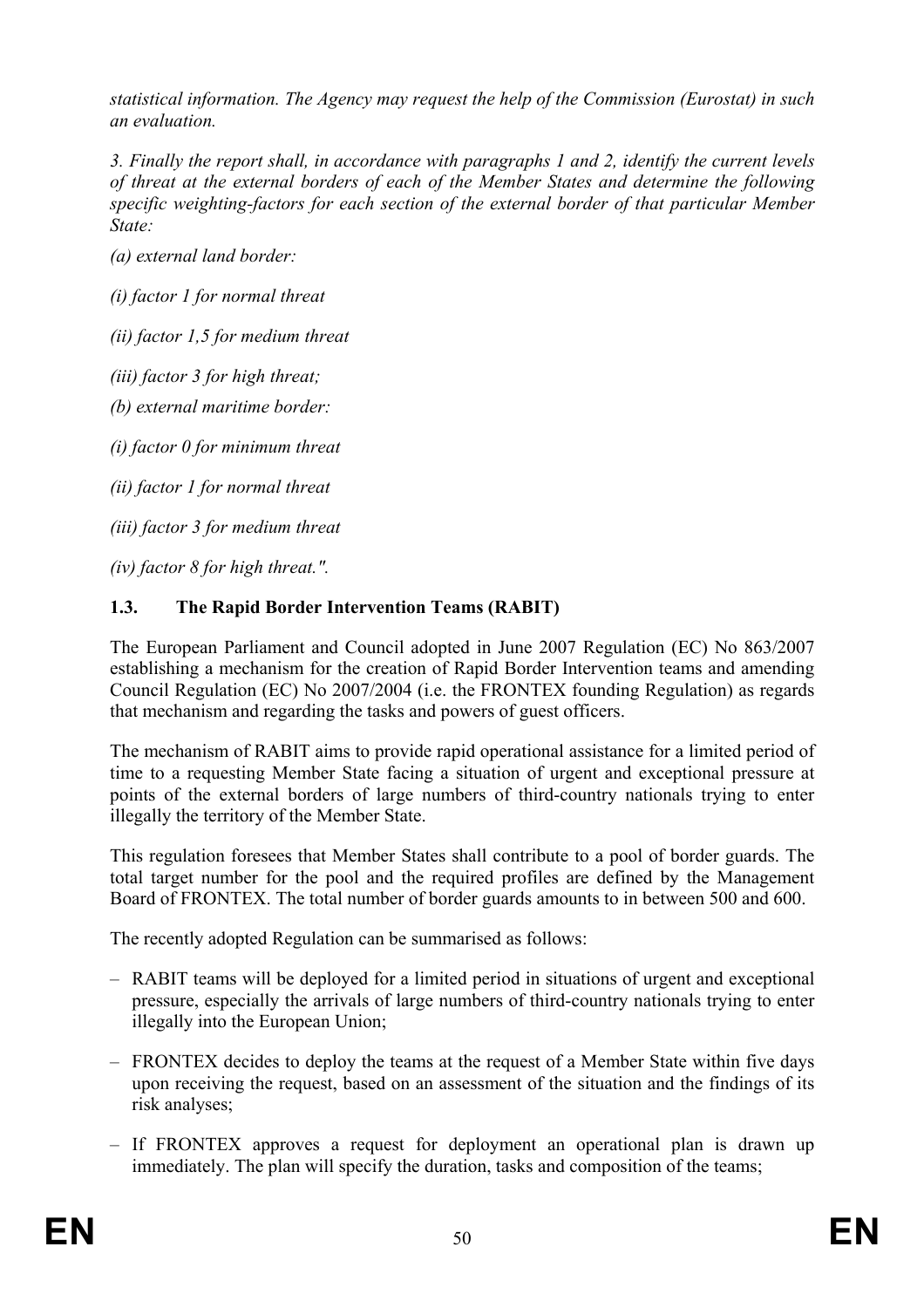- Member States are obliged to send border guards for a specific deployment, unless they themselves face an exceptional situation substantially affecting the discharge of national tasks;
- The teams act under the command of the host (requesting) Member State. The members of the teams can perform border checks and surveillance in accordance with the Schengen Borders Code. The members of the teams have broadly the same powers as the border guards of the host Member State;
- The members of the teams can use force and service weapons, provided the host and the home Member States give their consent. The members can always exercise self-defence in accordance with national law of the host Member State. In principle, rules on civil and criminal liability are those of the national law of the host Member State;
- Members of the teams will have a special accreditation document. They will wear their own uniform and a blue armband with the insignia of the EU and FRONTEX. A coordinating officer is deployed by FRONTEX together with the teams;
- All costs related to training, exercises and deployment, except regular salaries, are covered by FRONTEX. This includes travel, accommodation and subsistence allowance;
- The Regulation as such does not contain specific rules on the deployment of technical equipment, but FRONTEX / Member States can make use of existing possibilities such as the Central Records of Available Technical Equipment (CRATE) *(see hereafter)* in combination with the deployment of a team.

# **1.4. The Centralised Records of Available Technical Equipment (CRATE)**

Article 7 of Regulation (EC) N° 2007/2004 of 26 October 2004 establishing FRONTEX provides that:

*"The Agency shall set up and keep centralised records of technical equipment for control of external borders belonging to Member States, which they, on a voluntary basis and upon request of another Member State, are willing to put at the disposal of that Member State for a temporary period following a needs and risks analysis carried out by the Agency."* 

FRONTEX has adopted the practical procedures for the use of this technical equipment put on the centralised records by Member States through the conclusion of 'Memoranda of Understanding' with the Member States. For the time being the overall contributions in terms of the number of aircraft, vessels and other equipment contributed by Member States are in total 21 aircraft, 27 helicopters, 116 vessels, 3 mobile radar units, 392 border surveillance and border checks equipment).

It should be highlighted that

- Contributions are made on a voluntary basis and upon request of another Member State;
- There are no limitations to the types of technical equipment that are covered by this article. In principle, it could range from binoculars to vessels or planes, provided the equipment can be used for checks and surveillance of the external borders;
- The equipment in the "CRATE" remains the property of the contributing Member State;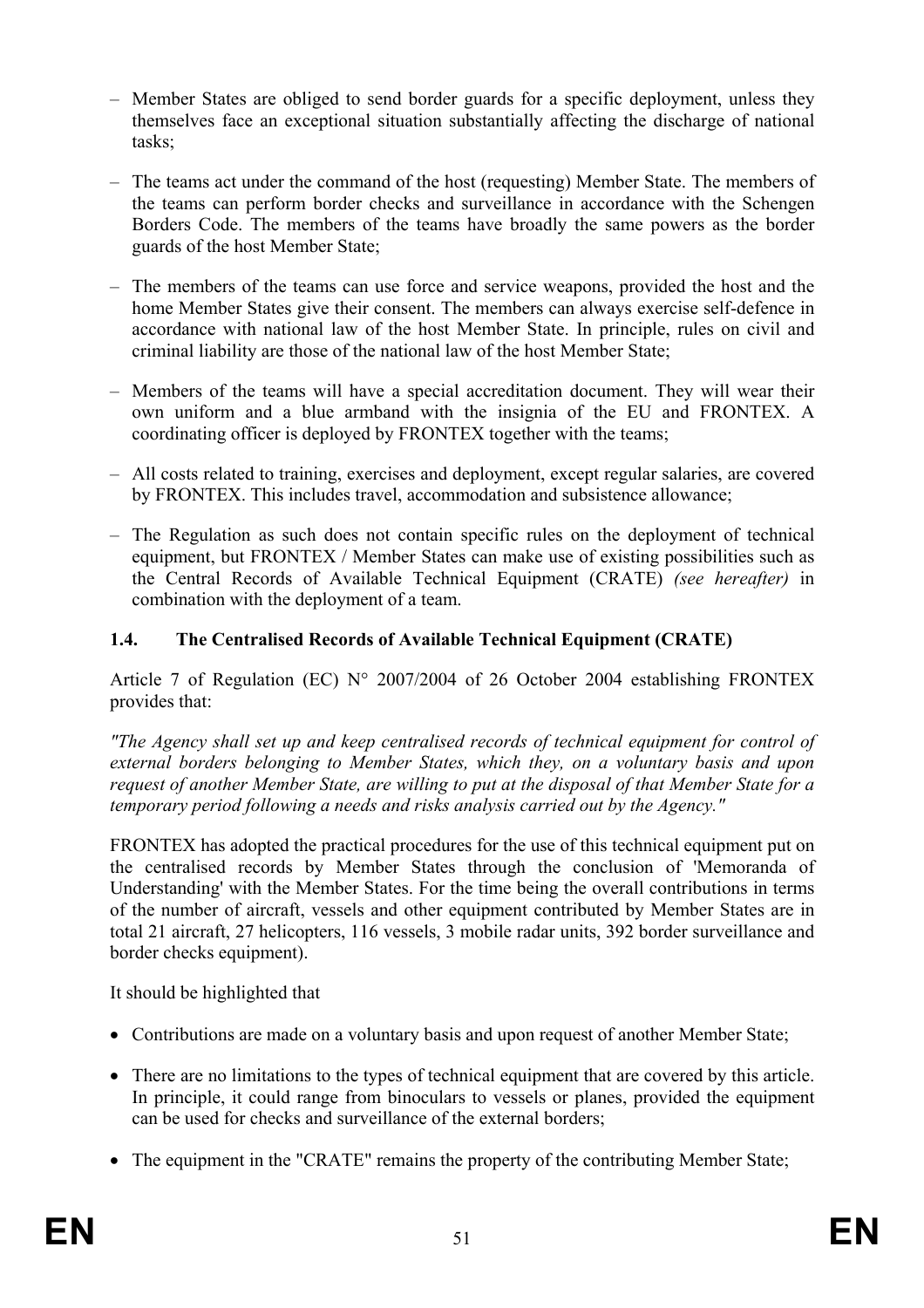- The pool of technical equipment is managed by FRONTEX. The equipment can only be used by another Member State for a temporary period. Furthermore the Agency has to agree with the request of a Member State for technical equipment from the "CRATE" through its independent findings as regards the needs of, and the risks faced by, the requesting Member State;
- The financing through the FRONTEX budget of pure bilateral operations between MS, i.e. without the involvement of FRONTEX, is not allowed;
- The list of technical equipment is an evolving list, which will be adapted on a regular basis to take into account new or changing situations related to the checks and surveillance of external borders belonging to the MS.

# **1.5. The European Patrol Network**

The European Patrol Network (EPN) was called for by the Council of December 2006 and was implemented in the first half of 2007. It will help the Member States to develop mutual trust and to exchange regularly relevant information.

The Patrol Network brings together, to a large extent, the already existing patrolling activities of Member States. This, combined with a regular exchange of information, should lead to more efficient control of the maritime borders and reduce the related costs according to the principle of burden sharing.

A regional approach has been chosen as the first step, on the basis of bilateral cooperation between neighbouring states. FRONTEX has assisted in drawing up the operational plans, in defining the areas to be covered and the intensity and use of resources.

FRONTEX and the Member States concerned (Portugal, Spain, France, Italy, Slovenia, Malta, Greece and Cyprus) carry out joint and/or co-ordinated patrols in border regions – initially in their respective territorial waters – between each pair of Member States (Portugal/Spain, Spain/France, etc.). The first phase of the European Patrol Network's operational activities started on 24 May 2007. It will be followed by an evaluation of the operations, and the establishment of permanent operational co-operation. Later on the EPN should incorporate the joint operations and their respective operational areas, carried out in the Mediterranean.

The EPN is a new mechanism that will need further development. The involvement of third countries is non-existent for the time being. Such an involvement would at this stage be limited to training purposes. It should be underlined that the involvement of third countries at that stage will become increasingly important.

It merits to be highlighted that the EPN is not meant to be put in competition with the joint operations carried out by FRONTEX, but should take place in a fully complementary way.

# **1.6. Joint operations co-ordinated by FRONTEX**

FRONTEX's operational activities are planned and carried out in accordance with Risk Analysis and the Annual Work Programme of the Agency approved by its Management Board. Even if special attention is paid to the so called 'high risk areas' such as the illegal migratory routes via the Mediterranean and the Atlantic, joint operations are also covering all other types of the external borders (land, sea and air).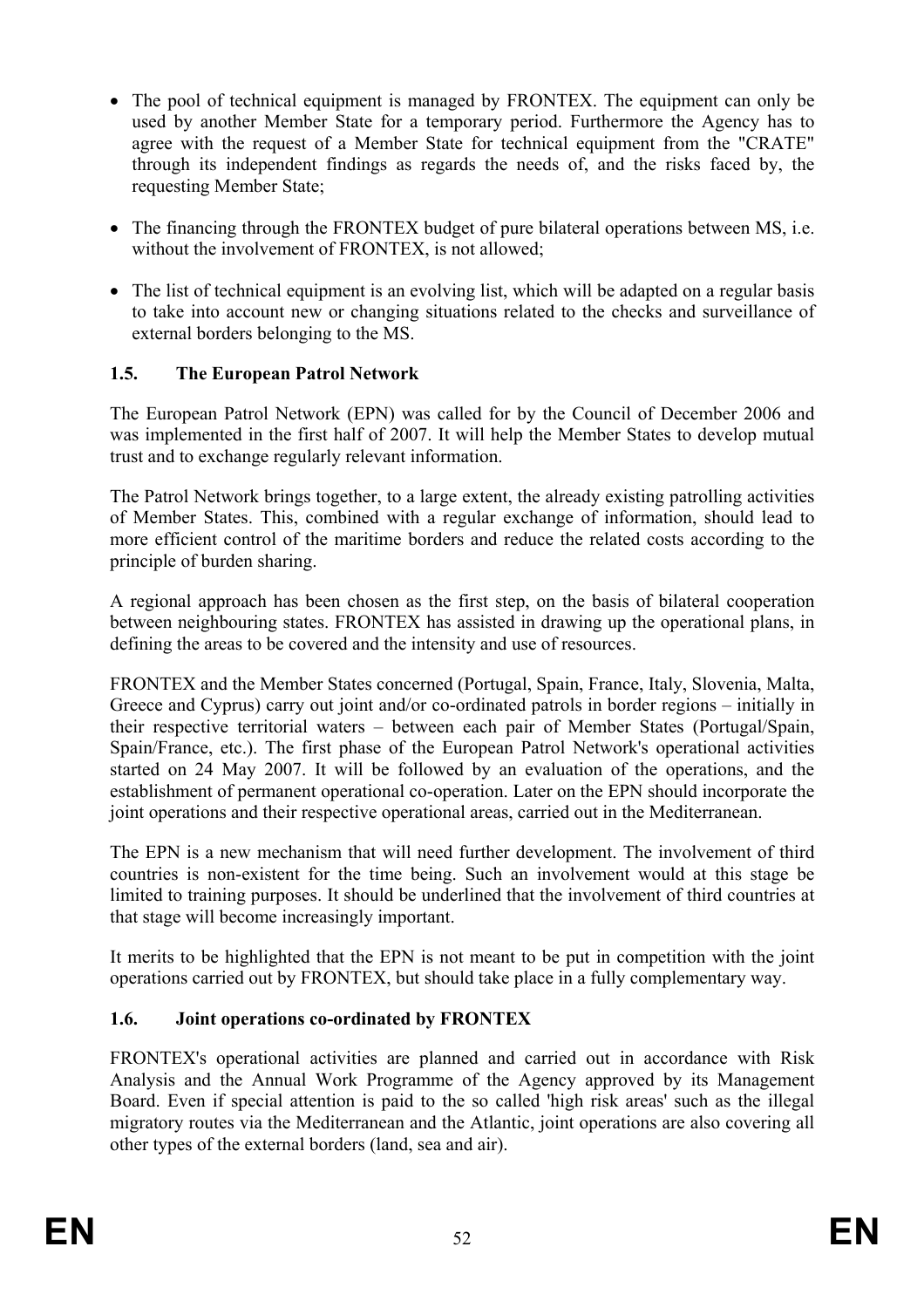Member States' border guard authorities, under the co-ordination of FRONTEX, are implementing major maritime operations in the Central Mediterranean and other areas of the Mediterranean Sea as well as between the Canary Islands and the West African coast aiming at a more effective surveillance of the Union's Southern maritime borders and the open sea with a view of curbing seaborne illegal immigration and of preventing humanitarian tragedies.

It has to be stressed that FRONTEX has no executive power and does not dispose over own assets (thus it is not a European Border Guard). The role of FRONTEX concerning the joint operations is to draw up together with the participating Member States the operational plans and to ensure appropriate co-ordination of the operational activities. The necessary (law enforcement) measures are being taken by the Member States' border guard authorities participating in the operation.

Detailed descriptions of joint operations can be found in the enclosed document: *List of indicators for the Report on the evaluation of FRONTEX.* 

# **1.7. Law of the Sea issues related to FRONTEX Joint Operations**

In accordance with International Law, any vessel has an obligation to render assistance to any ship or person found in distress at sea, regardless of the nationality or status of the victims or the circumstances in which they are found, and every coastal State shall organise an effective search and rescue service and cooperate with neighbouring countries for this purpose, including for the disembarkation of the persons rescued as soon as reasonably practicable. Whether part of a FRONTEX coordinated operation or not, these rules apply to each Member State and any state vessel carrying out border surveillance.

The Commission has engaged with Member States' experts on reaching a joint understanding of the rights and obligations that apply under the law of the sea in relation to FRONTEX operations. This and the structural cooperation with third countries is however by necessity a medium/long term issue.

At an expert meeting organised by the Commission on  $8<sup>th</sup>$  June 2007, participants expressed themselves in support for the establishment of clear practical guidelines for the execution of joint operations coordinated by FRONTEX that could clarify issues such as when there is a distress situation and what is the most appropriate place of disembarkation, but also underlined that tackling illegal immigration is a much wider issue that involves a need for solidarity between Member States, and the necessity of getting third countries of departure and transit to cooperate.

Currently there is a need to agree on practical solutions and the Member States participating in joint operations are invited to agree amongst them before the start of a given operation on how to deal with the issues at stake, including the involvement of third countries. Therefore parties agreed to start the work on preparing guidelines that could lead into general applicable arrangements. FRONTEX will be closely involved in this work.

# **1.8. Cooperation of FRONTEX with third countries**

Apart from coordinating cooperation of EU Member States, FRONTEX also cooperates with third countries in line with the EU External Relations Policy. Cooperation with third countries that share common goals in terms of border security with the EU, are targeted to sustainable partnerships. In the gradual process, in which such partnerships are developed, working arrangements (protocols and/or memoranda of understanding) are concluded between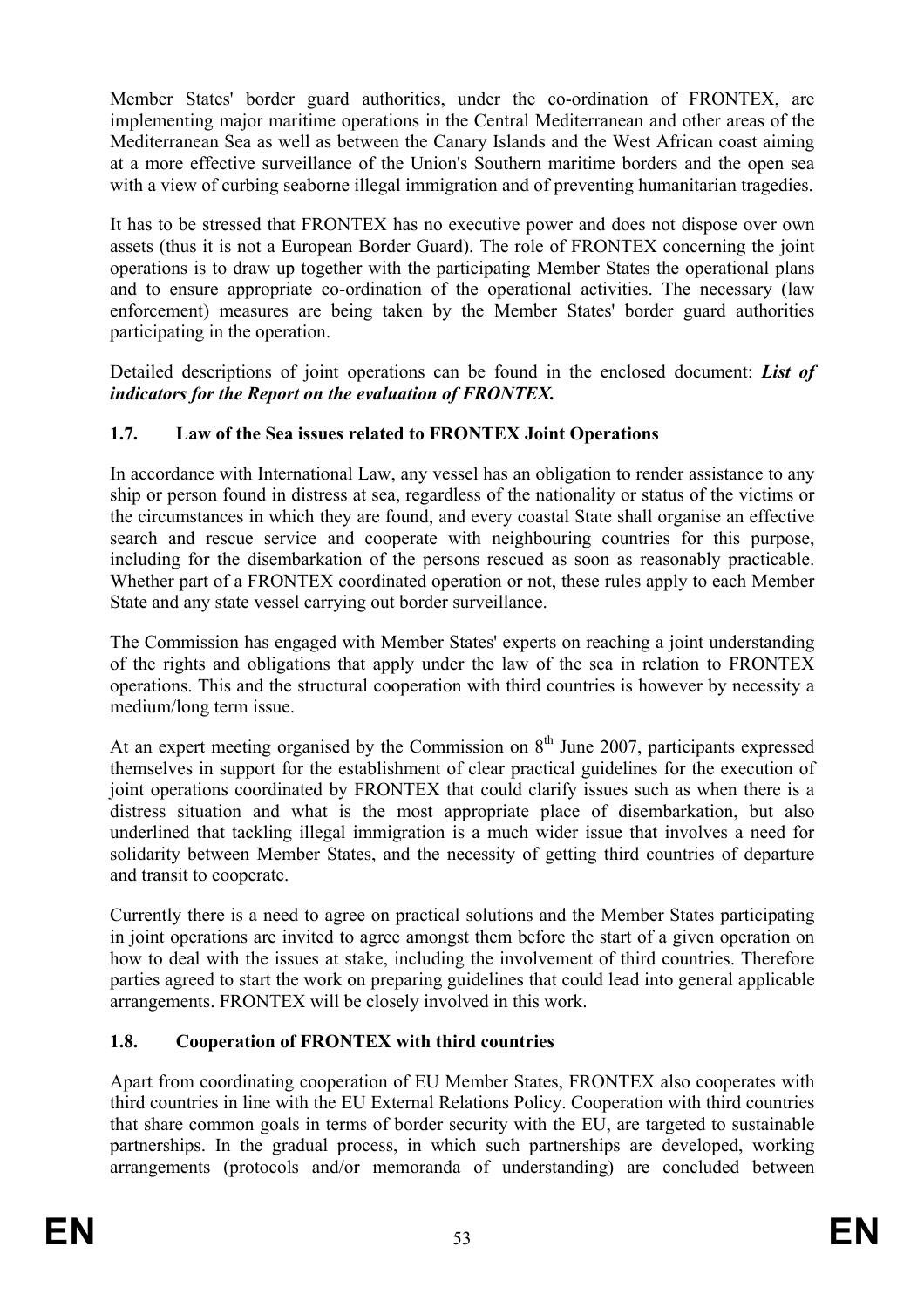FRONTEX and its third country partner in accordance with the relevant provisions of Council Regulation EC 2007/2004 which precede practical measures.

a) General principles

To establish third country cooperation FRONTEX builds and maintains, at the operational level, a reliable, accessible, and effective network of partnership with third countries. This network provides the strategic framework for intensifying the operational cooperation with third countries.

FRONTEX coordinated operational cooperation with third countries is exercised and developed gradually and is targeting sustainable partnerships. Each third country partner will be considered individually; as the situation of a specific third country is not comparable to another one (for instance the working arrangement with Russia can not be transposed to countries on the African continent for obvious reasons).

FRONTEX performs its duties with and in third countries that have common goals in terms of border security. Prior to taking practical measures, purely technical working arrangements between FRONTEX and the third country partner are concluded according to specific provisions of the Management Board.

b) Priorities

Accession and candidate countries attract the highest priority in terms of operational cooperation with countries other than EU Member States. Then priority is given to neighbouring third countries and those third countries, which according to risk analyses, are considered being either countries of origin or transit in terms of illegal immigration.

c) Joint measures with third countries

FRONTEX third country partners are basically those authorities who are (operationally) in charge of border control.

Operational cooperation might include, in particular, the exchange of information and experience. FRONTEX emphasises the development of a reliable third country information system with the aim to provide their risk analyses unit with appropriate information to integrate in future risk analysis reports.

In addition cooperation on training, appropriate joint activities and secondment of border guards to Member States units responsible for border control are possible areas of third country cooperation.

Third countries will be encouraged to participate in joint operations coordinated by FRONTEX when operational security and other conditions are met.

\*\*\*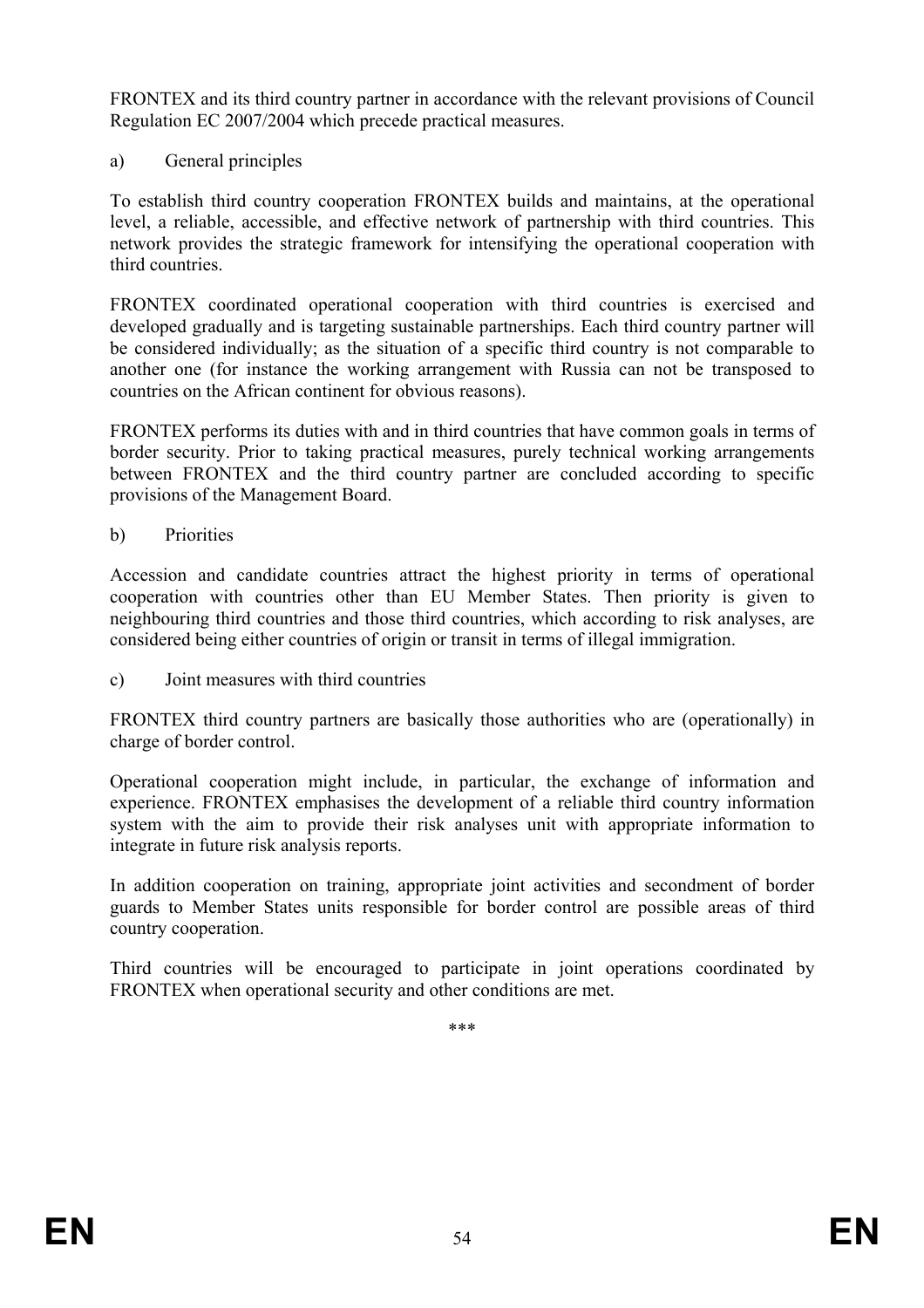# **2. Part II: Council Conclusions**

# **2.1. Justice and Home Affairs**

### *Justice and Home Affairs Council of 2-3 June 2005 - Council conclusions:*

#### *"THE COUNCIL:*

*…calls upon the Member States and the Commission to implement swiftly the measures listed in the Annex, and calls upon the Member States to intensify, in particular in the framework of the European Agency for the Management of Operational Cooperation at the External Borders of the Member States of the European Union (the "Agency"), their cooperation on maritime external borders in the Mediterranean area and invites the Agency to include among its priorities in the working programme for 2005 and 2006 concrete operational actions on this issue;".* 

*\*\*\** 

### *Council conclusions of 5-6 October 2006 on reinforcing the Southern external maritime borders*

*The Council adopted the following conclusions:* 

*"The Council:* 

- *4. recognising that while the development of a sustainable political framework with the countries of origin and transit is more pressing than ever, such a development requires a long-term perspective, and must be coupled with an integrated approach including the launch of further operational measures to reinforce control of the*  external maritime border and to ensure the protection of persons in need of *international protection, measures which can be efficiently implemented among Member States in the short and medium term, building on the experience gained from the operations carried out by FRONTEX this year and paying special attention to cooperation with third countries of origin and transit;*
- *5. recognising the important role that FRONTEX has played in coordinating the response to these developments and reaffirming the pivotal role to be played by FRONTEX in the context of the EU integrated border management system in implementing operational cooperation and coordination between the Member States;*

# *The Council:*

- *3. recalls its intention to analyse in-depth the role of FRONTEX on the basis of the Commission's evaluation report that will be presented in 2007;*
- *5. invites the Commission, with the cooperation of FRONTEX and taking into account the responsibilities of Member States, the feasibility study on the establishment of a Mediterranean Coastal Patrol Network (MEDSEA) and experience gained in joint operations, to present a Communication to the Council before the end of 2006 identifying those further operational measures that can be taken in the short-term to equip the Union with the necessary capacity to help assist in preventing and managing migration crisis situations. In this context, the Commission should:*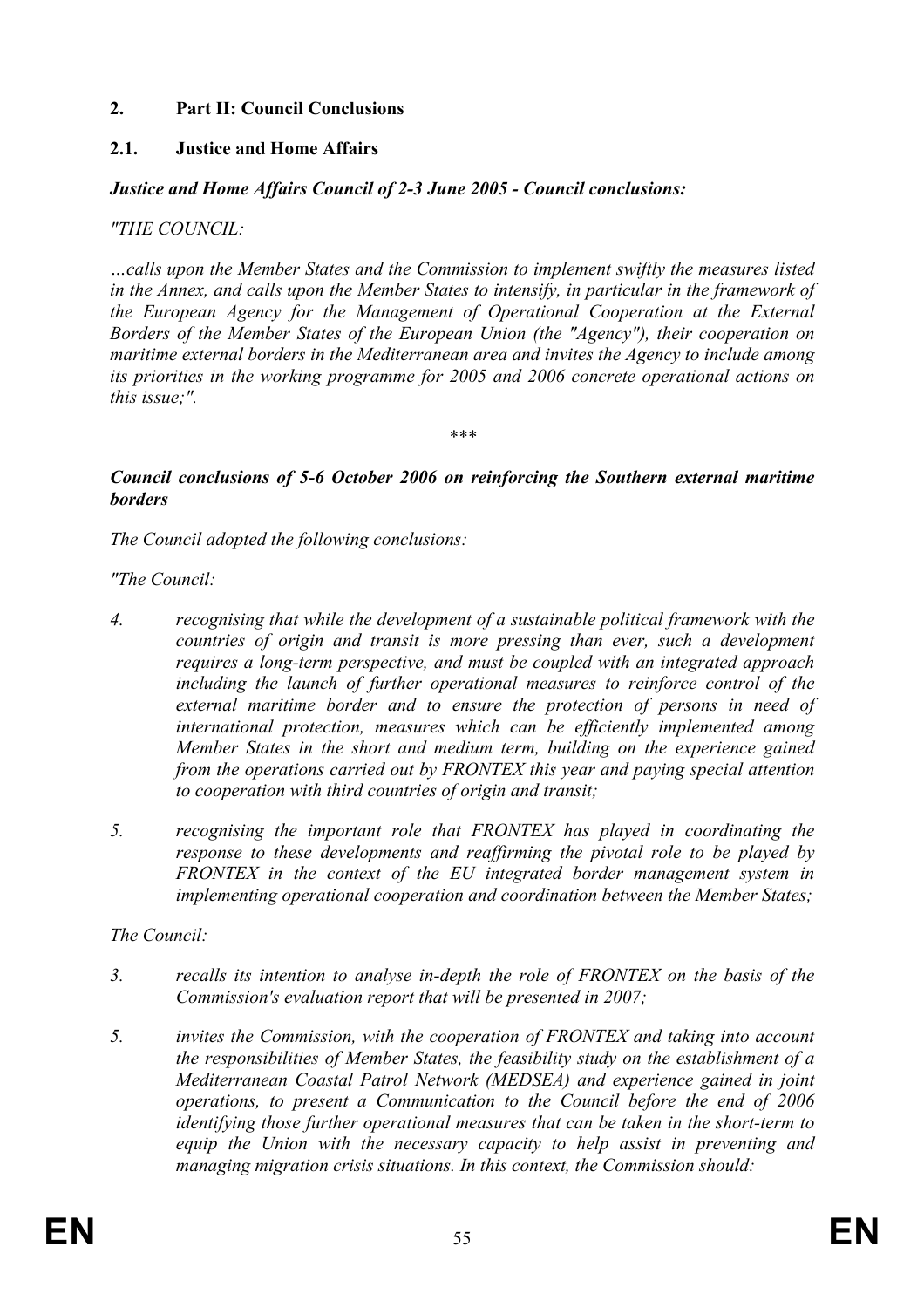– *examine urgently the needs and possibilities for reinforcing FRONTEX by way of additional personnel and increasing its budget allocation in order to allow its further development and increase its capacity to respond immediately to crisis situations, in particular through speedy coordination procedures with Member States participating in FRONTEX operations within the existing financial framework of the European Union;* 

# *6. invites FRONTEX*

- *to take forward work on the feasibility study on the establishment of a European Surveillance System capable of initially covering the whole of the southern maritime border of the Community and the Mediterranean Sea (BORTEC) and invites the Commission to identify the appropriate follow-up to be given to the outcome of the study and to report to the Council by March 2007;*
- *to continue preparations to urgently activate Article 7 of the Council Regulation EC 2007/2004 in order to establish a centralised record of technical equipment belonging to Member States which could be put at the disposal of another Member State following a needs and risk analysis carried out by the Agency;*
- *to reflect on the creation of interconnected regional centres at the disposition of FRONTEX for operational matters in the different maritime zones or sub-zones.*
- *7. invites Member States to actively contribute to the centralised record of technical equipment, in order to have an extensive central pool of assets and equipment available in particular for the maritime border for operational needs by summer 2007;*

#### *\*\*\**

### *Justice and Home Affairs Council of 4-5 December 2006 – Council Conclusions on Integrated Border Management*

*"The Council concludes the following:* 

...

- *2. Calls on FRONTEX and the Member States to improve the effect and uniformity of border control, in particular by further developing the Common Integrated Risk Analysis. Common measures should be widened to cover operational and tactical level assessments and activities.*
- *3. Calls on FRONTEX and the Member States to continue the development of regional border management initiatives and to involve partner countries in those activities.*
- *4. Calls on Member States to contribute to joint operations under the aegis of FRONTEX by providing personnel and equipment.*
- *5. Invites FRONTEX to define, in cooperation with Member States, the eligible cost of personnel and equipment for joint operations.*
- *6. Invites Member States to improve national inter-agency cooperation, particularly in terms of exercising joint crime intelligence and risk analysis in order to better*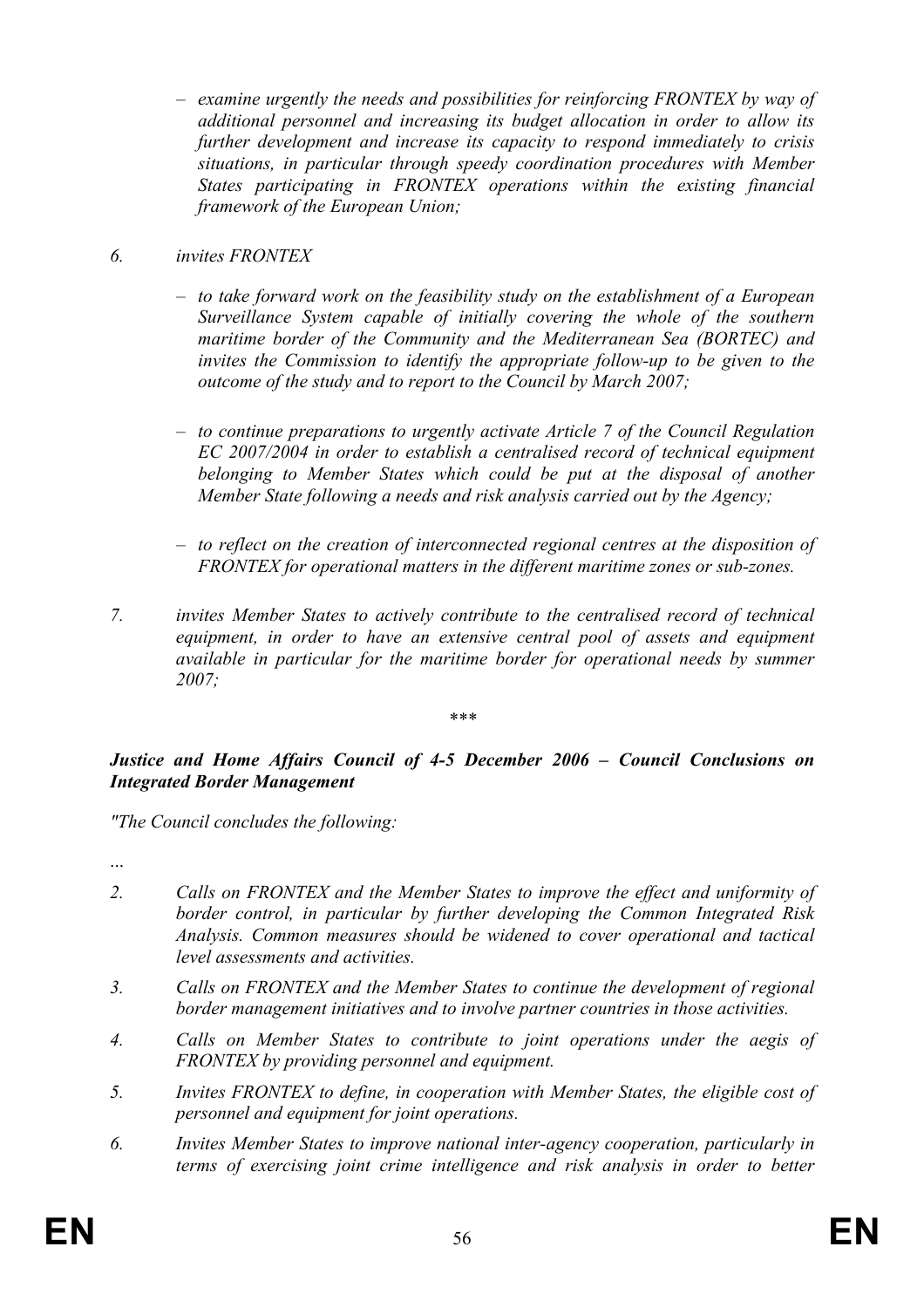*combat of all forms of cross-border crime and illegal immigration, and facilitate the movement of traffic.* 

- *7. Requests the relevant bodies of the Community and the Union to further develop their cooperation with regard to integrated border management.*
- *10. Commits itself to deepen and widen the discussions on future steps towards the further development of integrated management of the external borders in the light of the Hague Programme, the Communication of the Commission on reinforcing the southern external maritime borders and the Communication of the Commission on Policy priorities in the fight against illegal immigration of third country nationals, while taking into account the evaluation of the tasks of FRONTEX, in particular an assessment of whether the Agency should concern itself with other aspects of border management, including enhanced cooperation with customs services and other competent authorities for goods-related security matters, to be carried out by the Commission in 2007.".*

*Justice and Home Affairs Council of 27-28 April 2007 - Council Conclusions on trafficking in human beings* 

*\*\*\** 

*For the fight against trafficking in human beings to be most effective, analytical work, including the Organised Crime Threat Assessment (OCTA), and the support functions of Europol should be maximised. Furthermore Europol, Eurojust, FRONTEX and the Police Chiefs Task Force shall regularly address this matter in order to provide for the appropriate cooperation measures.* 

*Council conclusions on improved operational cooperation on joint return operations by air (12/13 June 2007)* 

*\*\*\** 

*The Council of the European Union, underlining that joint return operations constitute an important tool for the efficient implementation of the return policy of the Union, considers that:* 

*FRONTEX, subject to a precise definition of the scope of its responsibilities in this area, should play a coordinating role in the organisation of joint charter flights and provide the necessary assistance. When identifying its specific tasks special attention should be paid in particular to criteria of economic efficiency and to the need to accelerate and facilitate the relevant procedures;* 

*FRONTEX should be given access to ICO-NET*<sup>20</sup> in order to perform its tasks and should use *this system as a platform for its communication with the Member States;* 

*• Member States which organise joint charter flights or which plan to organise them to involve FRONTEX, in accordance with the FRONTEX Regulation;* 

1

<sup>&</sup>lt;sup>20</sup> See Council Decision of 16 March 2005 establishing a secure web-based Information and Coordination Network for Member States' Migration Management Services (2005/267/EC) (OJ L 83, 1.4.2005, p. 48).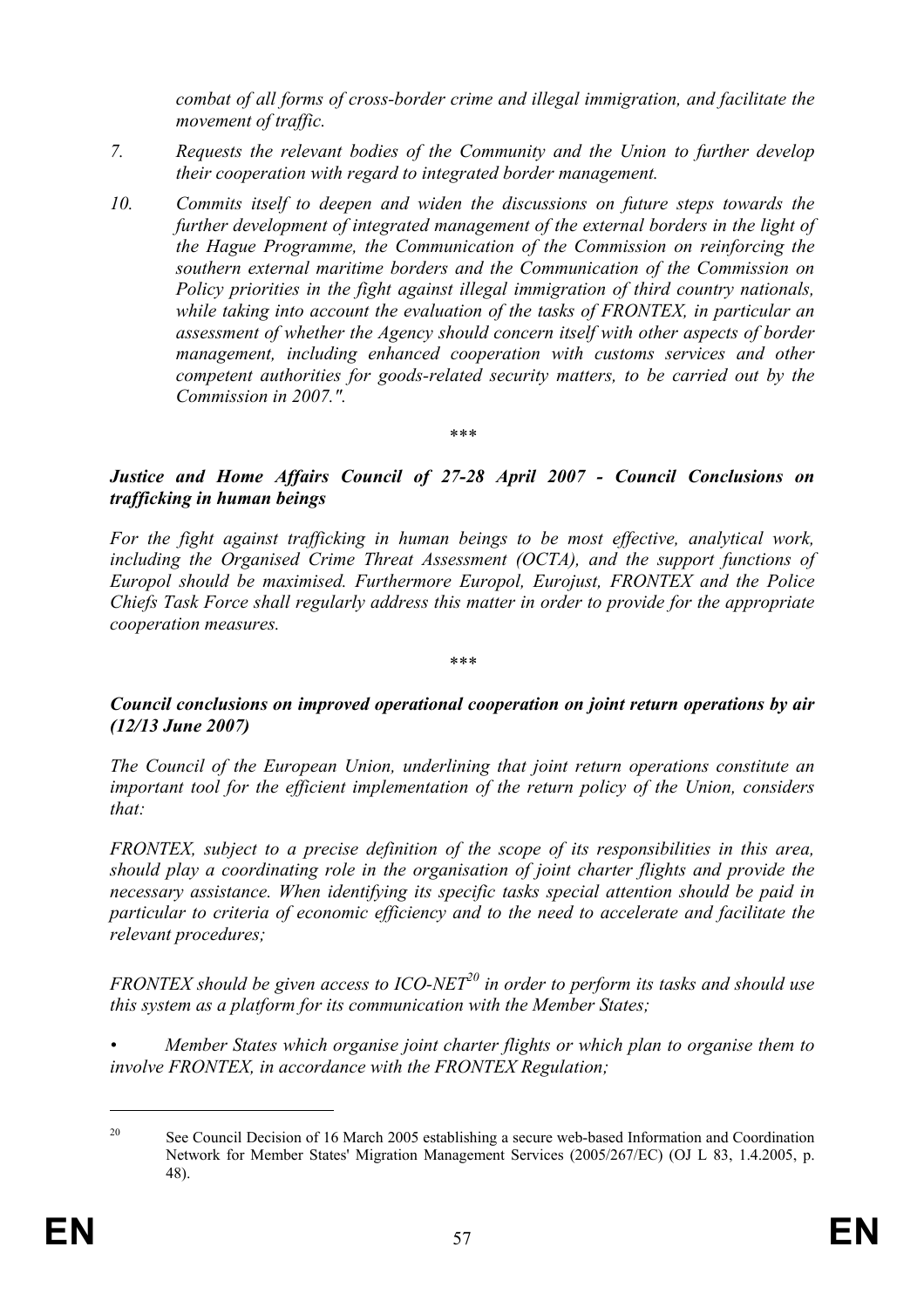*• Member States and FRONTEX to define practical arrangements for their cooperation in the organisation and implementation of joint charter flights on the basis of the lessons learned and of the best practices, to take the necessary action for this purpose and to keep them under review on the basis of the experience acquired;* 

*• the Commission to conclude agreements with FRONTEX with a view to enabling access to and the use of ICO-NET;* 

*• FRONTEX to draw up, in consultation with the Member States, common training standards for officers responsible for removals on the basis of existing national training curricula as well as organising training courses specifically directed to officers responsible for removals and accompanying personnel during joint return operations."* 

*Justice and Home Affairs Council of 12-13 June 2007 - Council Conclusions on the improvement of cooperation between Member States, the Commission and FRONTEX in the field of return* 

*\*\*\** 

*…* 

*It is also important to ensure stronger cooperation and interaction between the Council and Commission bodies which deal with return issues and FRONTEX and its structures. The question of the establishment of a body dealing with joint return operations issues in the framework of the FRONTEX structures, in full respect of its prerogatives and competence in this area, should also be the subject of consideration in the future.* 

*…* 

- *1. The Council calls on FRONTEX to assist Member States' competent authorities with return by land, sea and air, by the following means:* 
	- *regularly presenting FRONTEX's plans, as well as thinking and experience, both at Community and national level, with regard to joint return operations;*
	- *identifying any need for joint return operations;*
	- *providing the appropriate coordination and assistance to joint return operations carried out by Member States;*
	- *taking part in advance missions (together with the organising and participating Member States) in countries of destination, to prepare for joint return operations and assist with the necessary work at the destination;*
	- *establishing best practice with respect to the provision of the travel documents which are necessary to implement return;*
	- *applying for and providing EU budgetary resources, particularly financing from the Return Fund;*
	- *promoting and constantly updating the ICONet platform as an information network for Member States;*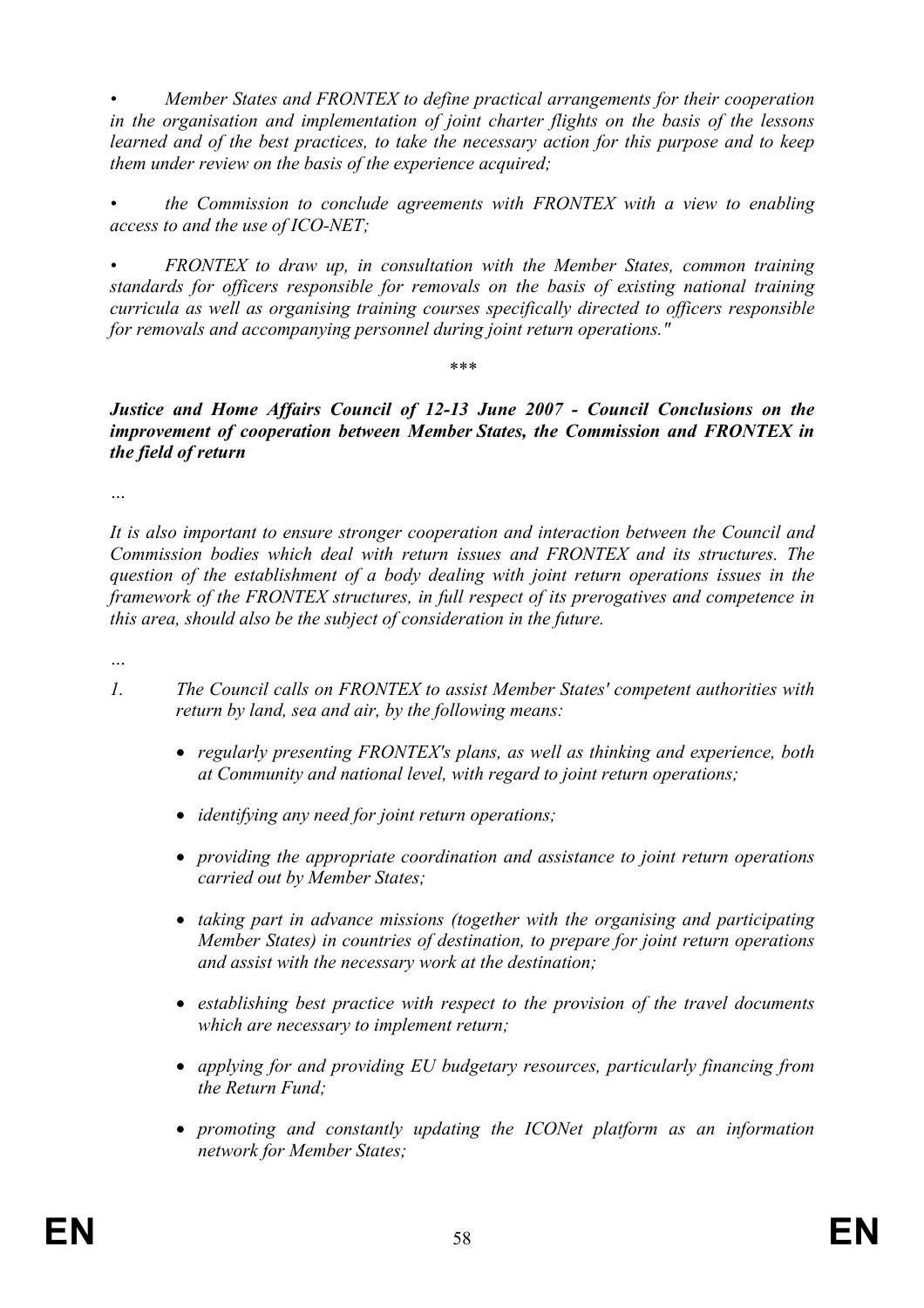• *setting training objectives and security standards for escorts involved in joint return operations;* 

*In order for FRONTEX to perform these tasks to the extent necessary, it should be provided with sufficient staffing and funding. The Council calls on FRONTEX to play an active part in cooperation between Member States under points 1 and 2.* 

*\*\*\** 

### *Justice and Home Affairs Council of 24 July 2007*

*Commission Vice-President Franco Frattini and the Executive Director of the European Agency for the Management of operational cooperation at the External Borders of the Member States of the EU (FRONTEX), Mr Ilkka Laitinen, reported on the current state of implementation of the Global Approach, in particular regarding measures in the Mediterranean and Atlantic areas on coastal patrolling, identification of illegal migratory routes and surveillance of maritime borders.* 

*The Council welcomed these measures and emphasised the need to strengthen operational cooperation, in particular by developing joint operations.* 

*\*\*\** 

### **2.2 European Council**

*Conclusions of the European Council of December 2005 on a Global Approach to Migration: Priority Actions focusing on Africa and the Mediterranean* 

- *Call on FRONTEX* to:
	- *implement border management measures in the Mediterranean region, in particular joint operations and pilot projects, as early as possible in 2006;*
	- *present a Risk Analysis report on Africa, building on recent studies, by May 2006;*
	- *launch a feasibility study on reinforcing monitoring and surveillance of the southern maritime border of the EU, namely in the Mediterranean Sea, and on a Mediterranean Coastal Patrols Network involving EU Member States and North African countries, as early as possible in 2006.*

*\*\*\** 

#### *Conclusions of the European Council of December 2006:*

*FRONTEX is invited urgently to finalise its ongoing work on creation of a centralized record of technical equipment offered by Member States which could be put at the disposal of another Member State; and to report on the progress made to the Council by the end of April 2007. The Member States are invited to contribute actively to this process with national means and resources,* 

*Priority will also be given to examining the creation of a European Surveillance System for the southern maritime borders; FRONTEX is invited to establish as soon as possible, together*